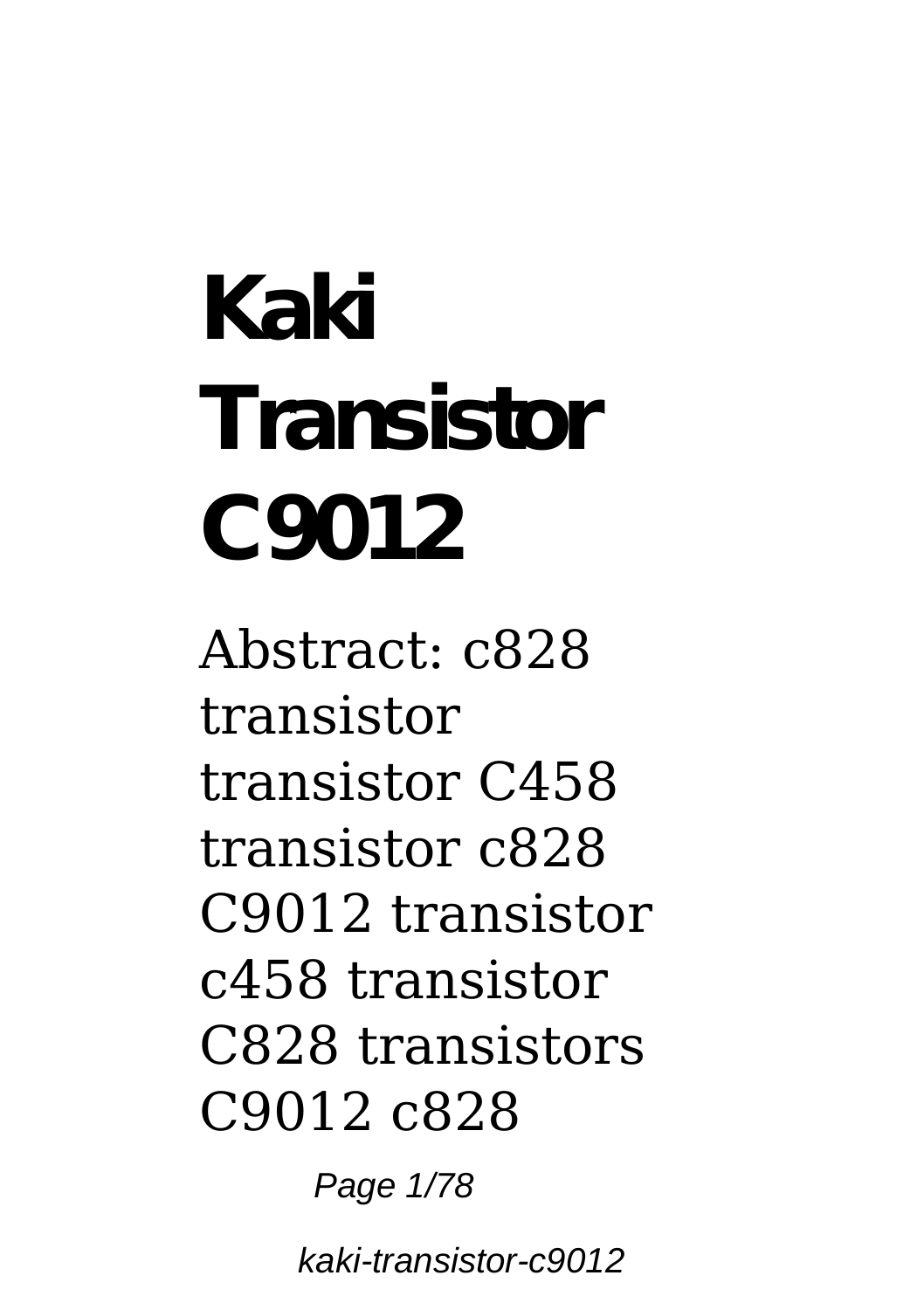transistor working transistors c458 Text: transistor 5 to light all LED's. Illumination intensity is controlled through transistor 2 and variable , 104 Electrolytic Capacitor C1 10 µF Transistors TR1, TR2, TR4 TR3, TR5 C9012 ... Page 2/78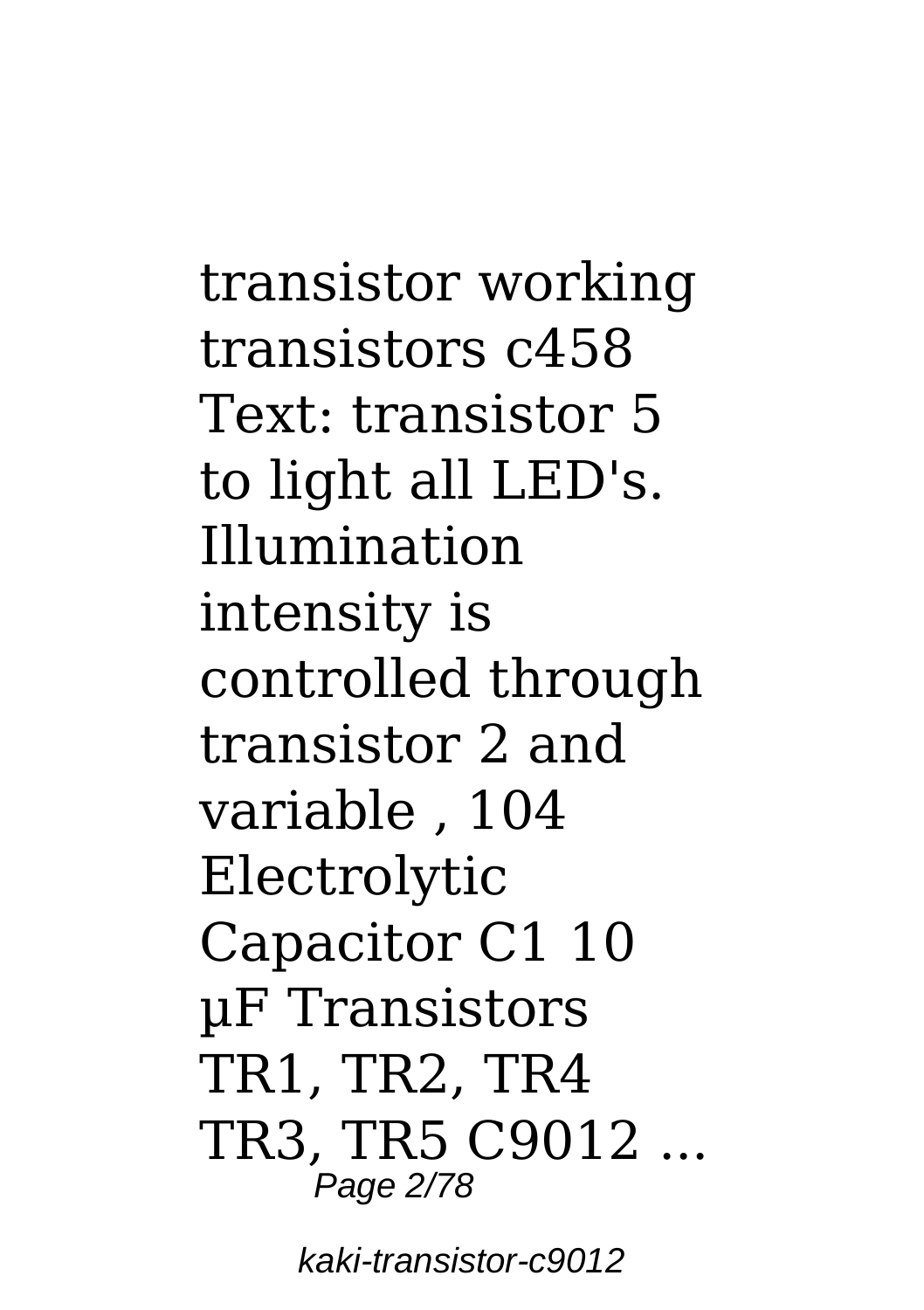C9012 Datasheet, C9012 PDF, C9012 Data sheet, C9012 manual, C9012 pdf, C9012, datenblatt, Electronics C9012, alldatasheet, free, datasheet, Datasheets, data sheet ... **S9012 Datasheet - futurlec.com C9012 datasheet** Page 3/78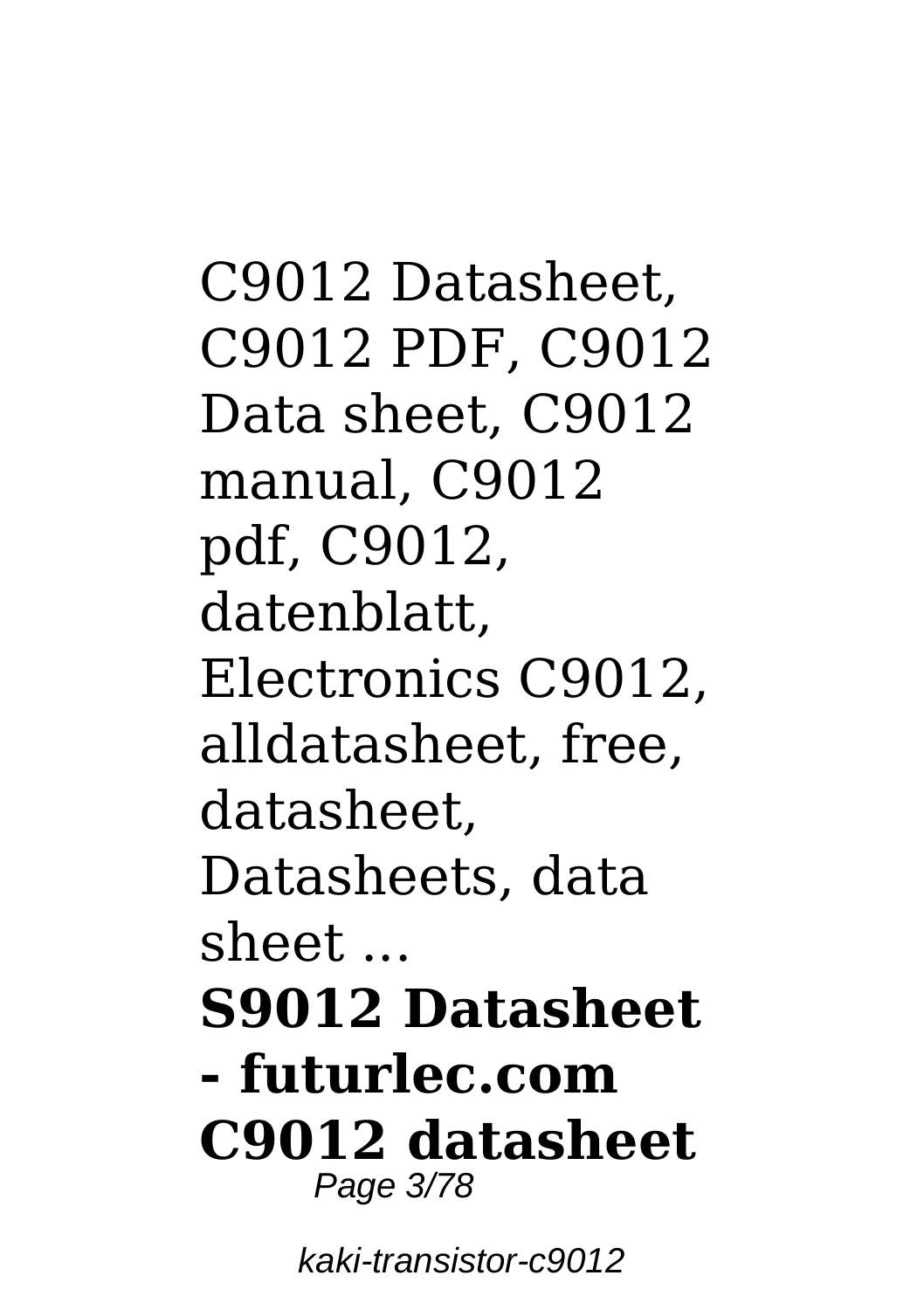**& applicatoin notes - Datasheet Archive Kaki Transistor C9012** C9012 Datasheet, C9012 PDF, C9012 Data sheet, C9012 manual, C9012 pdf, C9012, datenblatt, Electronics C9012, alldatasheet, free, datasheet, Page 4/78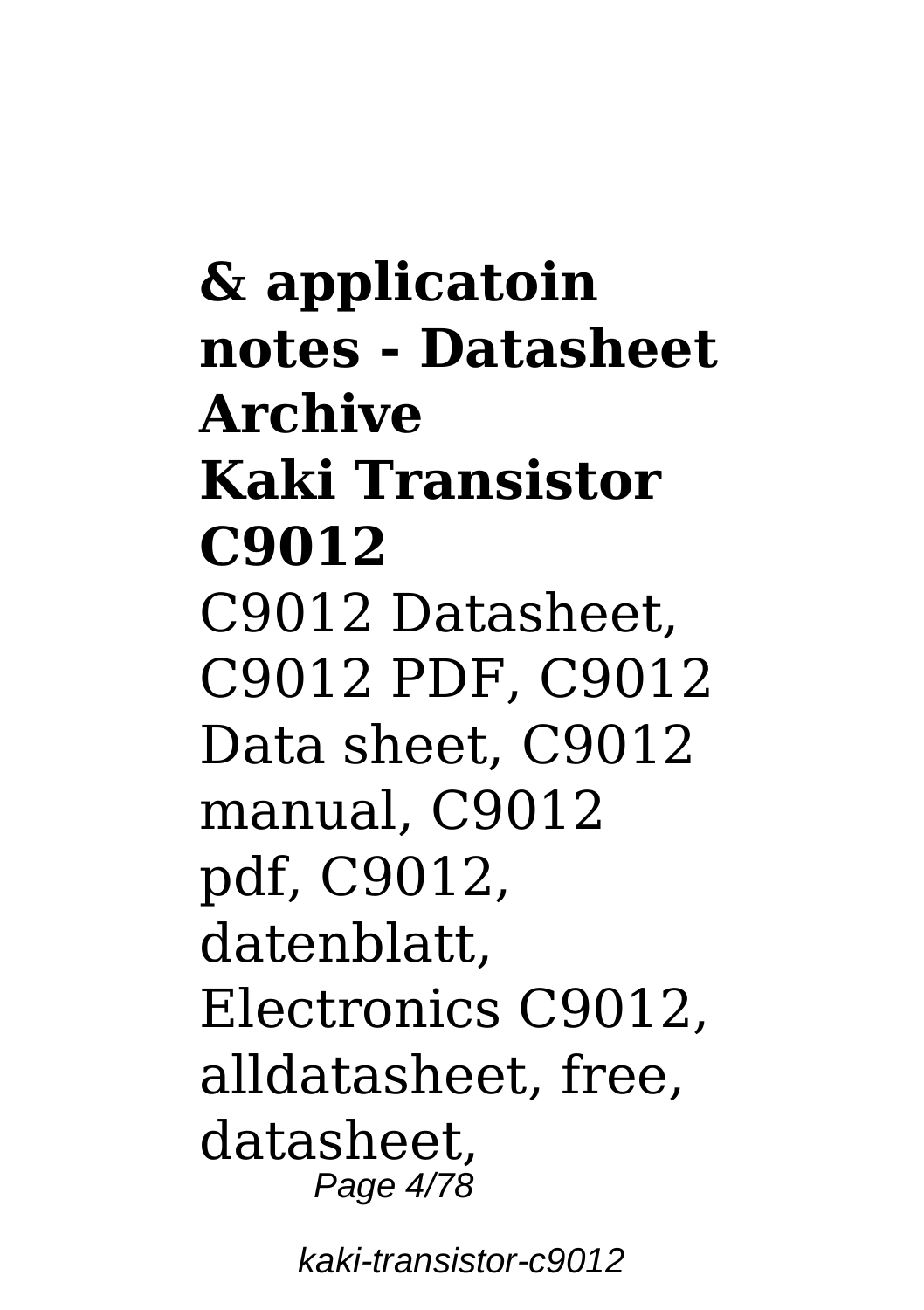Datasheets, data sheet ...

# **C9012 Datasheet, PDF - Alldatasheet** C9012, C9012 Datasheet, C9012 PNP Small Signal Transistor, buy C9012 Transistor

### **C9012 Datasheet - futurlec.com** Page 5/78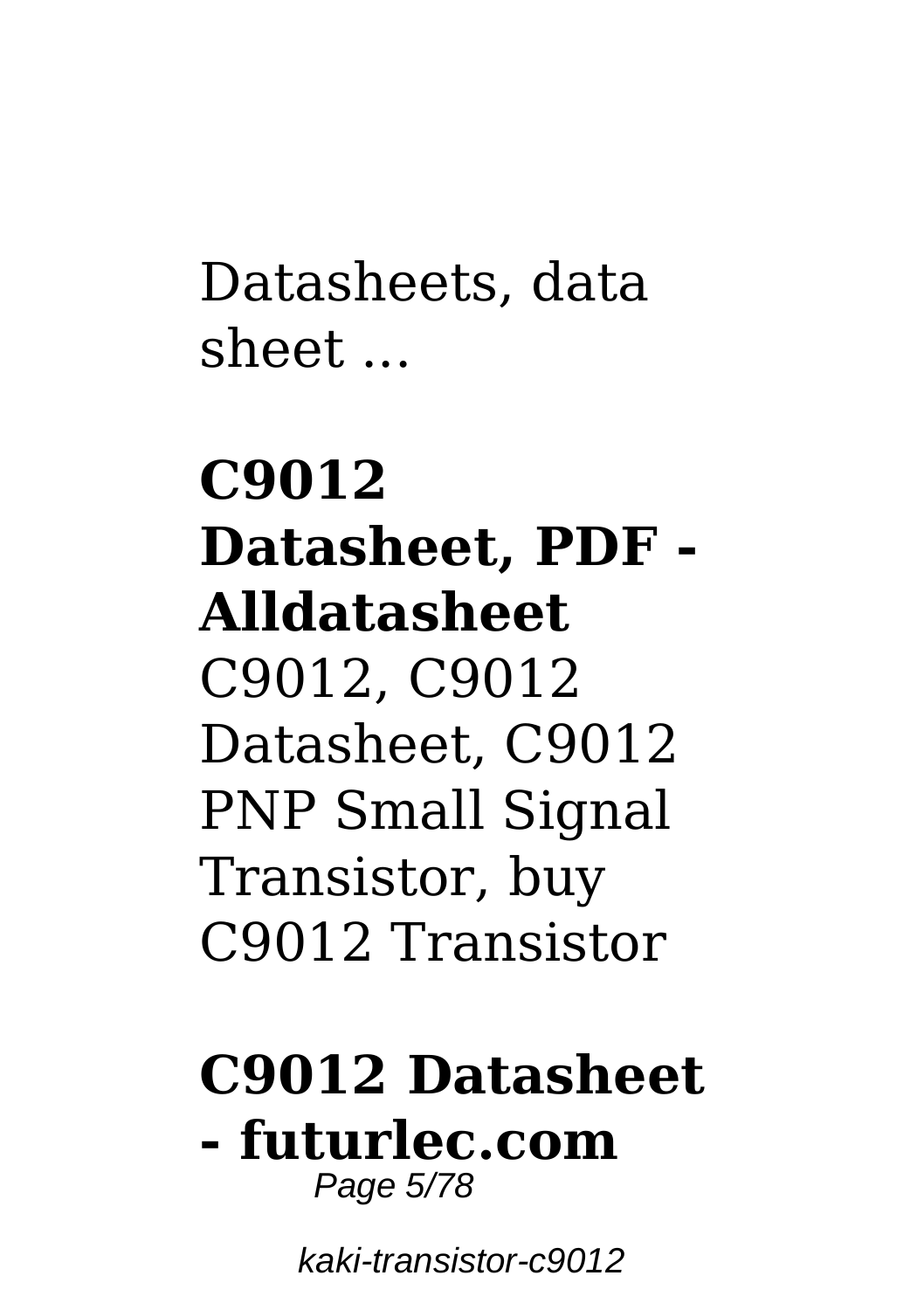2SC9012 Datasheet - V cbo  $=$  -40V, PNP Transistor - KEC, C9012 datasheet, 2SC9012 pdf, 2SC9012 pinout, 2SC9012 transistor, data, circuit, 2SC9012 schematic.

### **2SC9012 Datasheet - V cbo** Page 6/78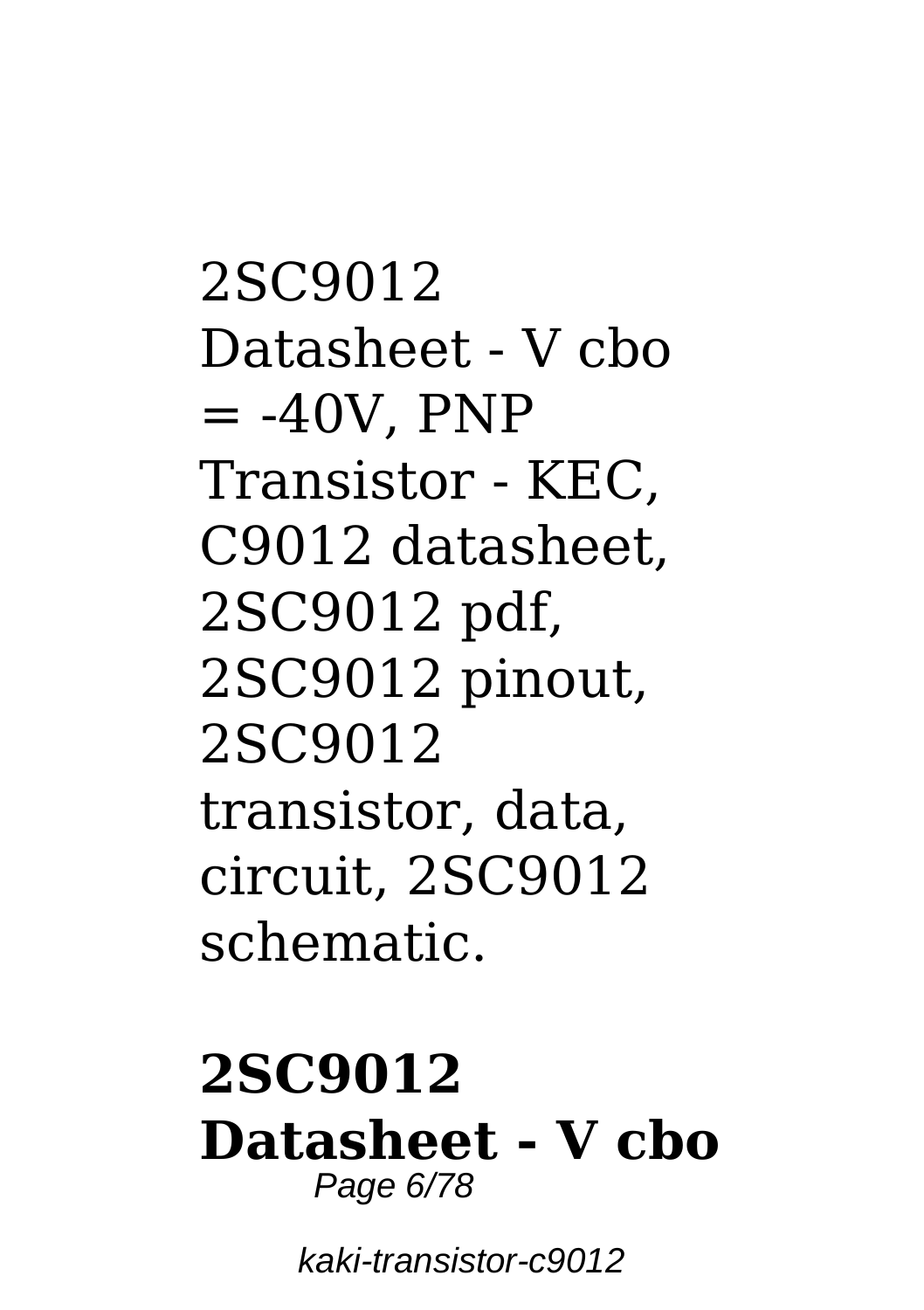**= -40V, PNP Transistor - KEC** TO-92 1 1. Emitter 2. Base 3. Collector PNP Epitaxial Silicon Transistor Absolute Maximum Ratings Ta=25C unless otherwise noted Symbol Parameter Ratings Units VCBO Collecto. 1.15. Page 7/78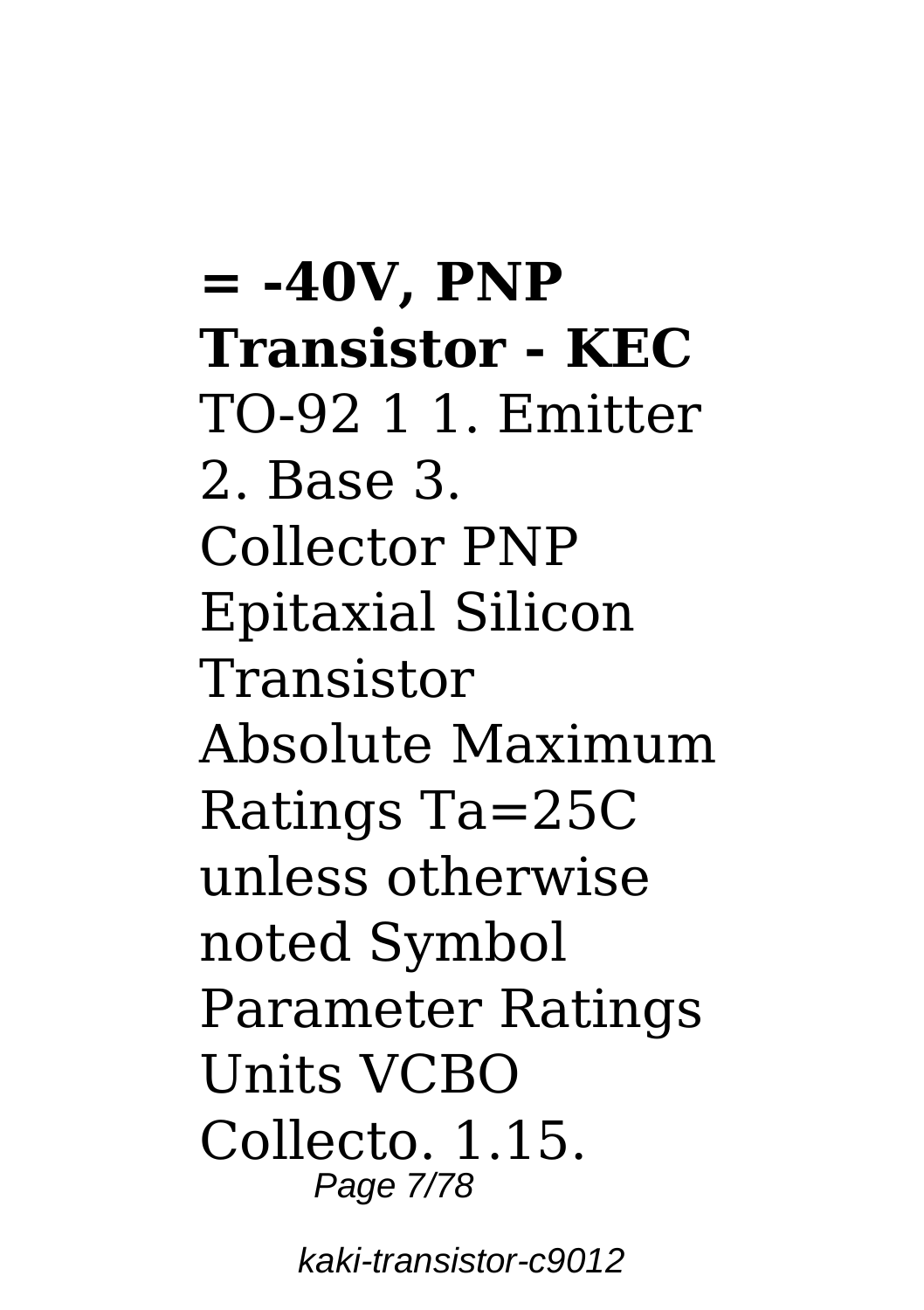ss9012.pdf Size:46K \_samsung. SS9012 PNP EPITAXIAL **SILICON** TRANSISTOR 1W **OUTPUT** AMPLIFIER OF POTABLE RADIOS IN CLASS TO-92 B PUSH-PULL **OPERATION** 

#### **9012 Datasheet,** Page 8/78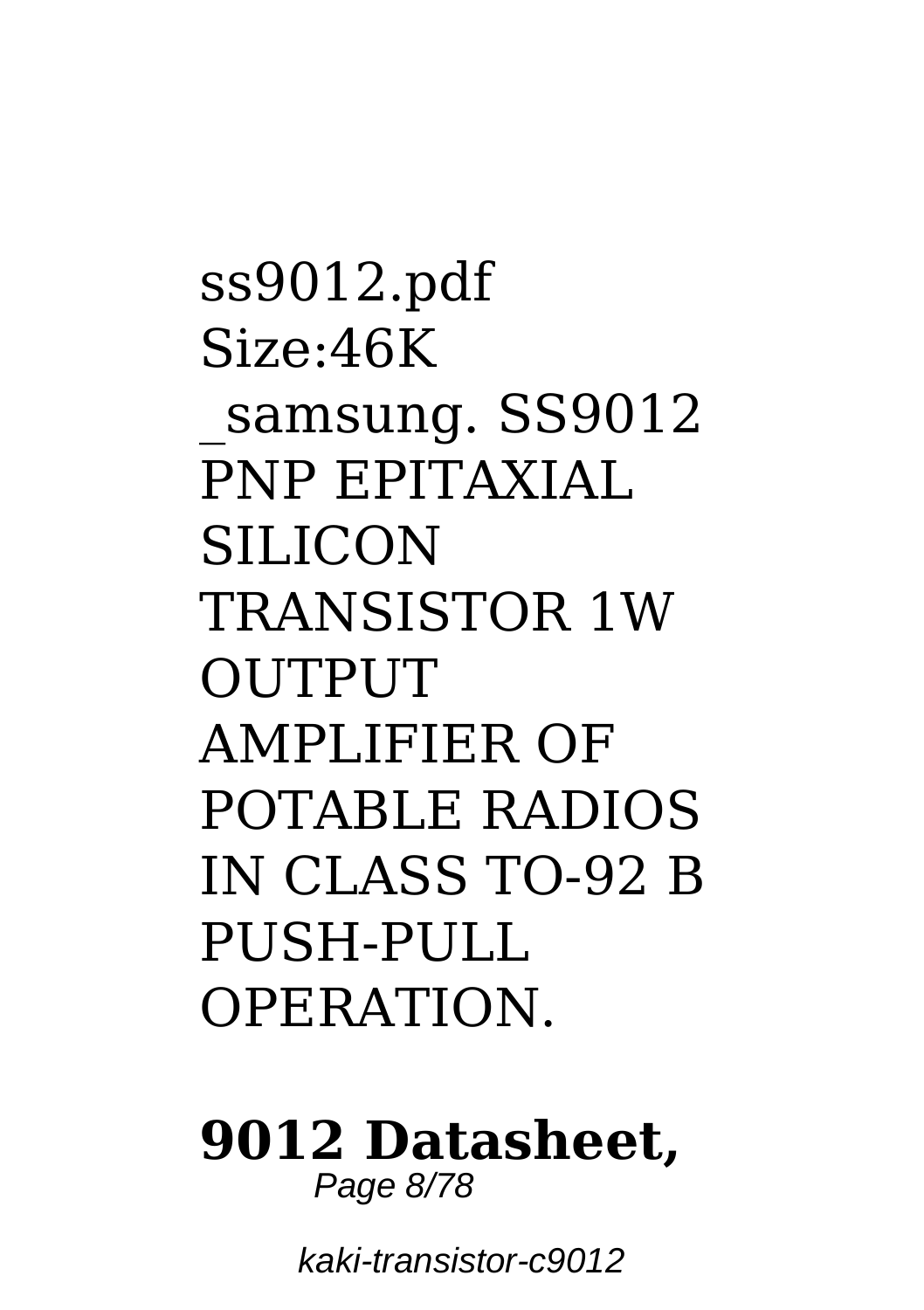# **Equivalent, Cross Reference Search**

**...**

Before searching for C9012 transistor datasheet you may have thought that it was a NPN transistor because it has a letter "C" in front. C actually is an European code while 2SC is a Page 9/78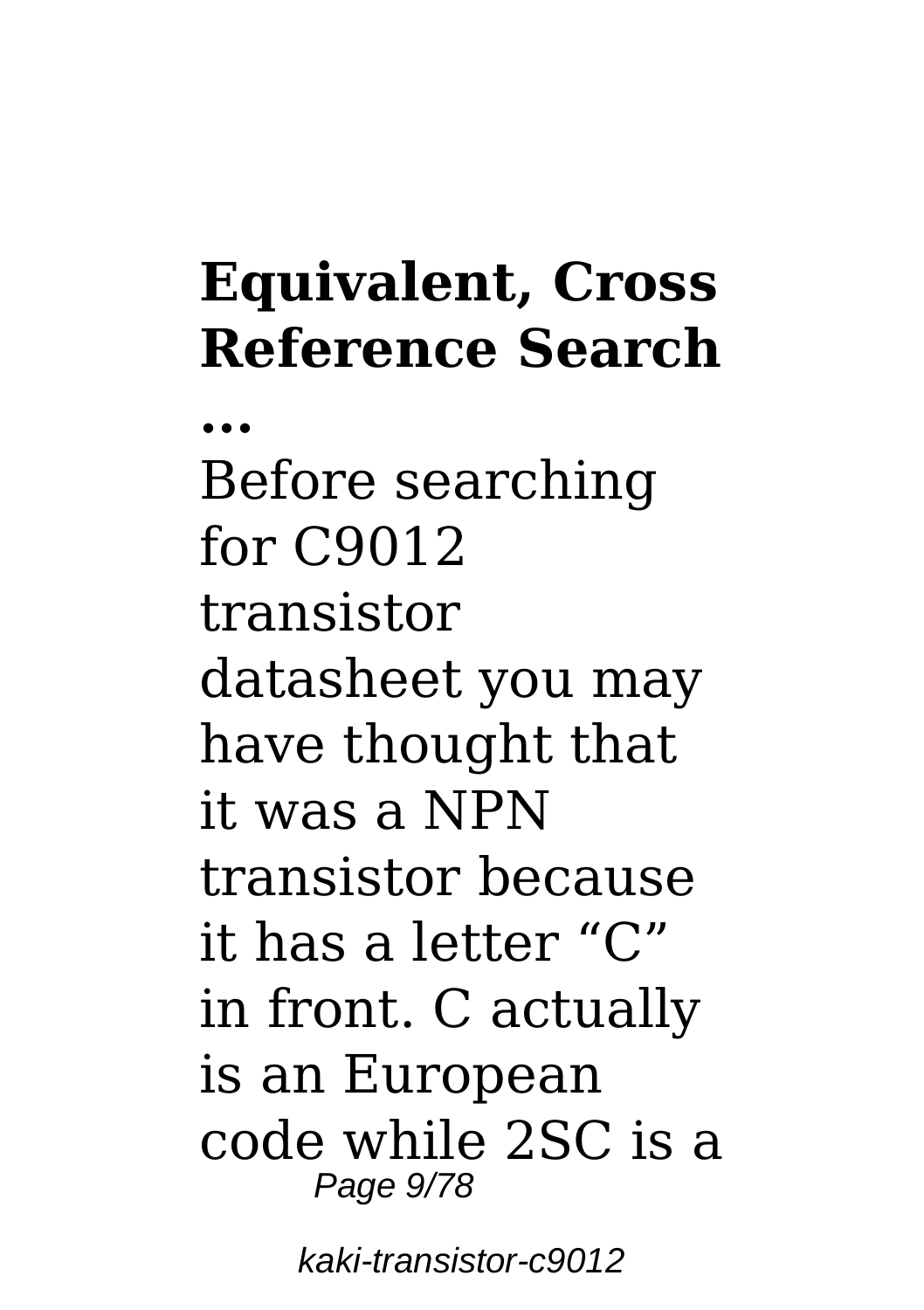Japanese code. Most of the time repair tech will refer C as 2SC so that it will be easier for them to search from the databook or internet.

# **C9012 transistor datasheet details you should know**

**...**

Page 10/78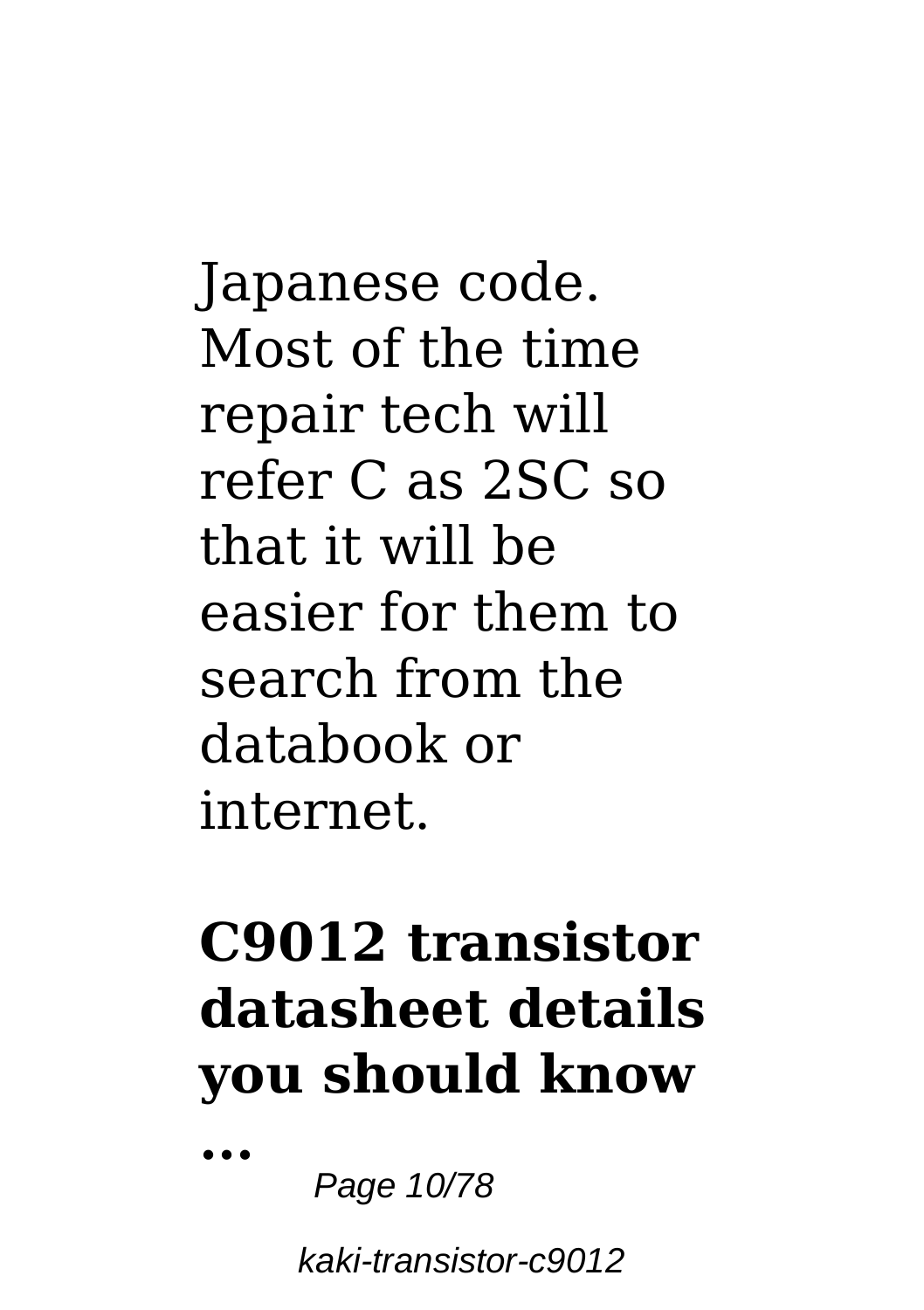I need to know if someone knows, which transistor can be used to substitute the c9012 Please no guesses or im not sure,or maybe its this or that. many thanks

## **c9012 substitute transistor | All About Circuits** Page 11/78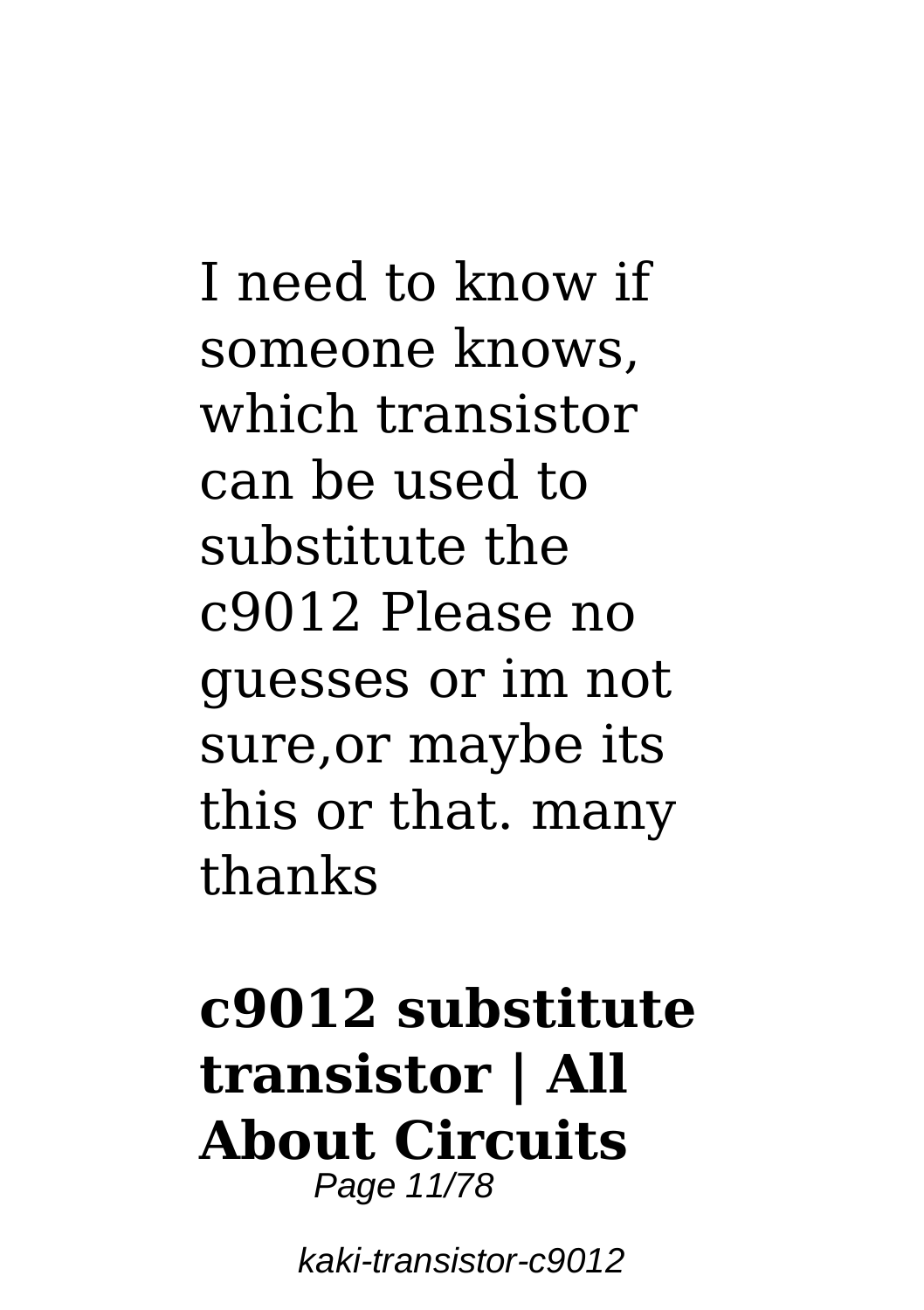C9012. Abstract: transistor C9012 C9012 G C9012 transistor C9012 datasheet c9012 equivalent transistor C9012 PDF DOWNLOAD C90-12 KTC9012 c9012 to92 Text: **SEMICONDUCTO** R KTC9012 MARKING **SPECIFICATION** Page 12/78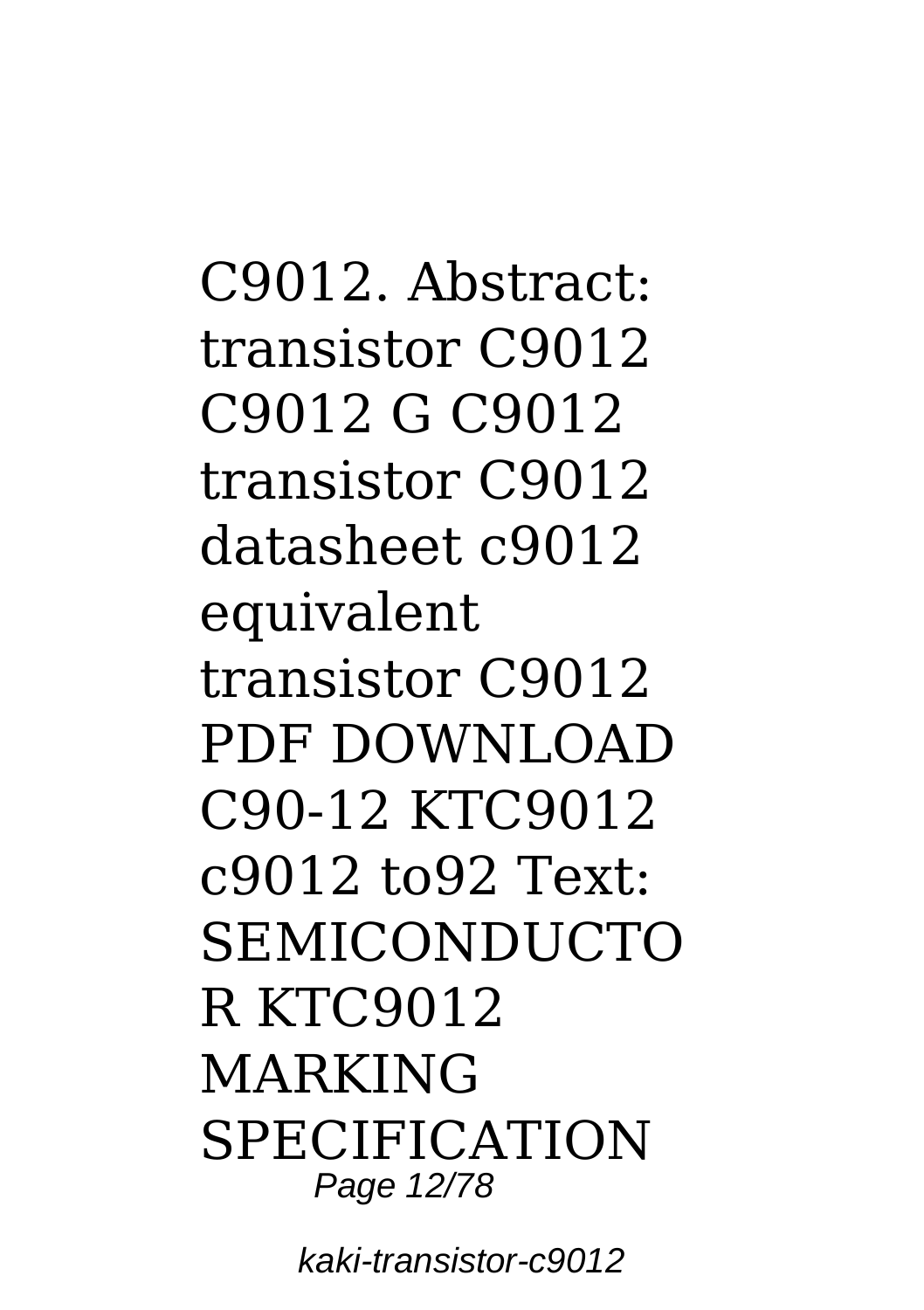# TO-92 PACKAGE 1. Marking method Laser Marking 2.

# **C9012 datasheet & applicatoin notes - Datasheet Archive**

• TO-92 Plasti c-Encapsulate Transistors • Capable of 0.625W atts(Tamb=25OC) of Power Page 13/78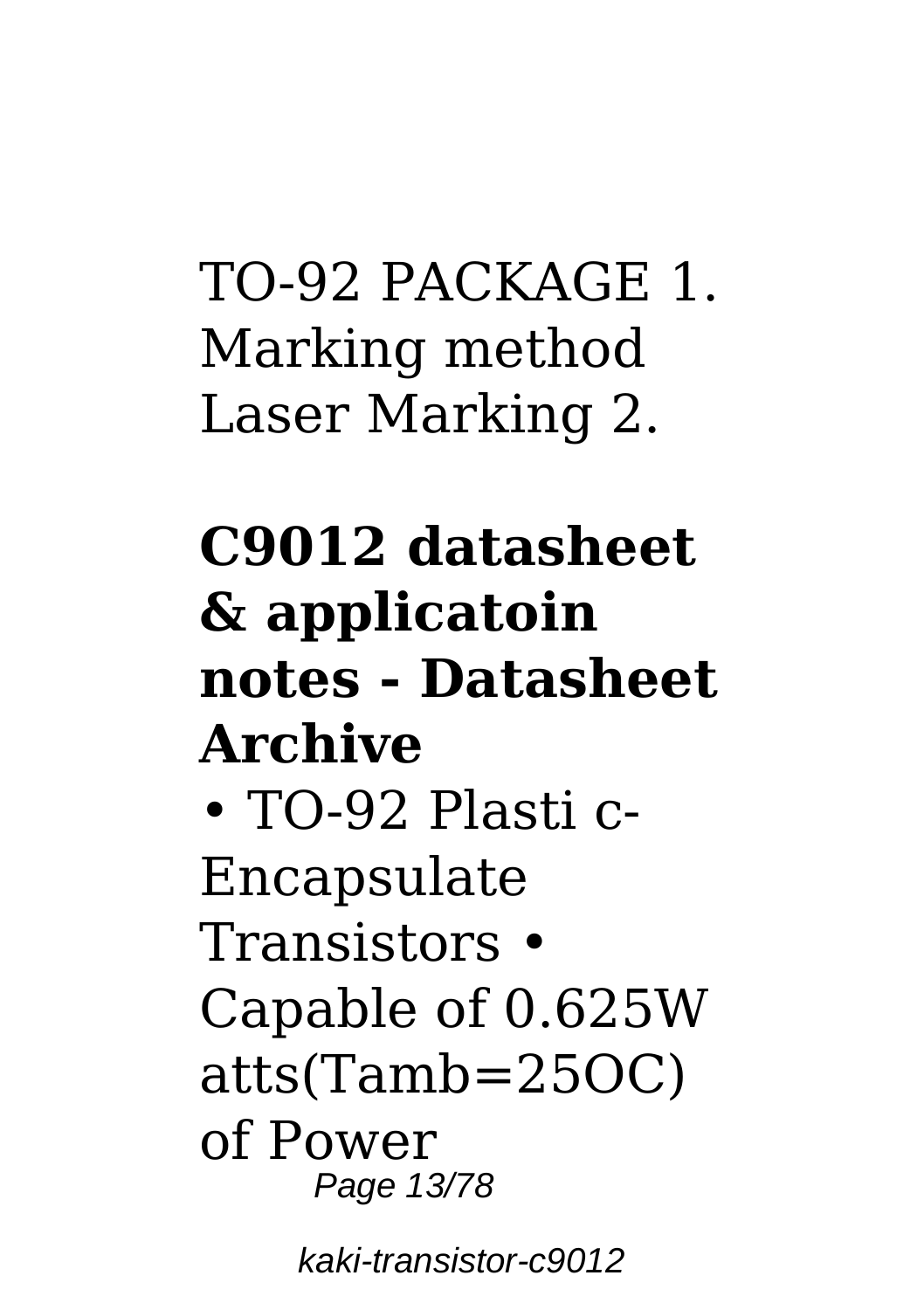Dissipation. • Collector-current 0.5A • Collectorbase Voltage 40V • O OOperating and storage junction temperature range: -55 C to  $+150$  C  $\cdot$  Marking Code: S9012 ...

## **omp Street Chatsworth onents S9012** Page 14/78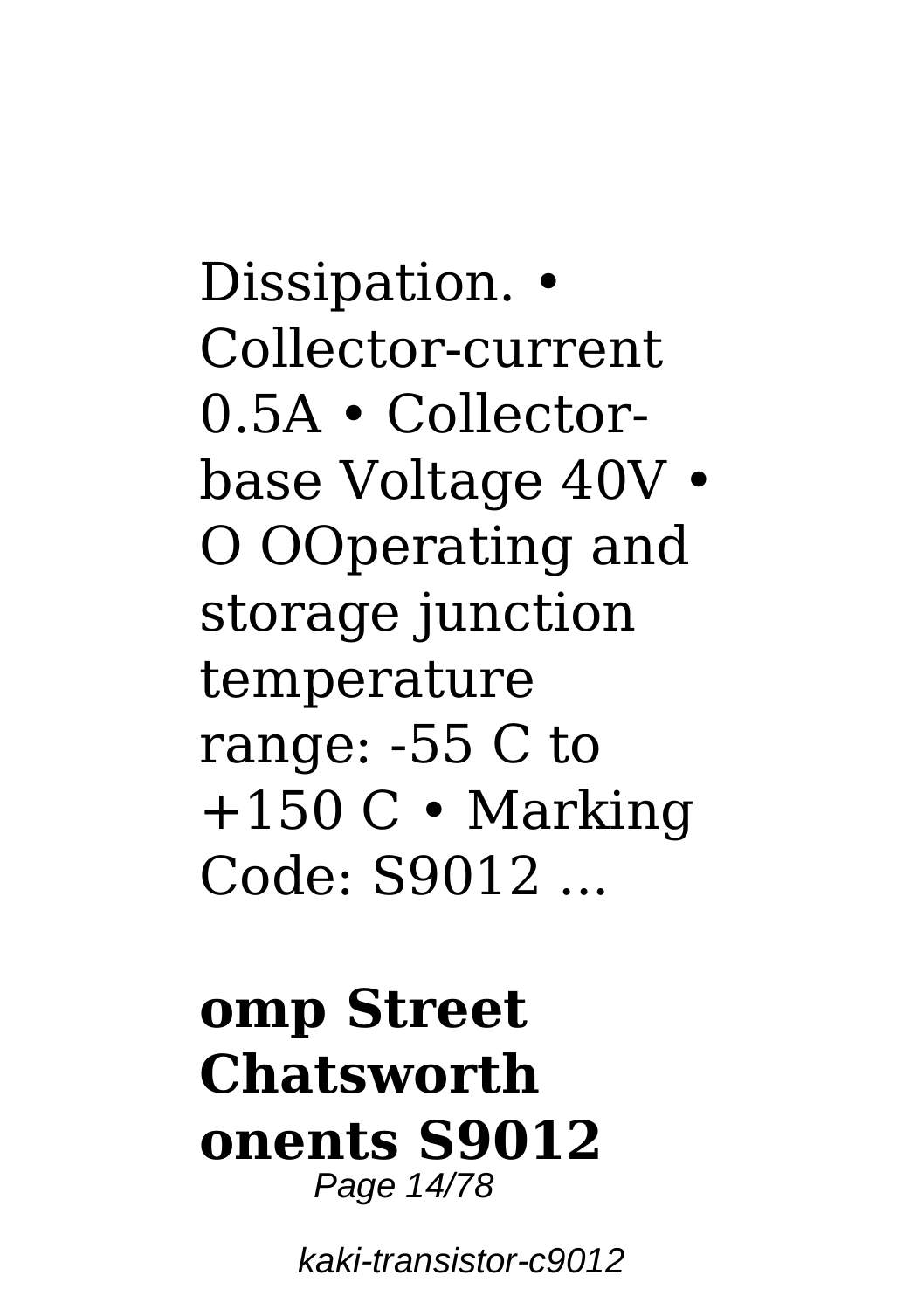S9012, S9012 Datasheet, S9012 PNP Small Signal Transistor Datasheet, buy S9012 Transistor

## **S9012 Datasheet - futurlec.com**  $TIP42 / TIP42C -$ PNP Epit axial Silicon Transistor www.onsemi.com 2 Thermal Page 15/78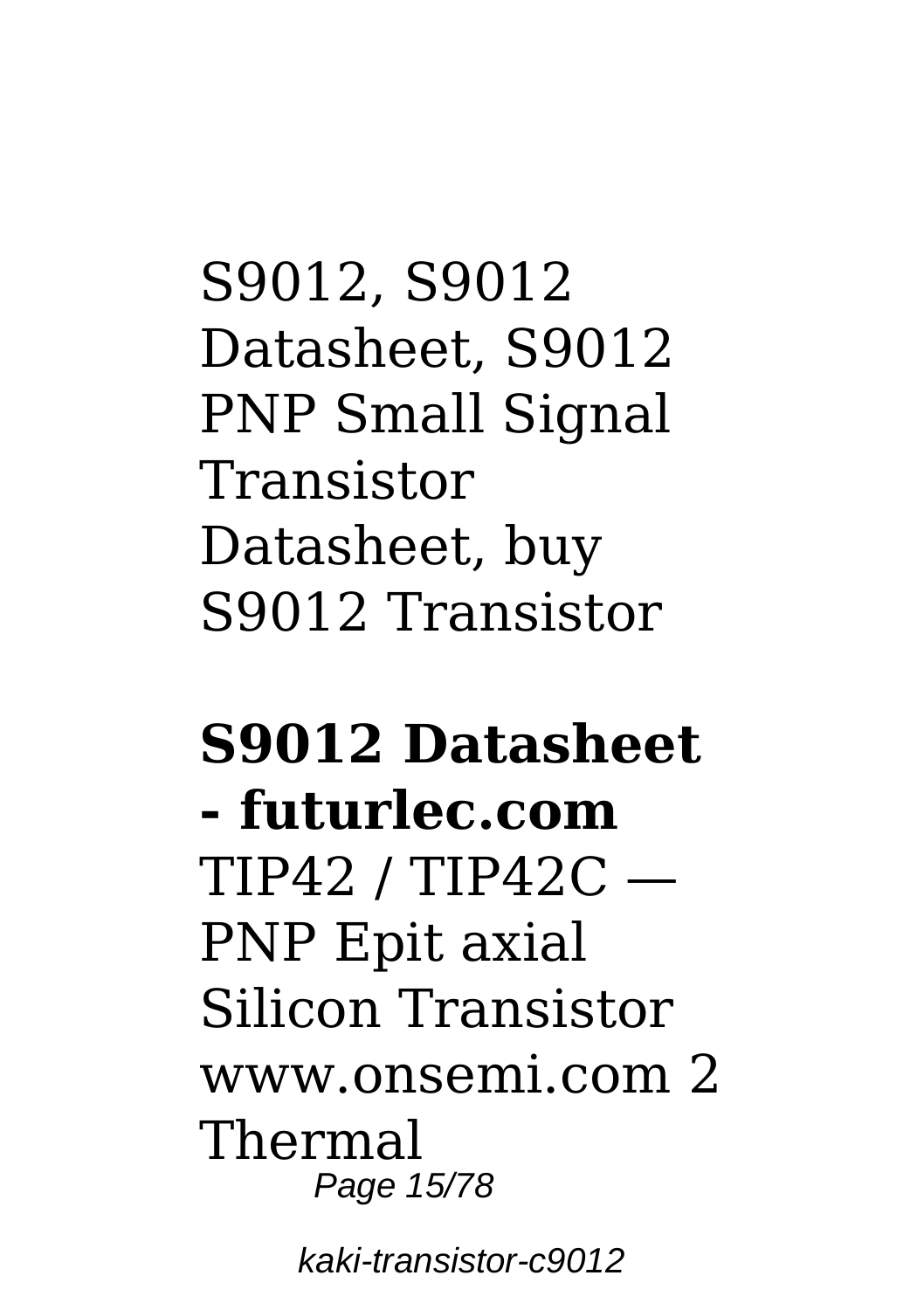Characteristics Values are at  $TC =$ 25°C unless otherwise noted. Electrical Characteristics Values are at  $TC =$ 25°C unless otherwise noted. Note:

## **TIP42 - PNP Epitaxial Silicon Transistor** Page 16/78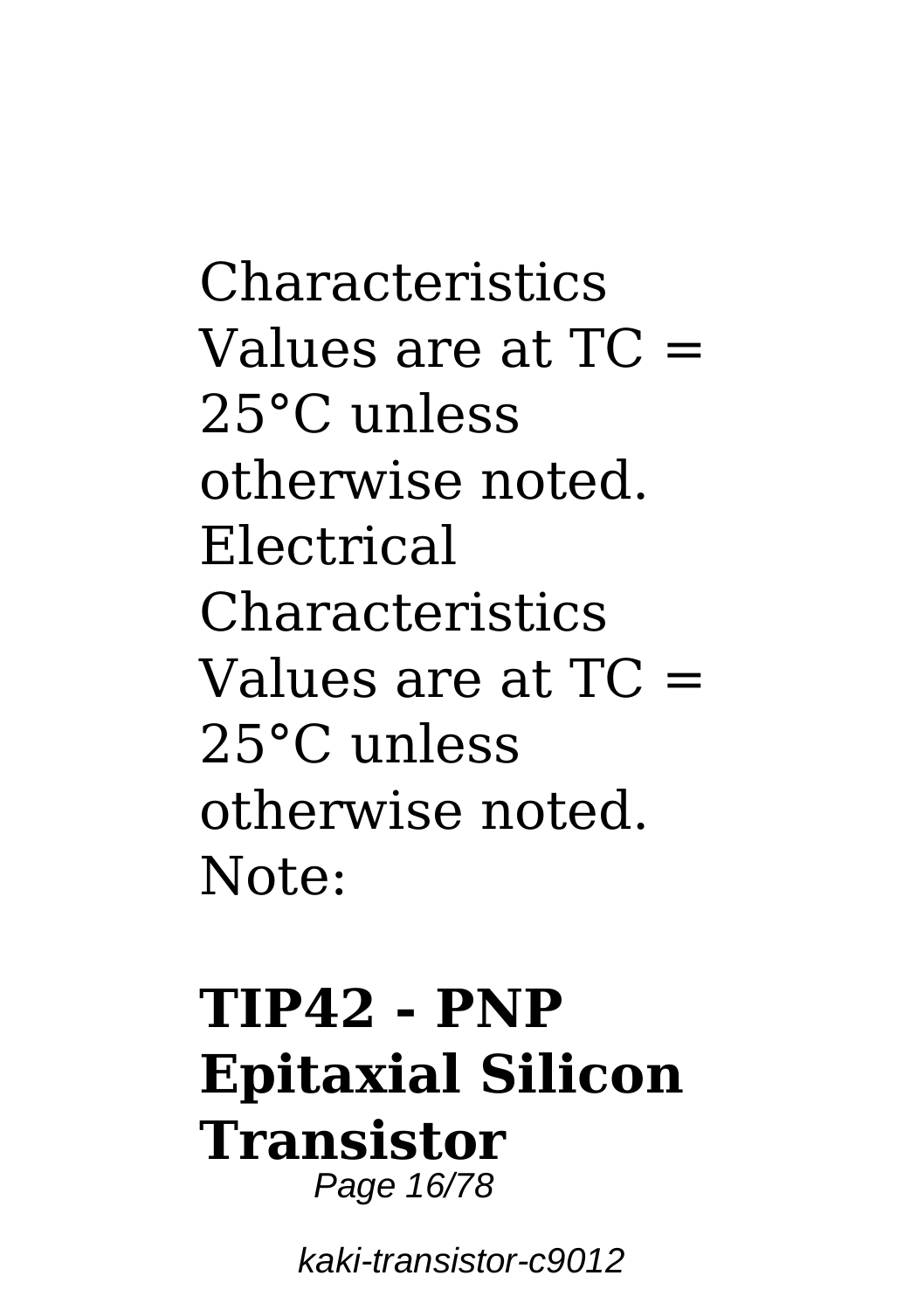Fungsi Transistor dan Cara Mengukurnya – Transistor merupakan salah satu Komponen Elektronika Aktif yang paling sering digunakan dalam rangkaian Elektronika, baik rangkaian Elektronika yang paling sederhana Page 17/78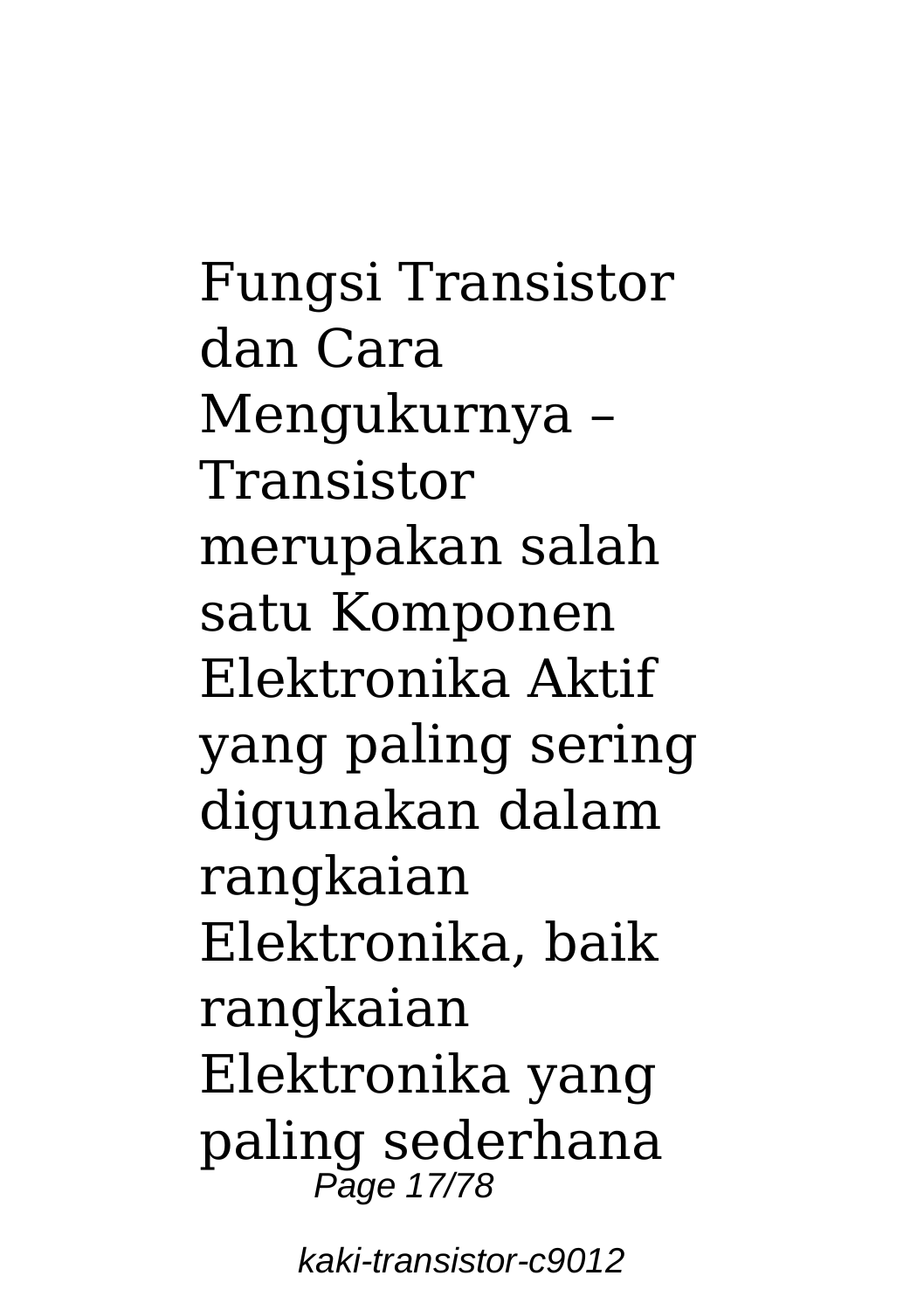maupun rangkaian Elektronika yang rumit dan kompleks. Transistor pada umumnya terbuat dari bahan semikonduktor seperti Germanium, Silikon, dan Gallium Arsenide.

#### **Fungsi** Page 18/78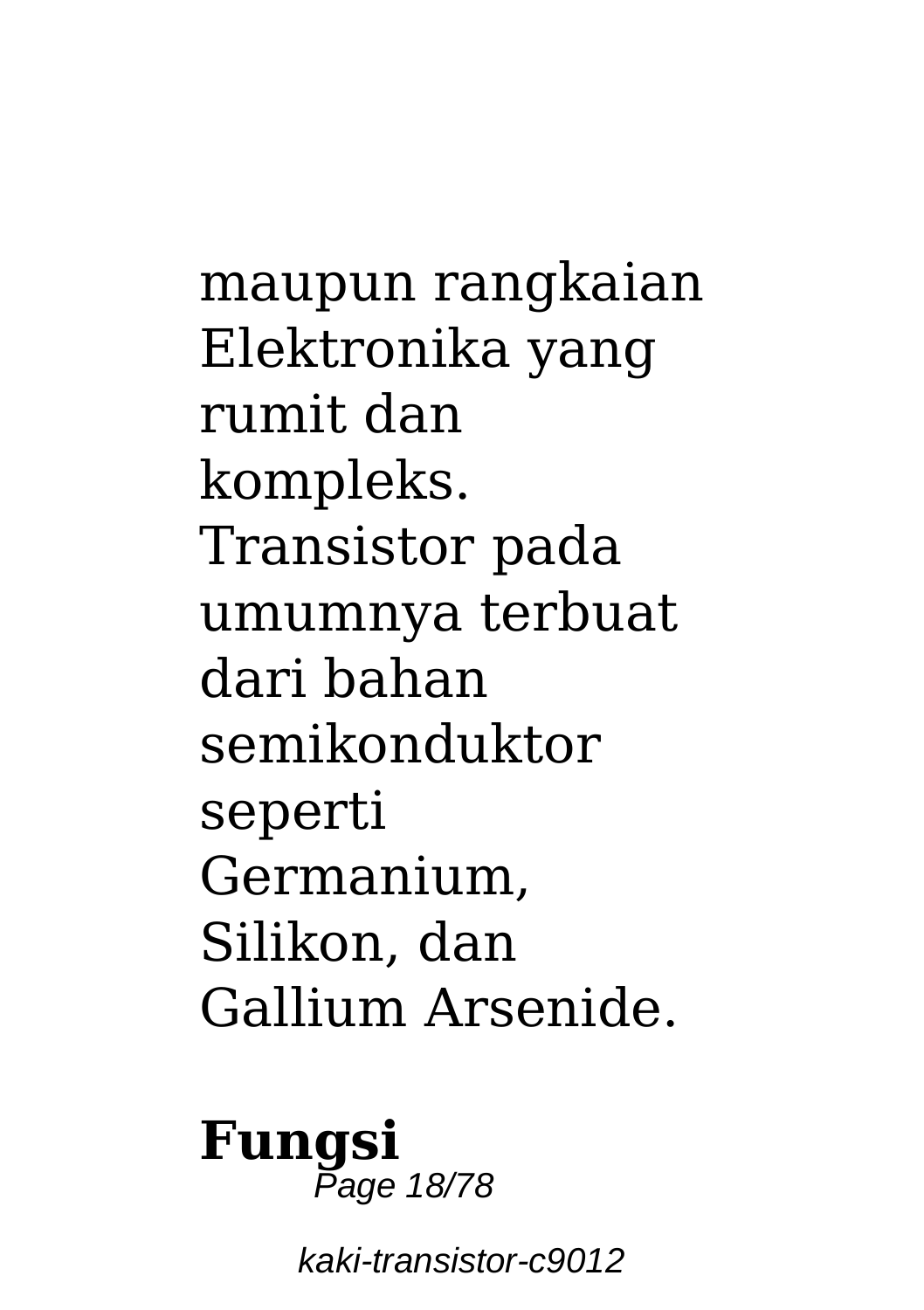# **Transistor dan Cara Mengukur Transistor**

Transistor memiliki 3 buah kaki atau pin yaitu: Collector (C), Emitter (E) dan Basis (B). Posisi kaki-kaki ini berbeda antara transistor satu dengan yang lain walaupun ada juga yang sama. Page 19/78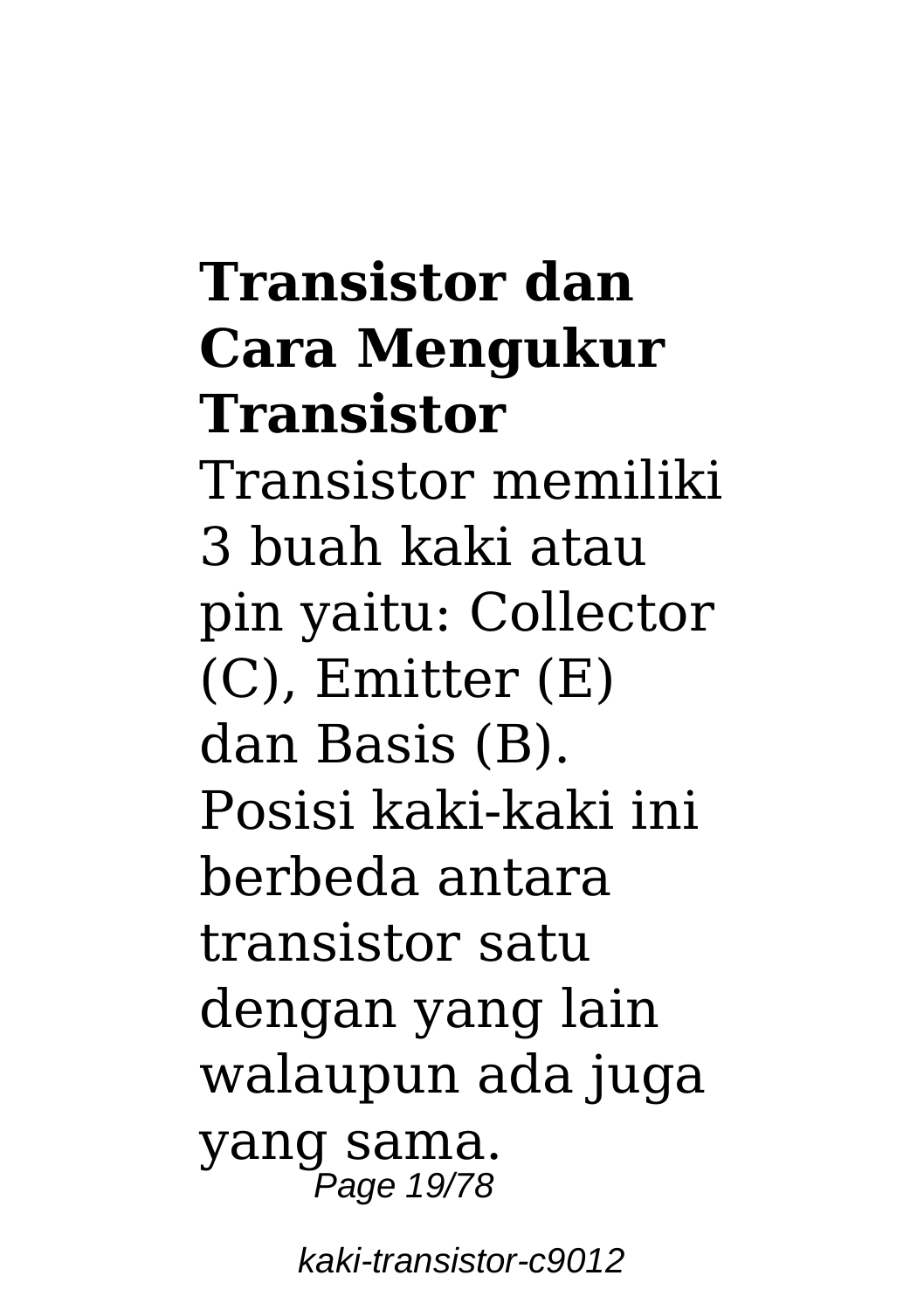Transistor secara umum dibagi menjadi 2 macam yaitu PNP dan NPN

**electrooper: Perbedaan transistor NPN dan PNP** Abstract: c828 transistor transistor C458 transistor c828 Page 20/78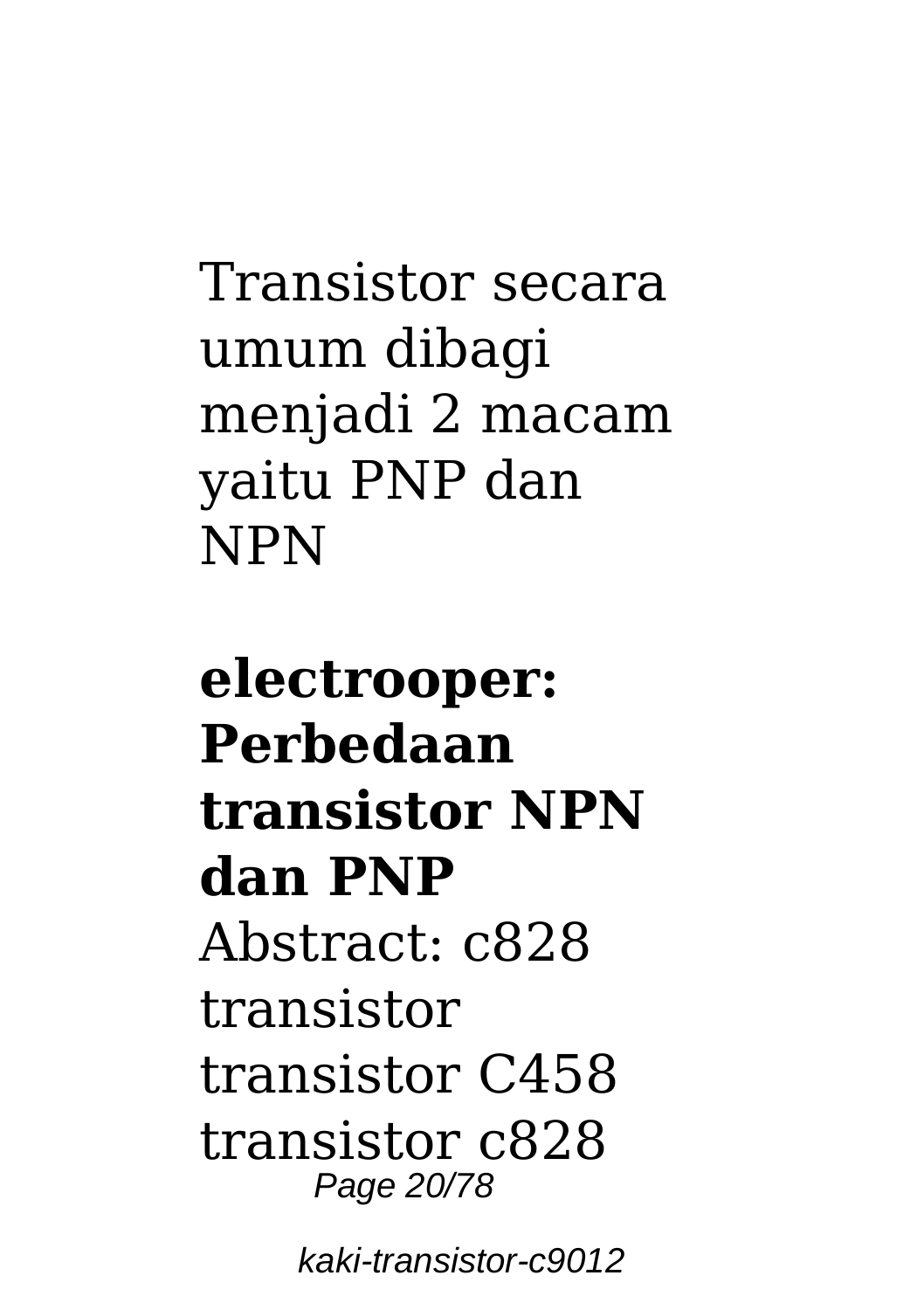C9012 transistor c458 transistor C828 transistors C9012 c828 transistor working transistors c458 Text: transistor 5 to light all LED's. Illumination intensity is controlled through transistor 2 and variable , 104 Electrolytic Page 21/78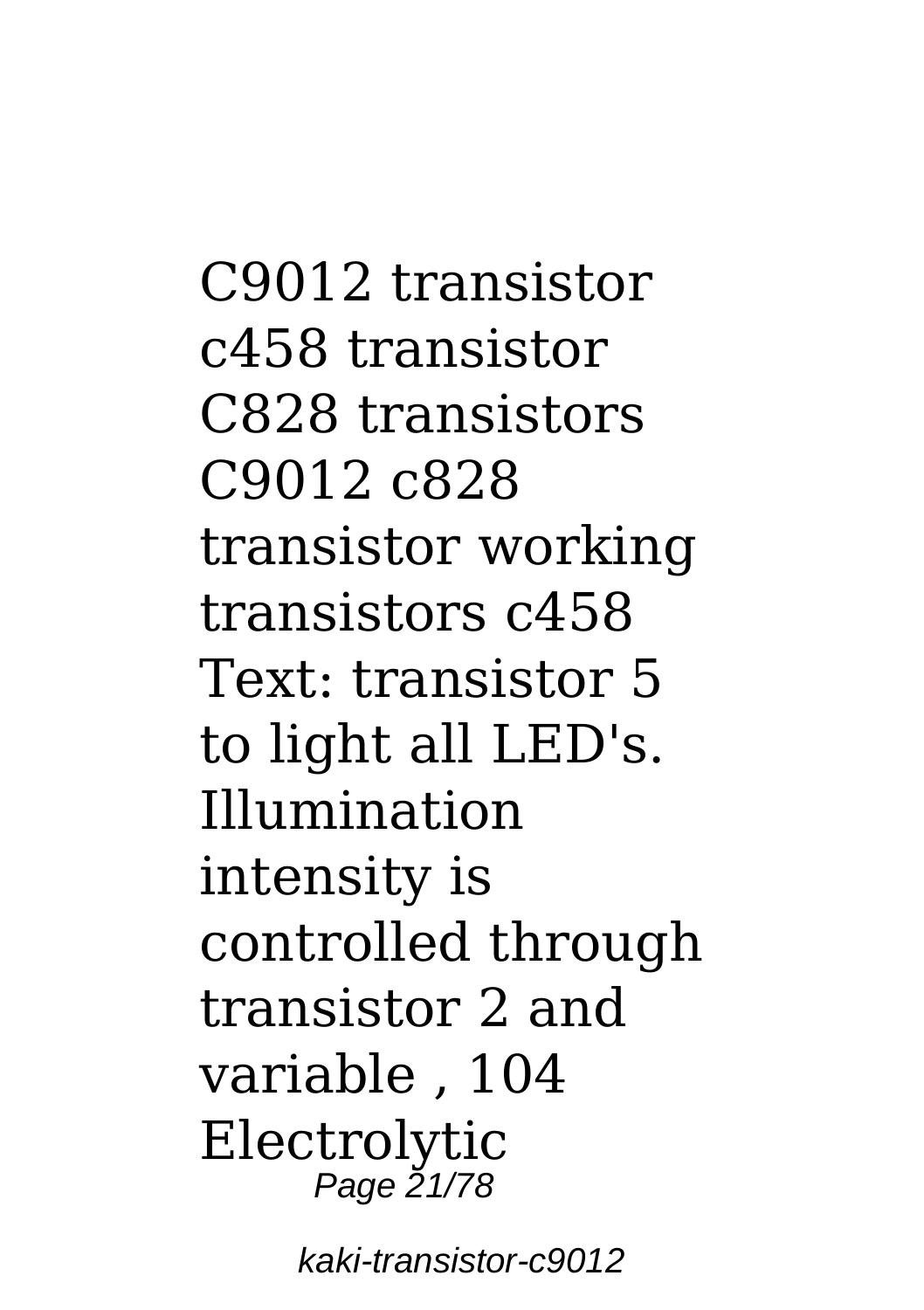Capacitor C1 10 µF Transistors TR1, TR2, TR4 TR3, TR5 C9012 ...

**C828 Transistor datasheet & applicatoin notes - Datasheet ...** Susunan kaki transistor C9012/C9013 dan relay adalah seperti. Comment Page 22/78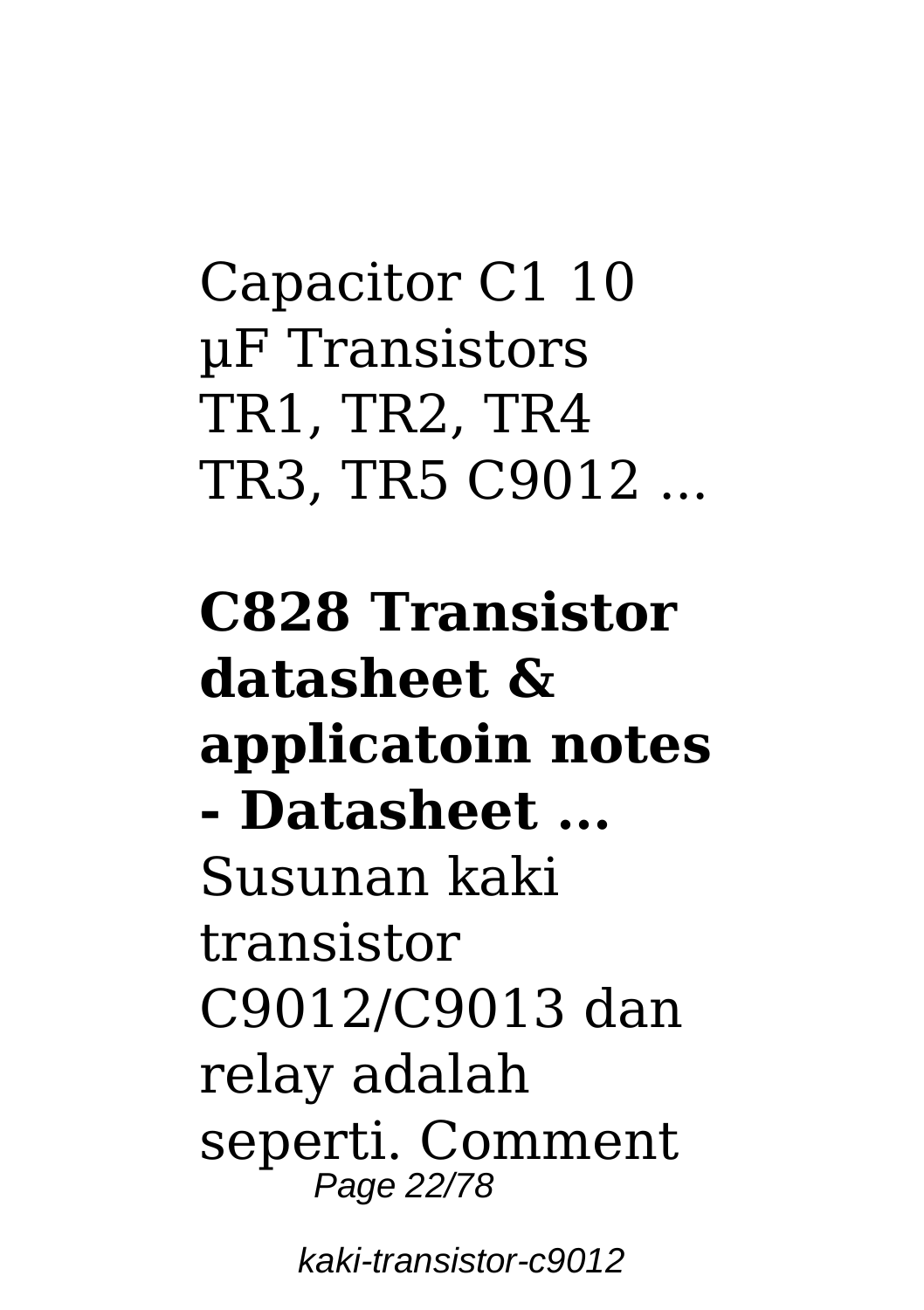by Sulhan on 8 November 2010 @ 1:46 PM. bos ginibelum paham untuk setrum sama masuk kebody dan  $(-)$ ama  $(+)$ dan masuk kekontak dan relay 415 masuk kemana tolong digambarkan. Comment by heri on 11 November Page 23/78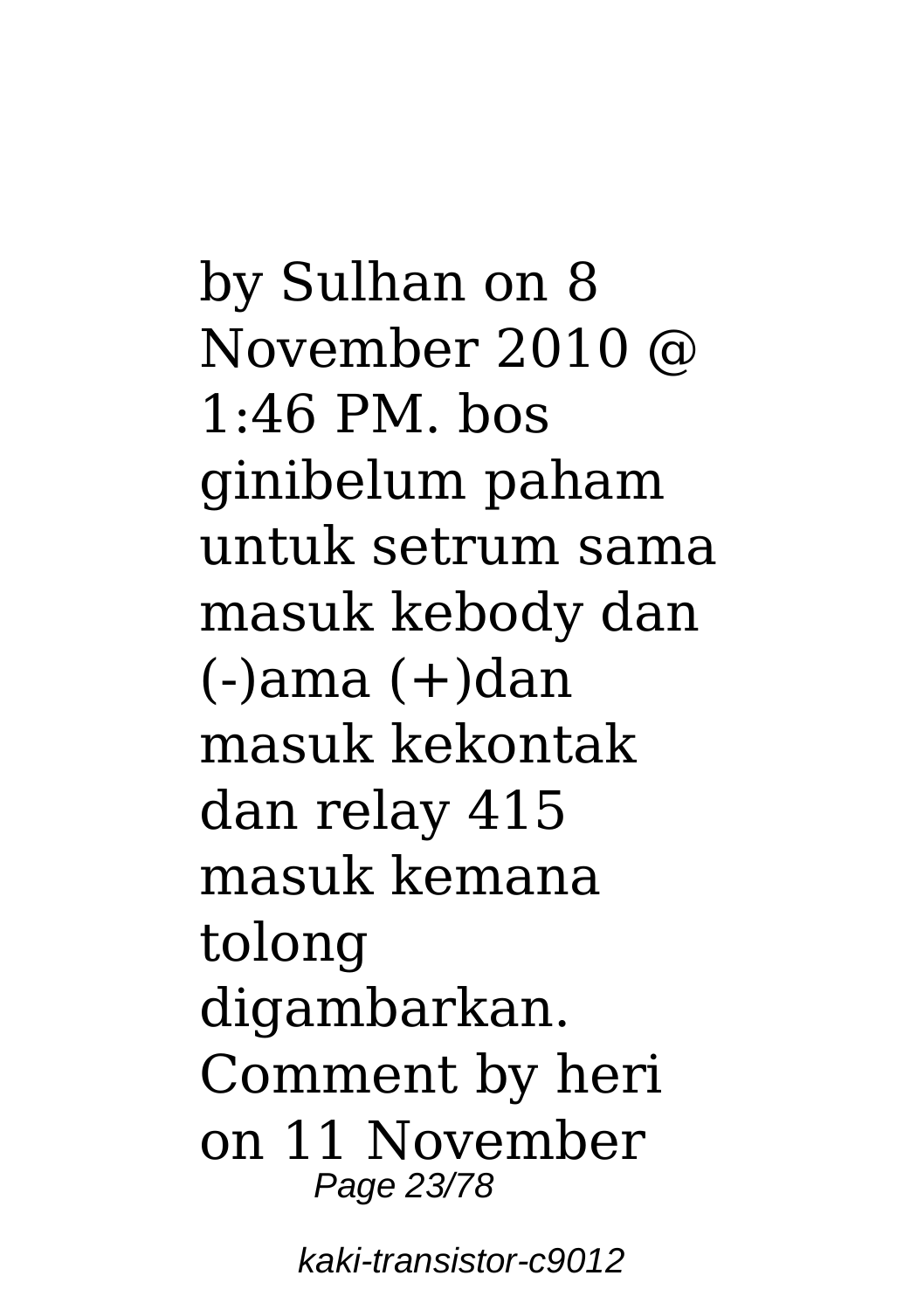## 2010 @ 1:39 PM.

# **Motorcycle Safeguard with Touch Sensor - SulhanSetiawan**

**...**

2N3055/D 2N3055(NPN), MJ2955(PNP) Preferred Device Complementary Silicon Power **Transistors** Page 24/78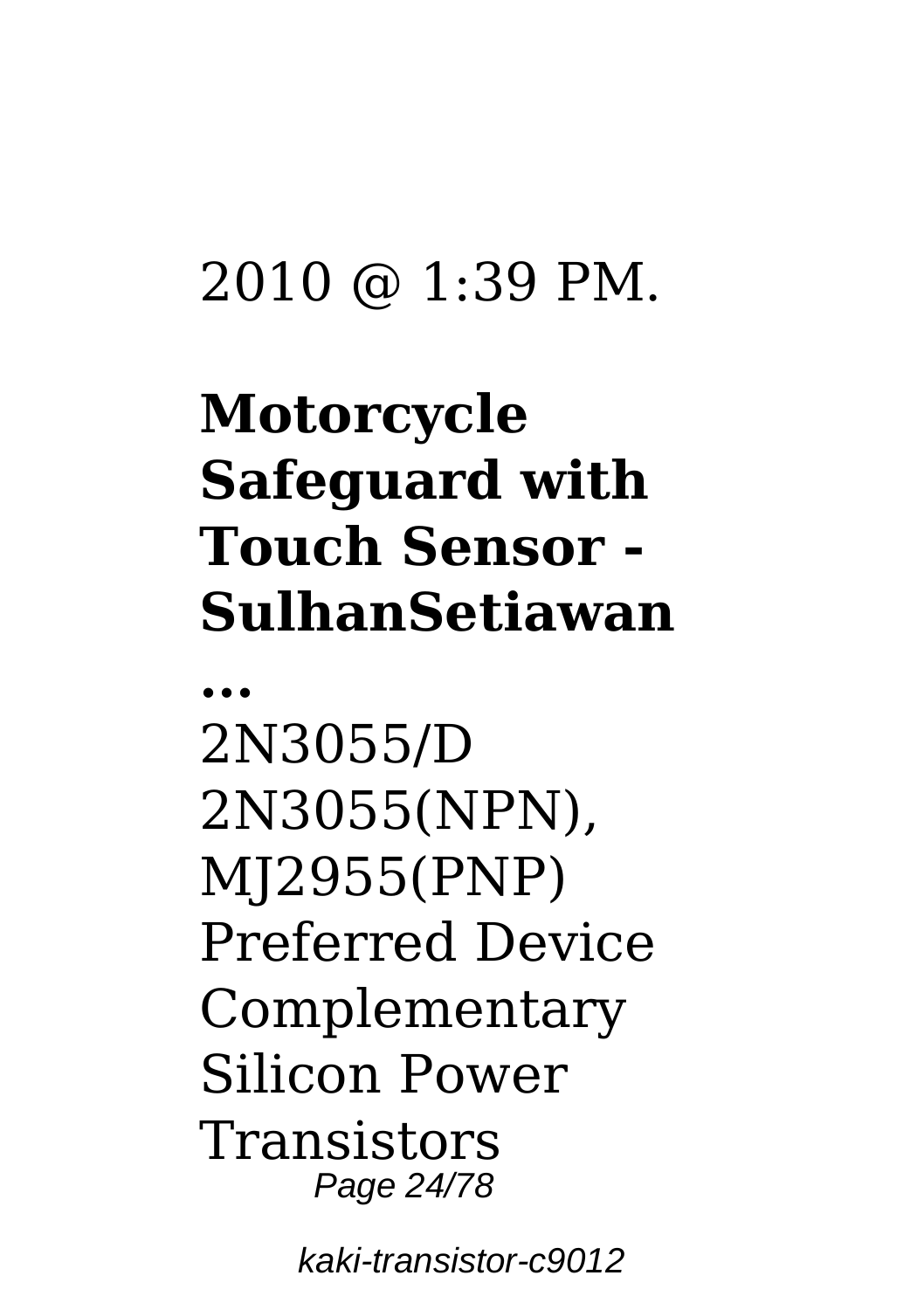Complementary silicon power transistors are designed for ... limits of the transistor that must be observed for reliable operation; i.e., the transistor must not be subjected to greater

#### **2N3055(NPN),** Page 25/78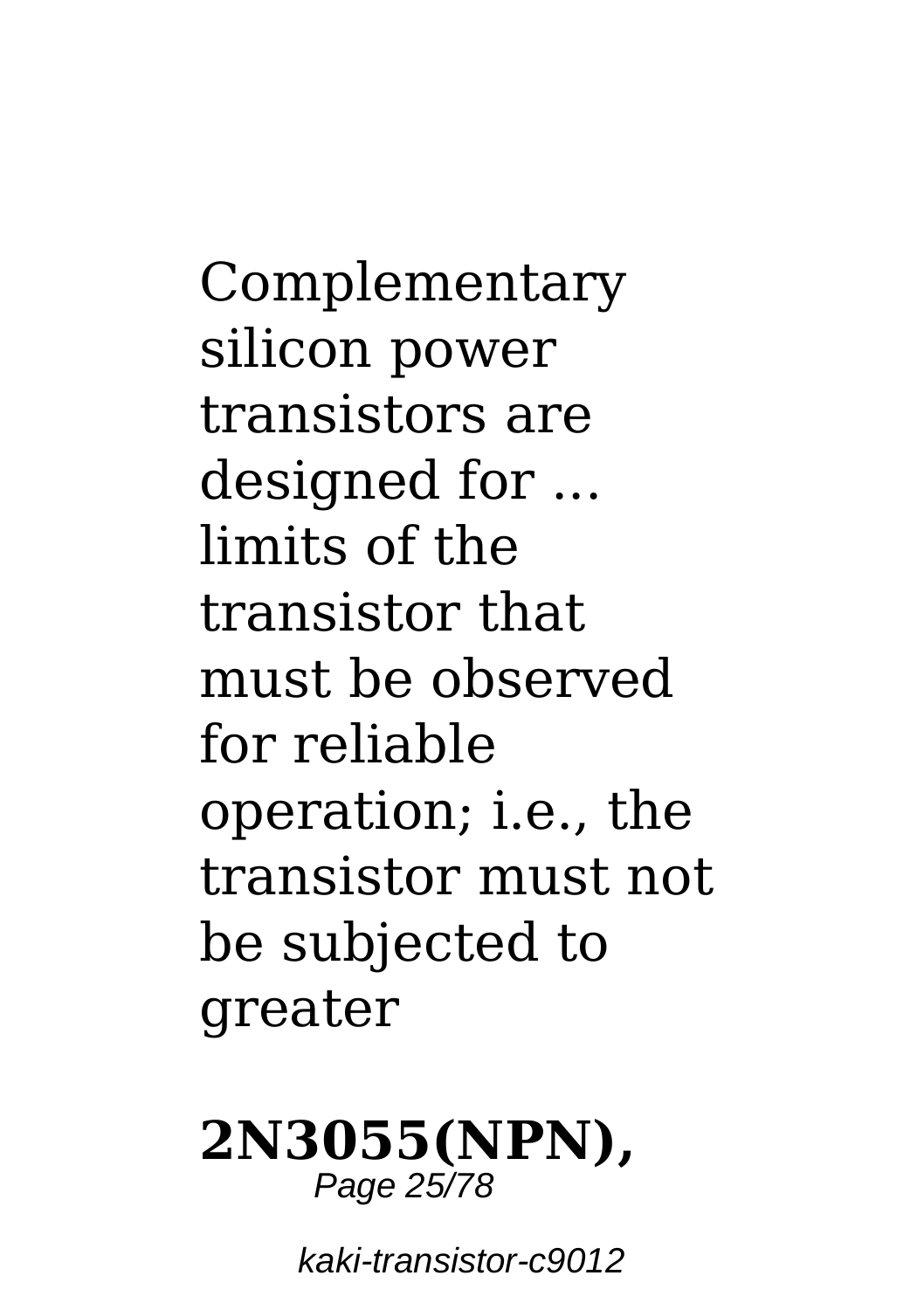**MJ2955(PNP) - ON Semiconductor** A733 PNP Epitaxial Silicon Transistor Elite Enterprises (H.K.) Co., Ltd. Part No.: A733 Flat 2505, 25/F., Nanyang Plaza, 57 Hung To Road, Kwun Tong, H.K. Tel: (852 ...

Page 26/78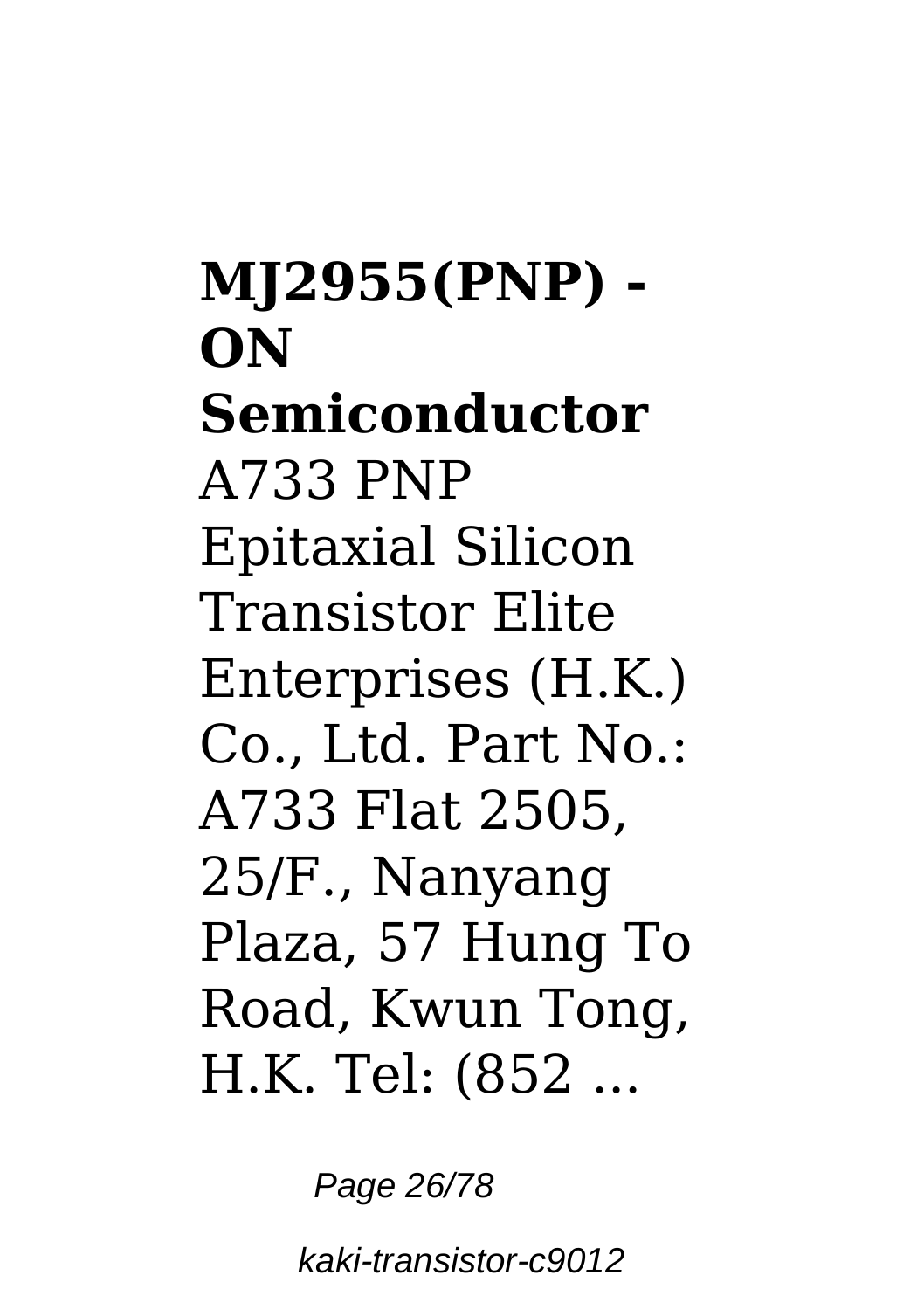**A733 PNP Epitaxial Silicon Transistor** Susunan kaki transistor C9012/C9013 dan relay adalah seperti. Komentar by Sulhan on 8 November 2010 @  $1.46$  PM bos ginibelum paham untuk setrum sama masuk kebody dan Page 27/78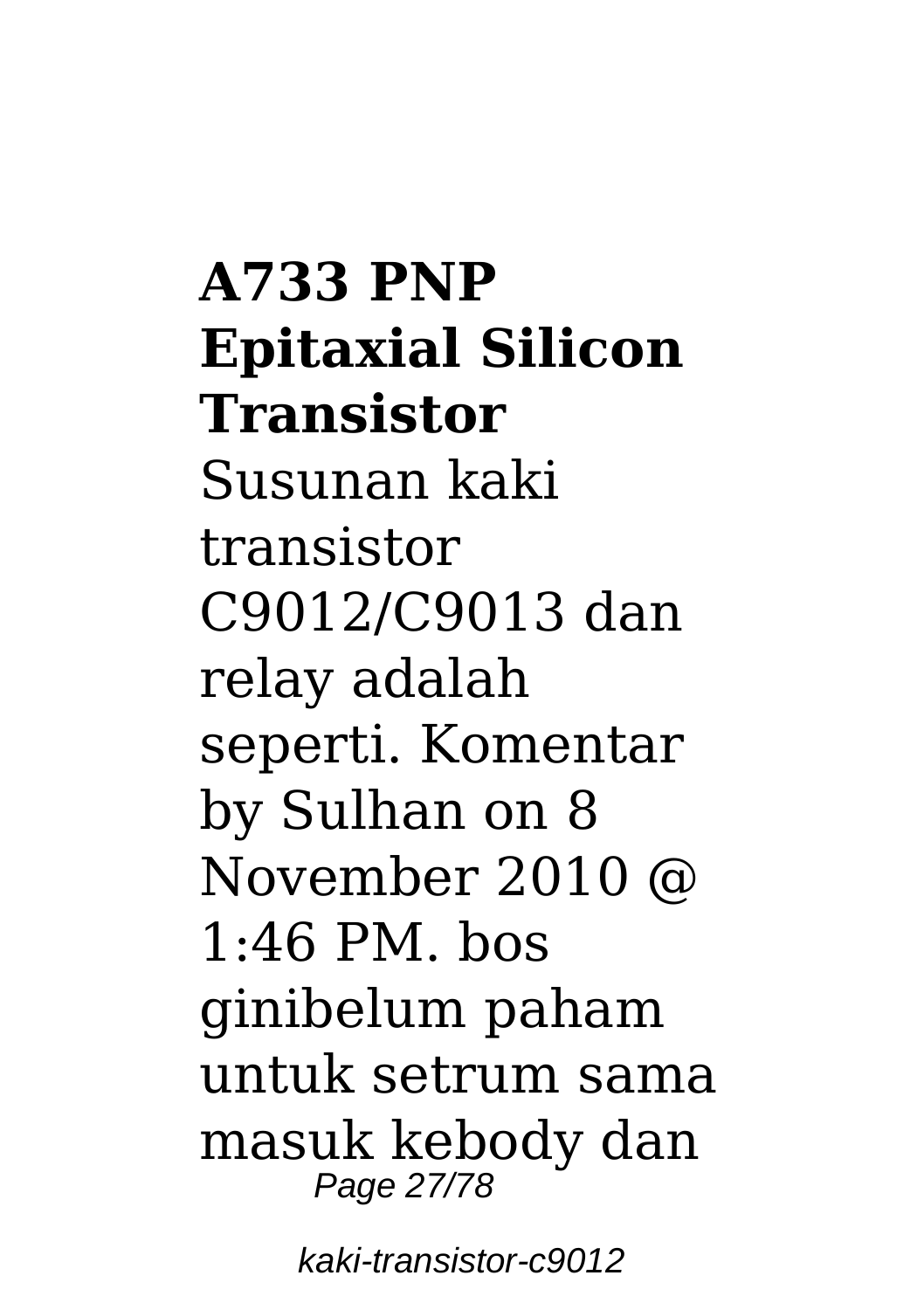$(-)$ ama  $(+)$ dan masuk kekontak dan relay 415 masuk kemana tolong digambarkan. Komentar by heri on 11 November 2010 @ 1:39 PM.

## **Pengaman Sepeda Motor dengan Sensor Sentuh ...** Page 28/78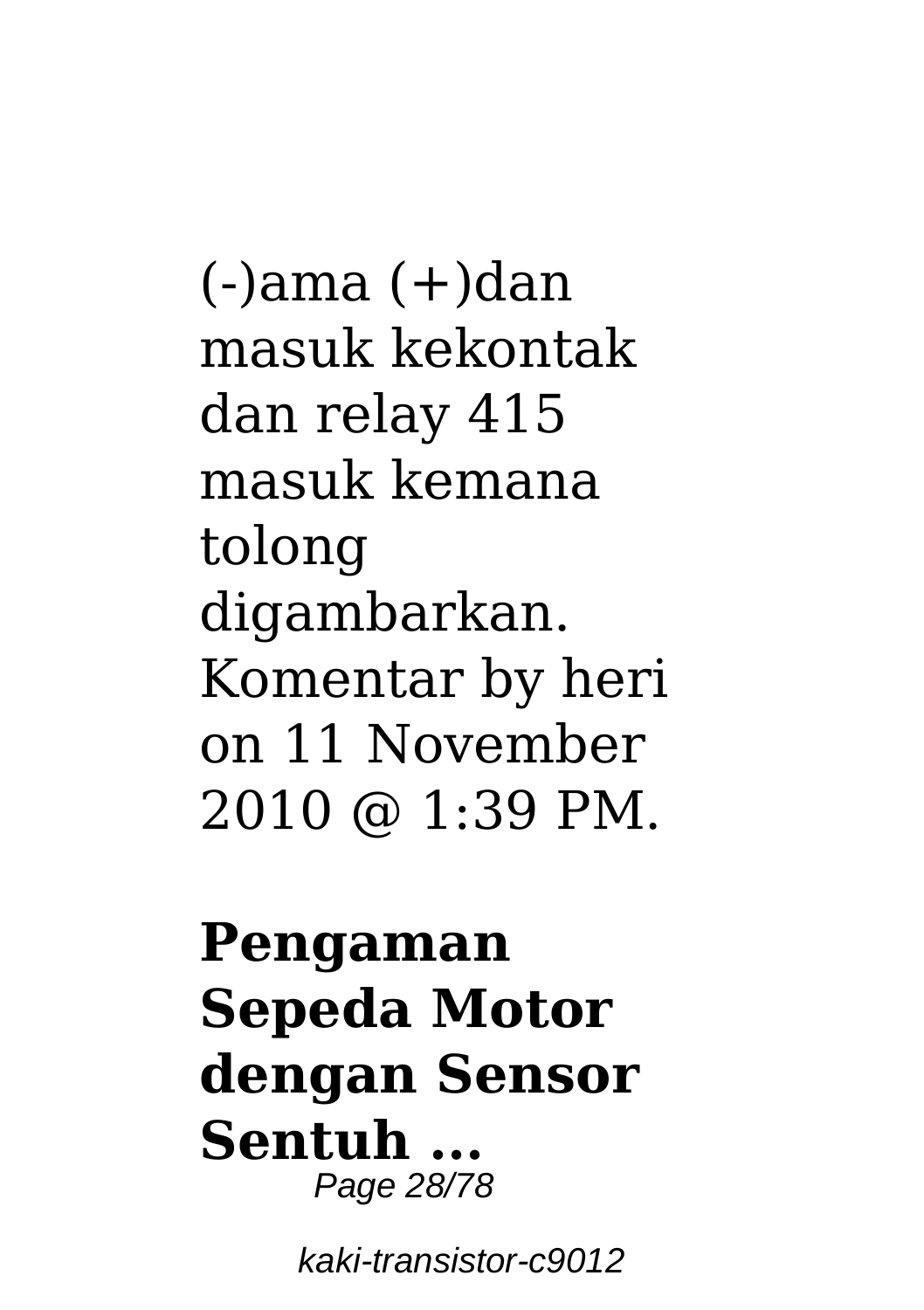Transistor jenis ini mempunyai kaki basis di tengah,beda dengan transitor jenis C,A,B,D yang kaki basis nya di sisi. Transistor S8550 ini jenis nya atau polarity nya adalah PNP. PNP kalau bahasa tehnisi seperti saya adalah kaki basis Page 29/78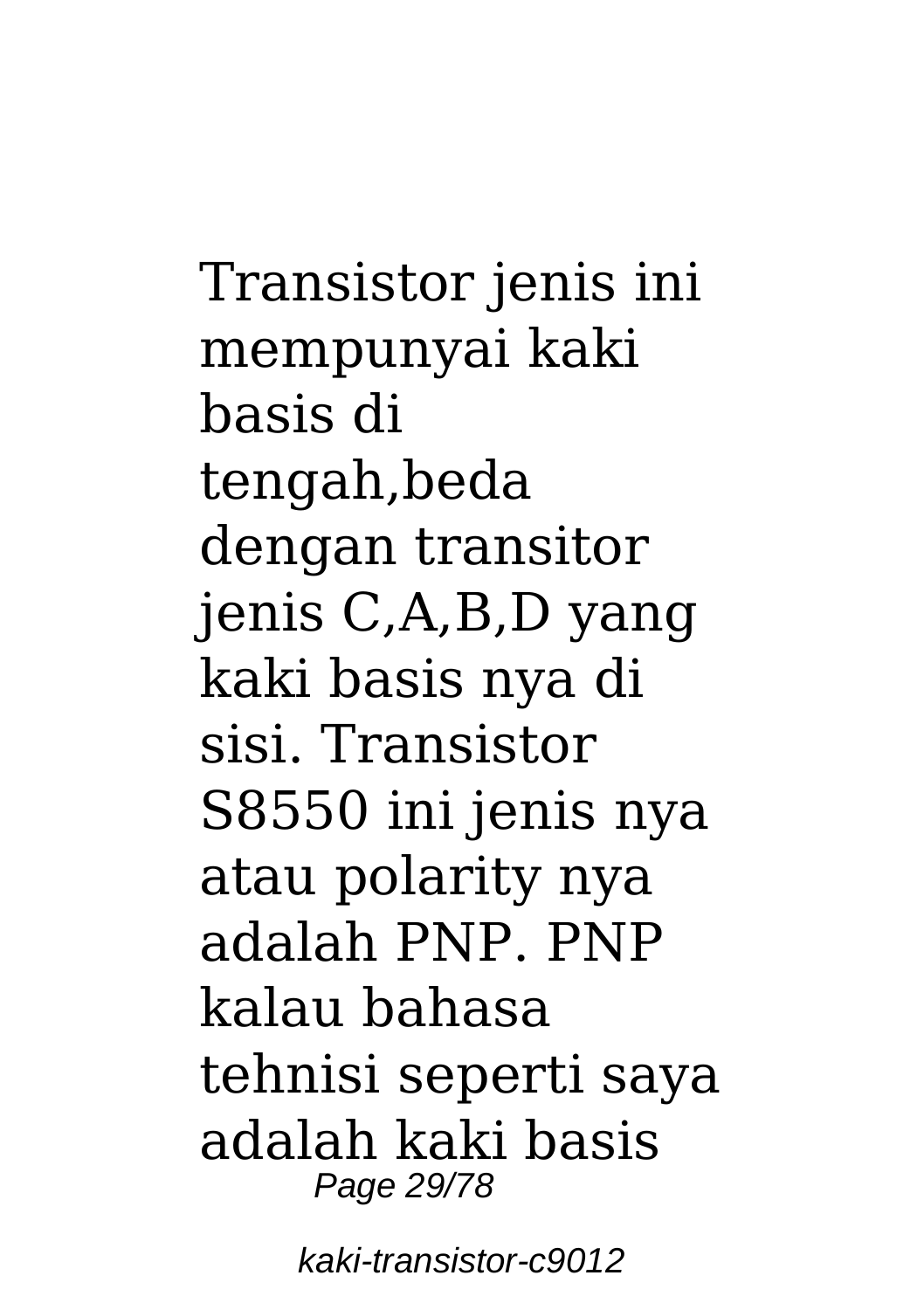## nya di ukur dengan probe avometer warna merah.

2SC9012 Datasheet - V  $cbo = -40V$ . PNP Transistor - KEC, C9012 datasheet, 2SC9012 pdf,

Page 30/78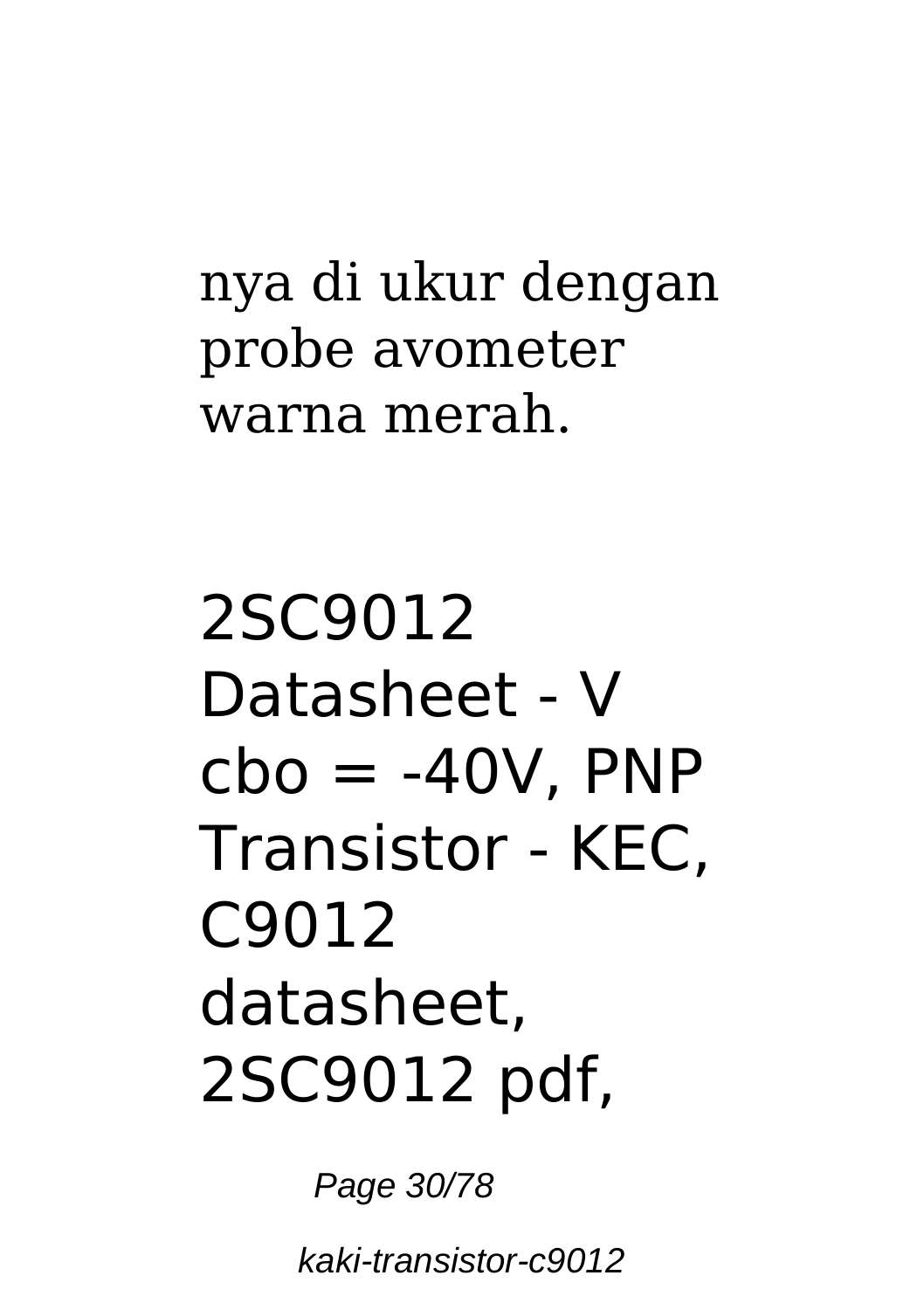2SC9012 pinout, 2SC9012 transistor, data, circuit, 2SC9012 schematic. Fungsi Transistor dan Cara Mengukurnya – **Transistor** merupakan salah satu Page 31/78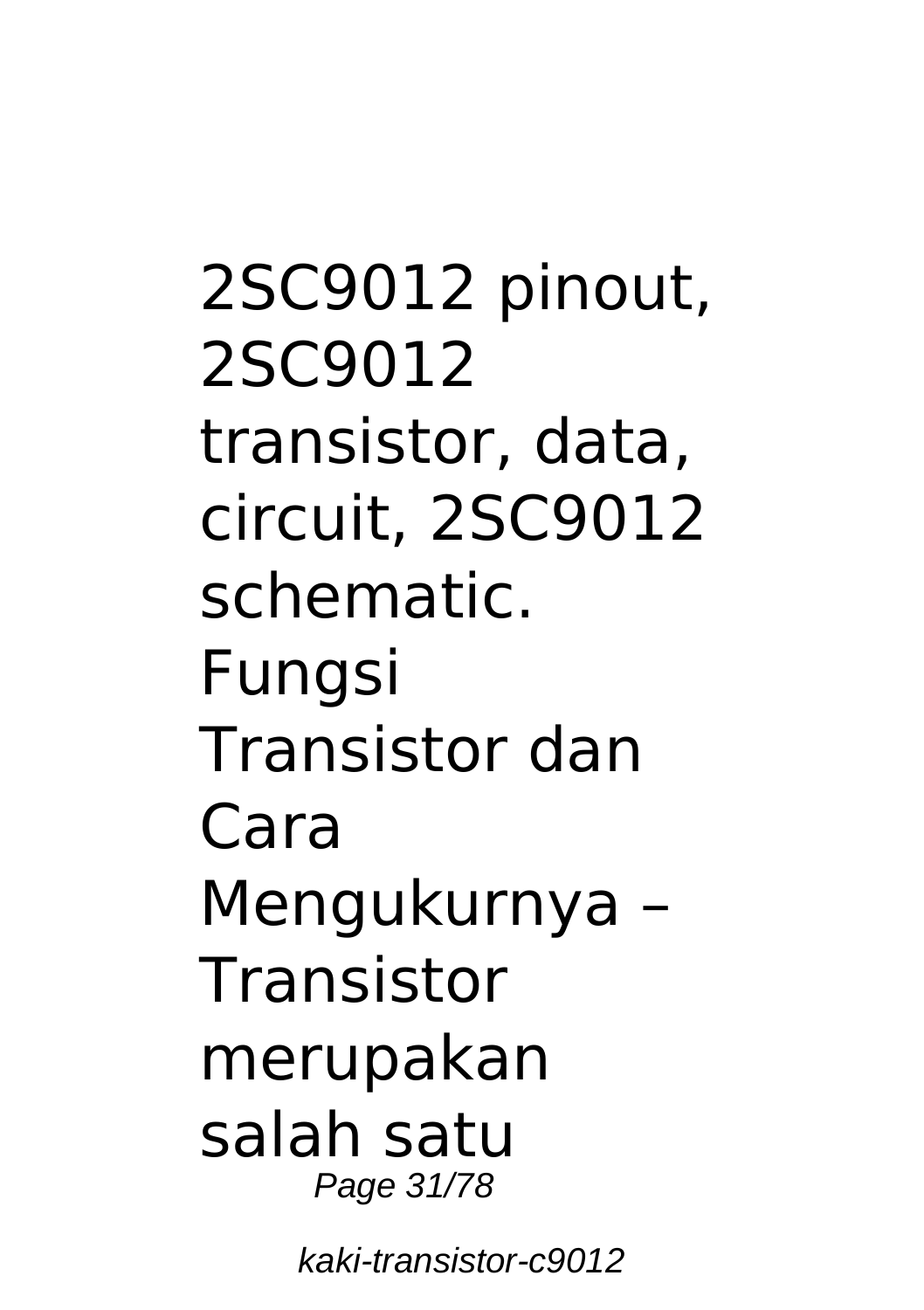Komponen Elektronika Aktif yang paling sering digunakan dalam rangkaian Elektronika, baik rangkaian Elektronika yang paling sederhana maupun Page 32/78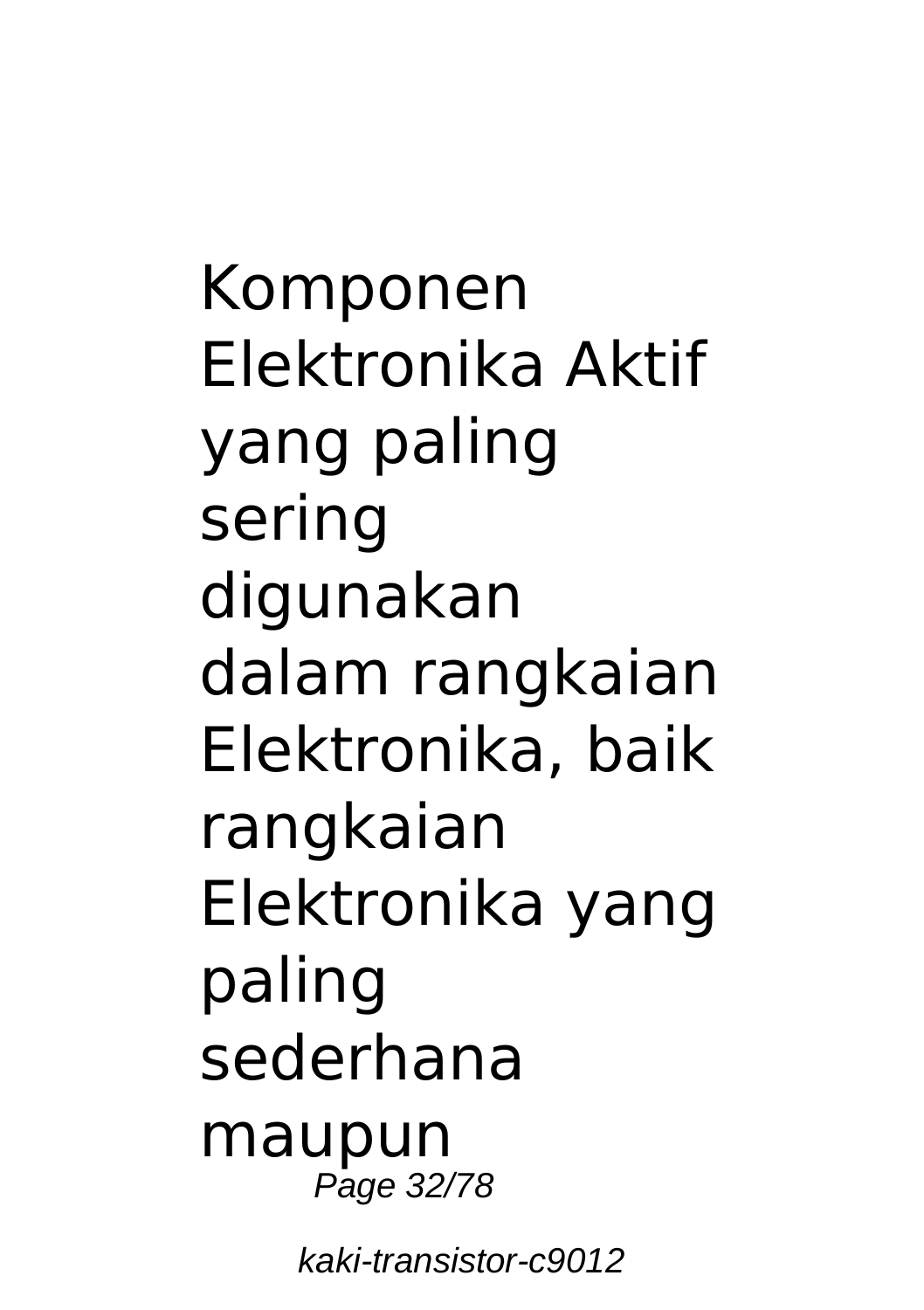rangkaian Elektronika yang rumit dan kompleks. Transistor pada umumnya terbuat dari bahan semikonduktor seperti Germanium, Silikon, dan Page 33/78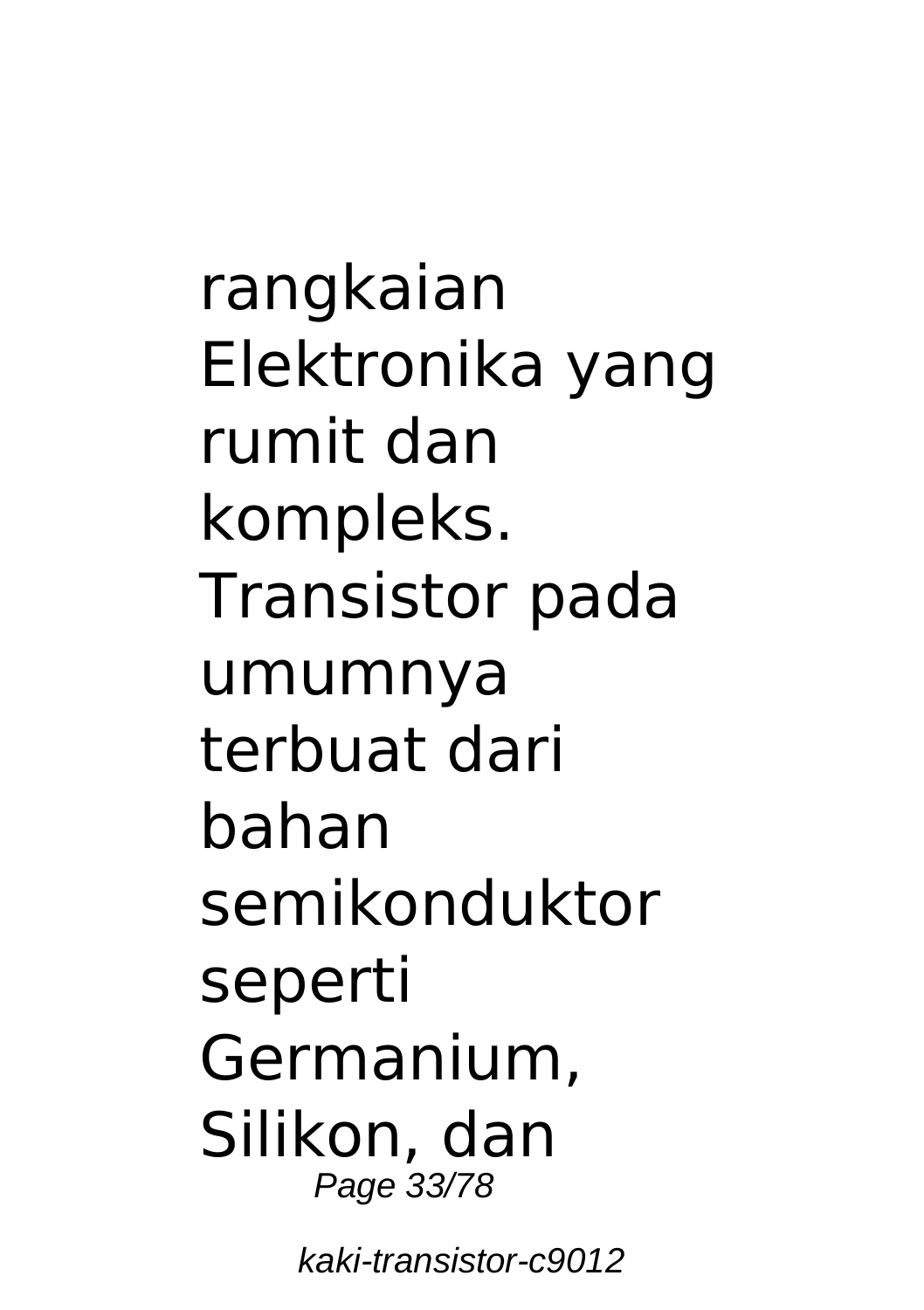Gallium Arsenide. **C9012 Datasheet futurlec.com** • TO-92 Plasti c-Encapsulate Transistors • Capable of 0.62 5Watts(Tamb=2 5OC) of Power Dissipation. • Page 34/78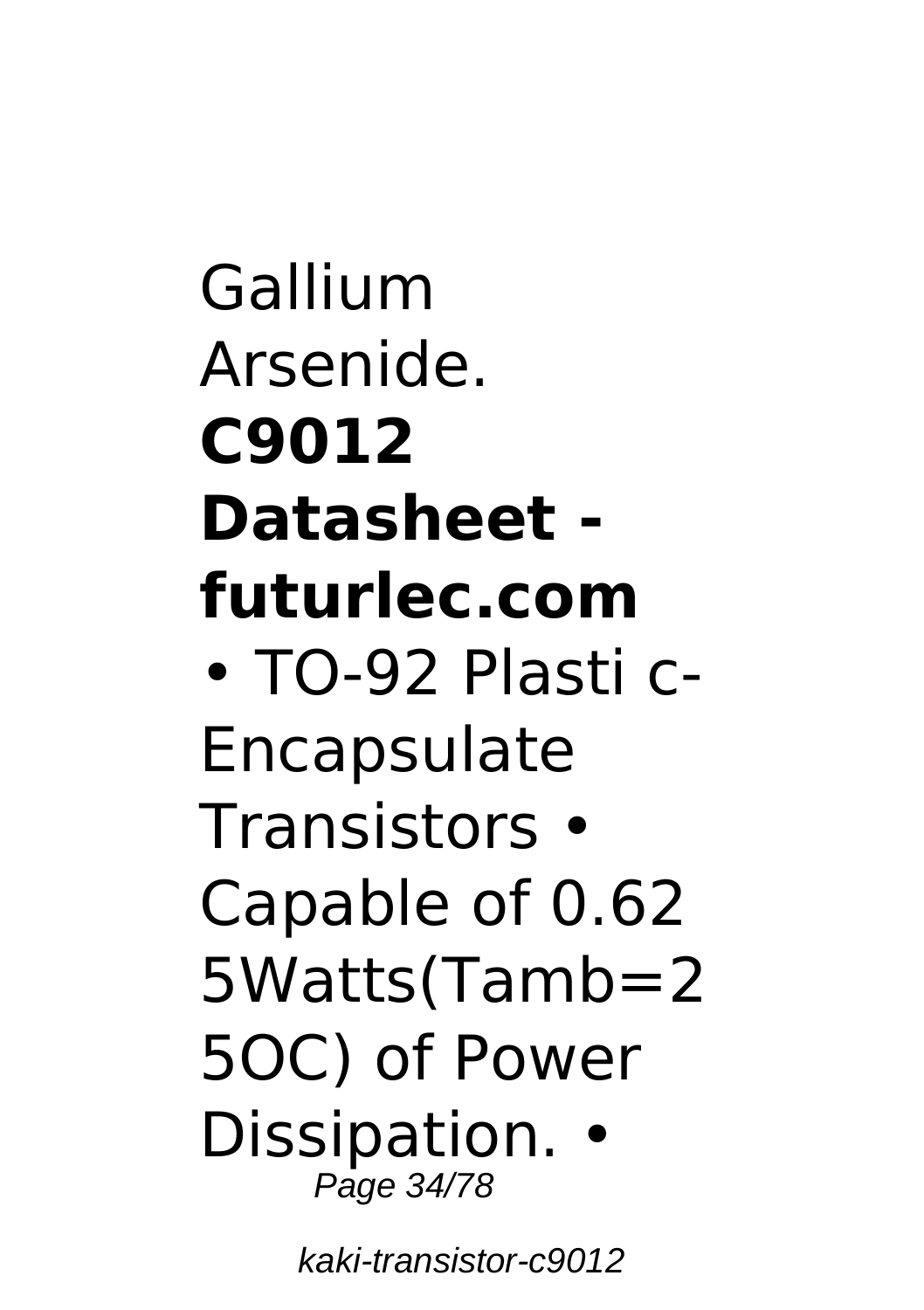Collector-current 0.5A • Collectorbase Voltage 40V • O OOperating and storage junction temperature range: -55 C to  $+150 C$ Marking Code: S9012 ...

Page 35/78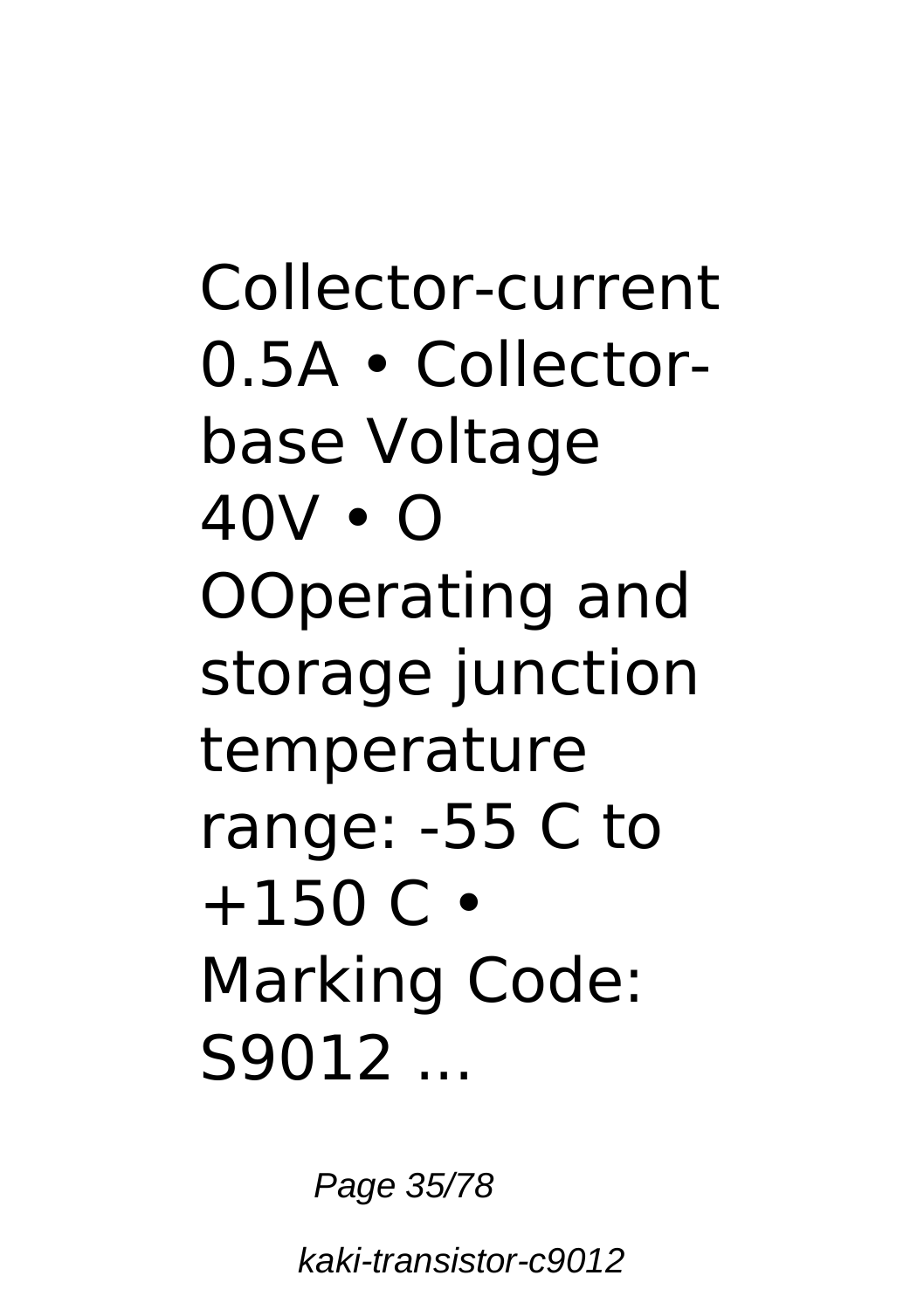*c9012 substitute transistor | All About Circuits I need to know if someone knows, which transistor can be used to substitute the c9012 Please no guesses or im not sure,or maybe its this or that. many* Page 36/78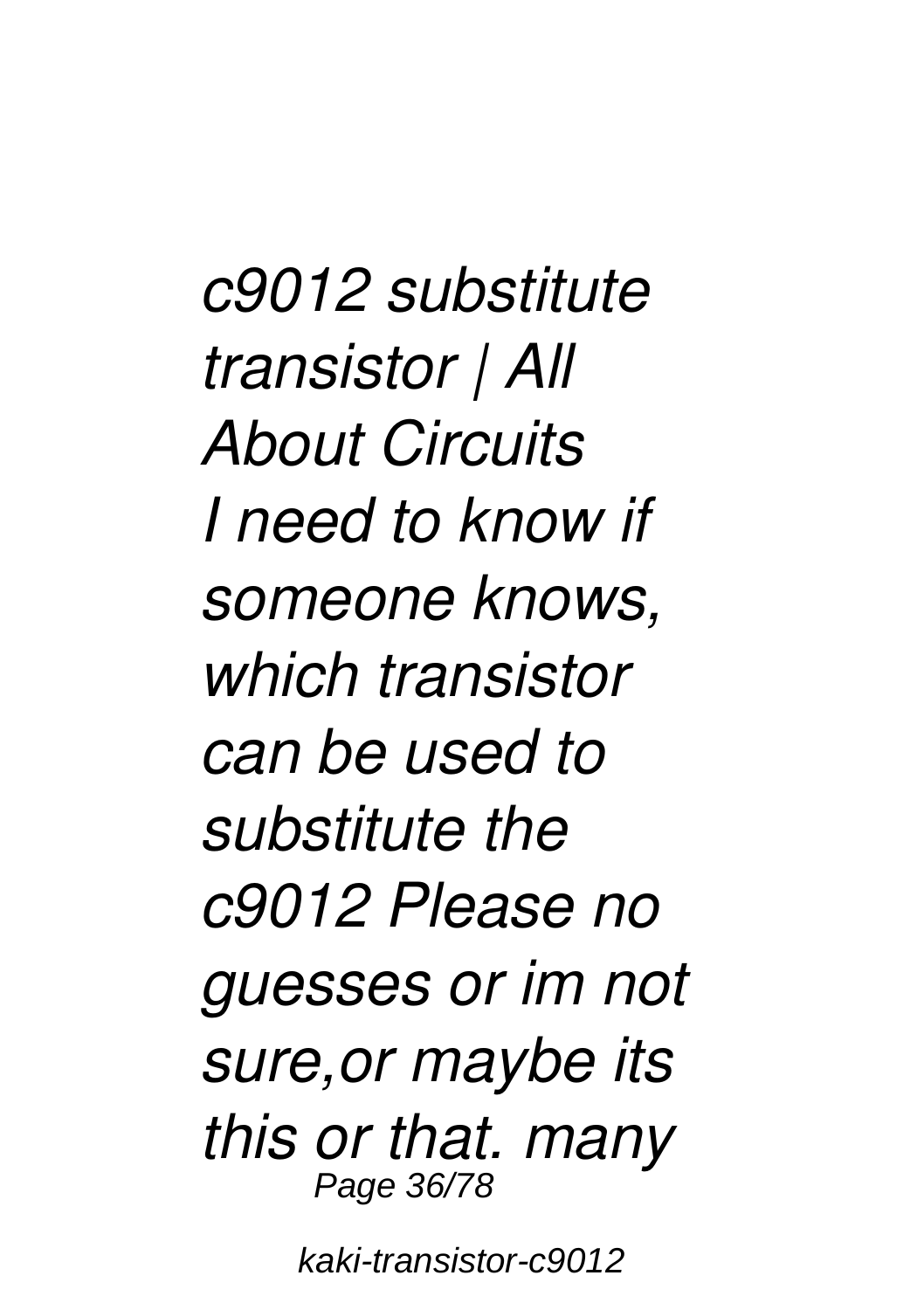*thanks A733 PNP Epitaxial Silicon Transistor Elite Enterprises (H.K.) Co., Ltd. Part No.: A733 Flat 2505, 25/F., Nanyang Plaza, 57 Hung To Road, Kwun Tong, H.K. Tel: (852 ... omp Street* Page 37/78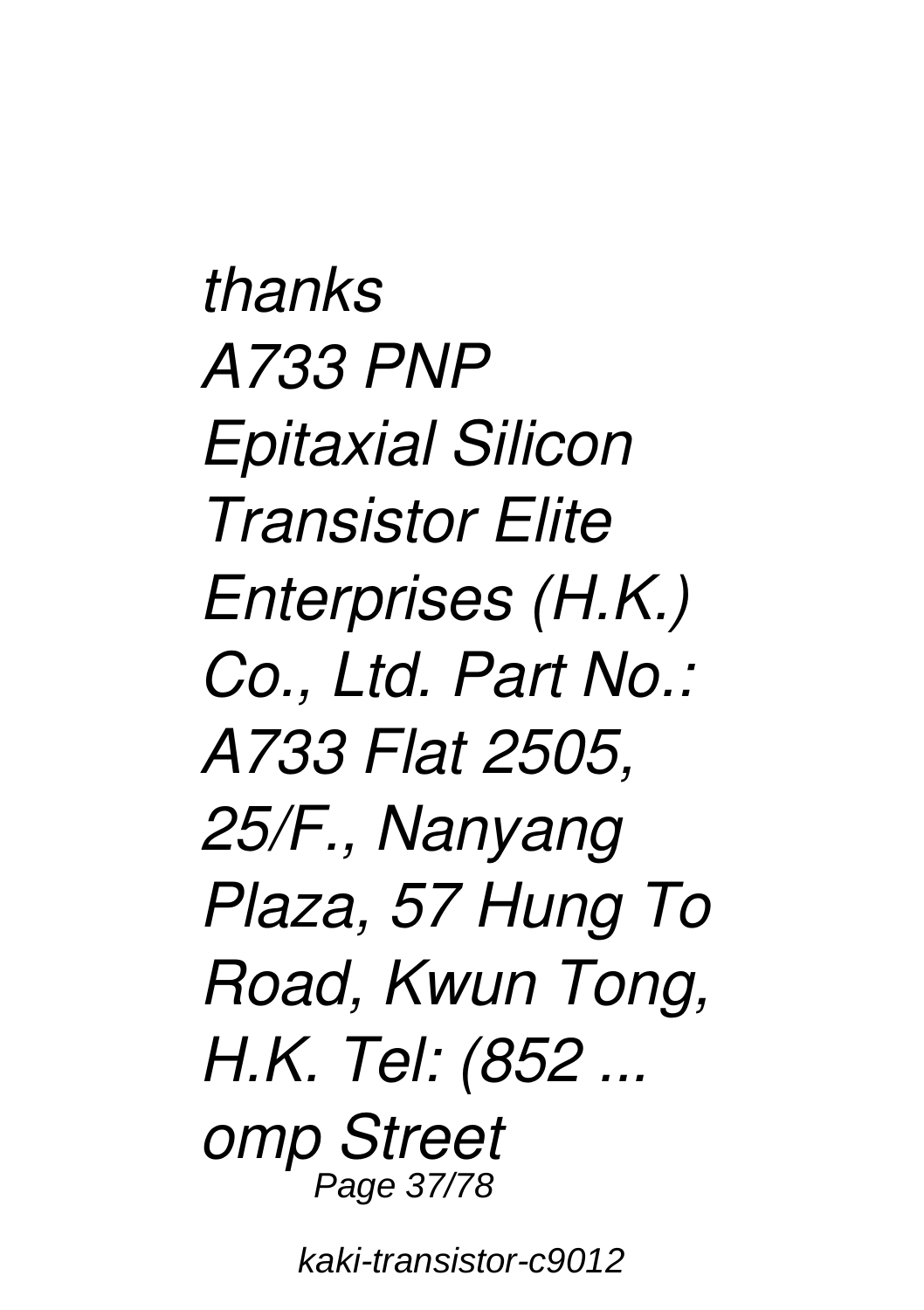# *Chatsworth onents S9012*

*2N3055/D 2N3055(NPN), MJ2955(PNP) Preferred Device Complementary Silicon Power Transistors Complementary silicon power transistors are designed for ... limits of the transistor that must*

Page 38/78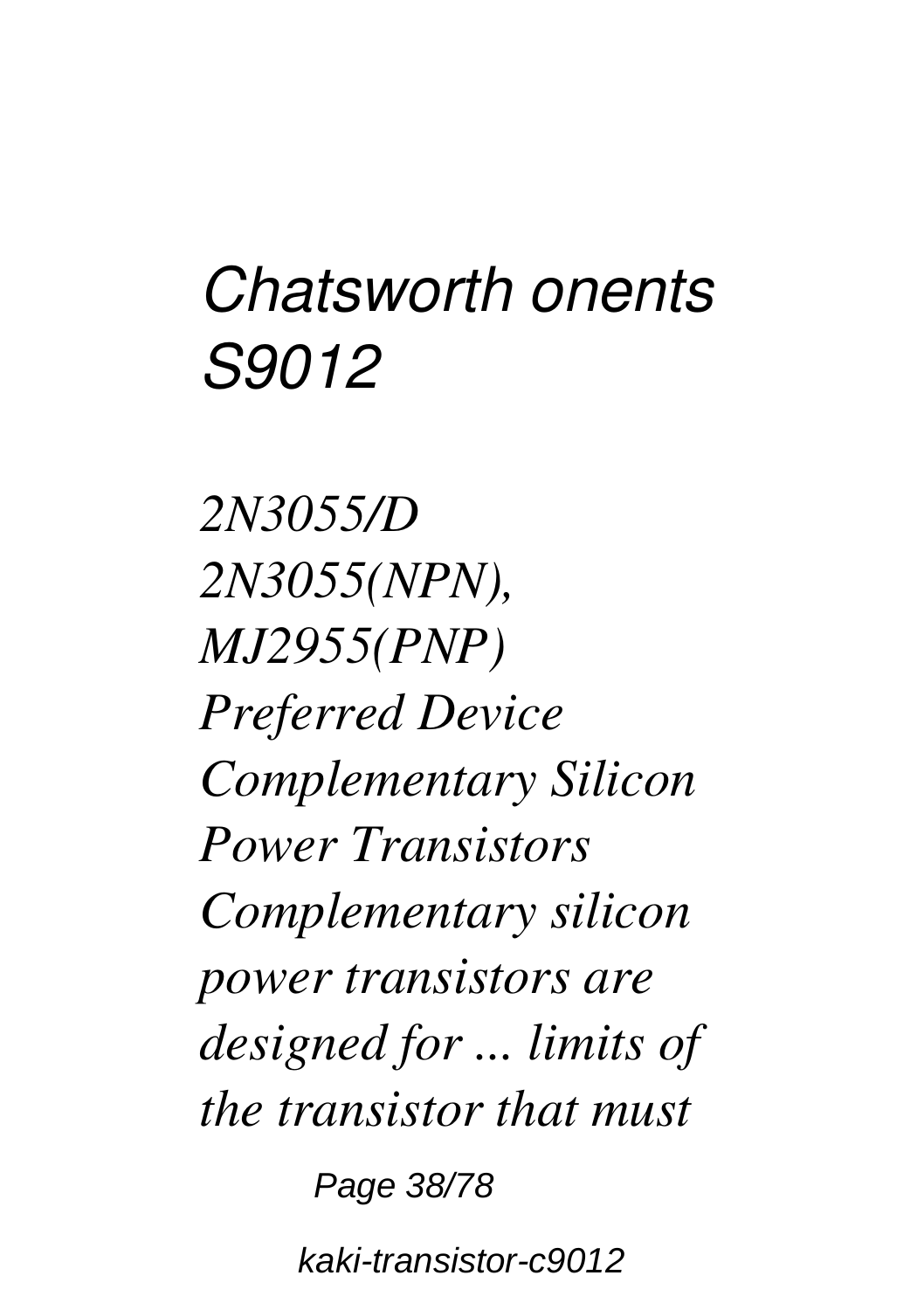*be observed for reliable operation; i.e., the transistor must not be subjected to greater Transistor memiliki 3 buah kaki atau pin yaitu: Collector (C), Emitter (E) dan Basis (B). Posisi kaki-kaki ini berbeda antara transistor satu dengan yang lain walaupun ada juga yang sama. Transistor secara umum* Page 39/78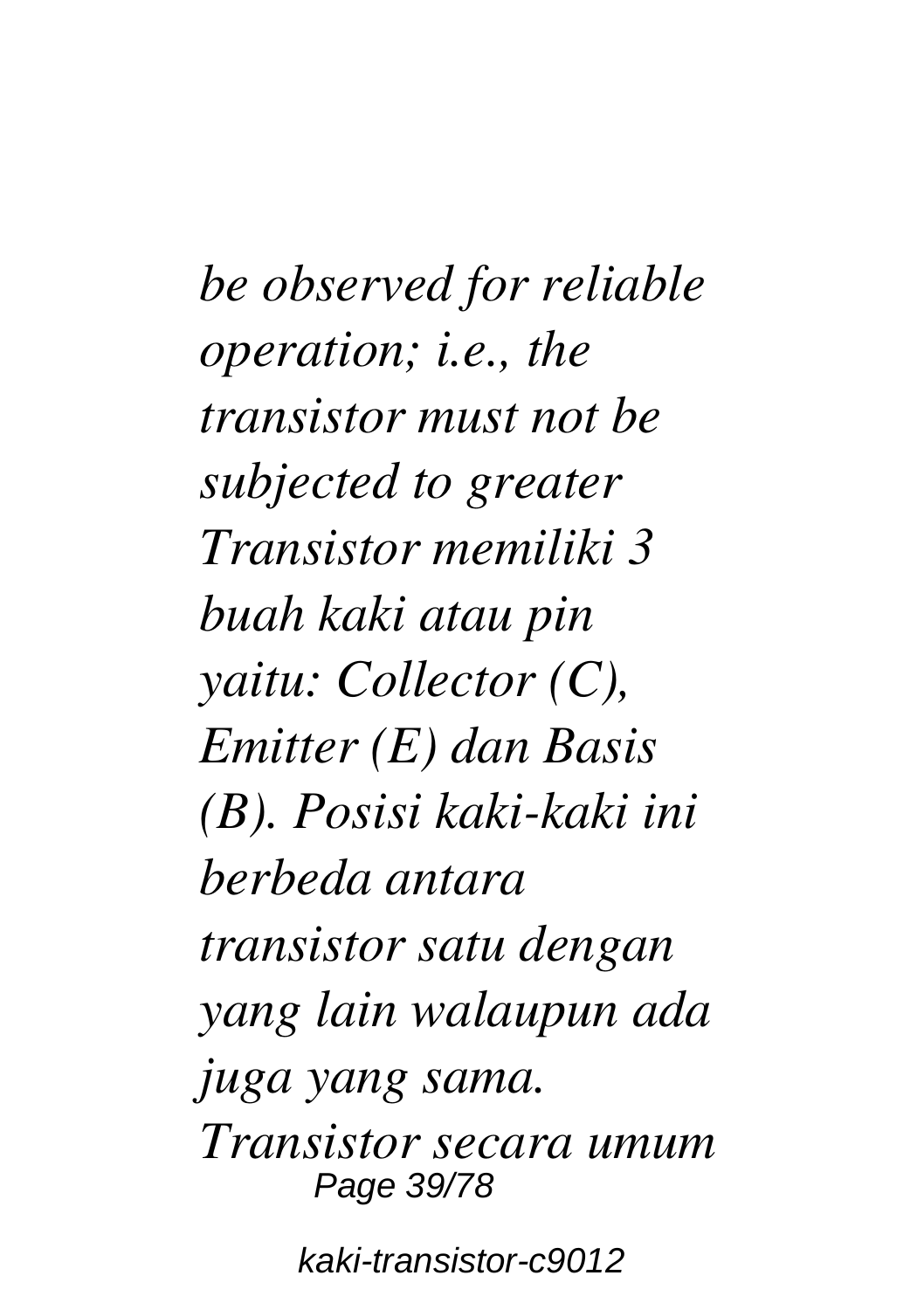*dibagi menjadi 2 macam yaitu PNP dan NPN C9012 transistor datasheet details you should know ... electrooper: Perbedaan transistor NPN dan PNP*

S9012, S9012 Datasheet, S9012 PNP Small Signal Transistor Datasheet, buy Page 40/78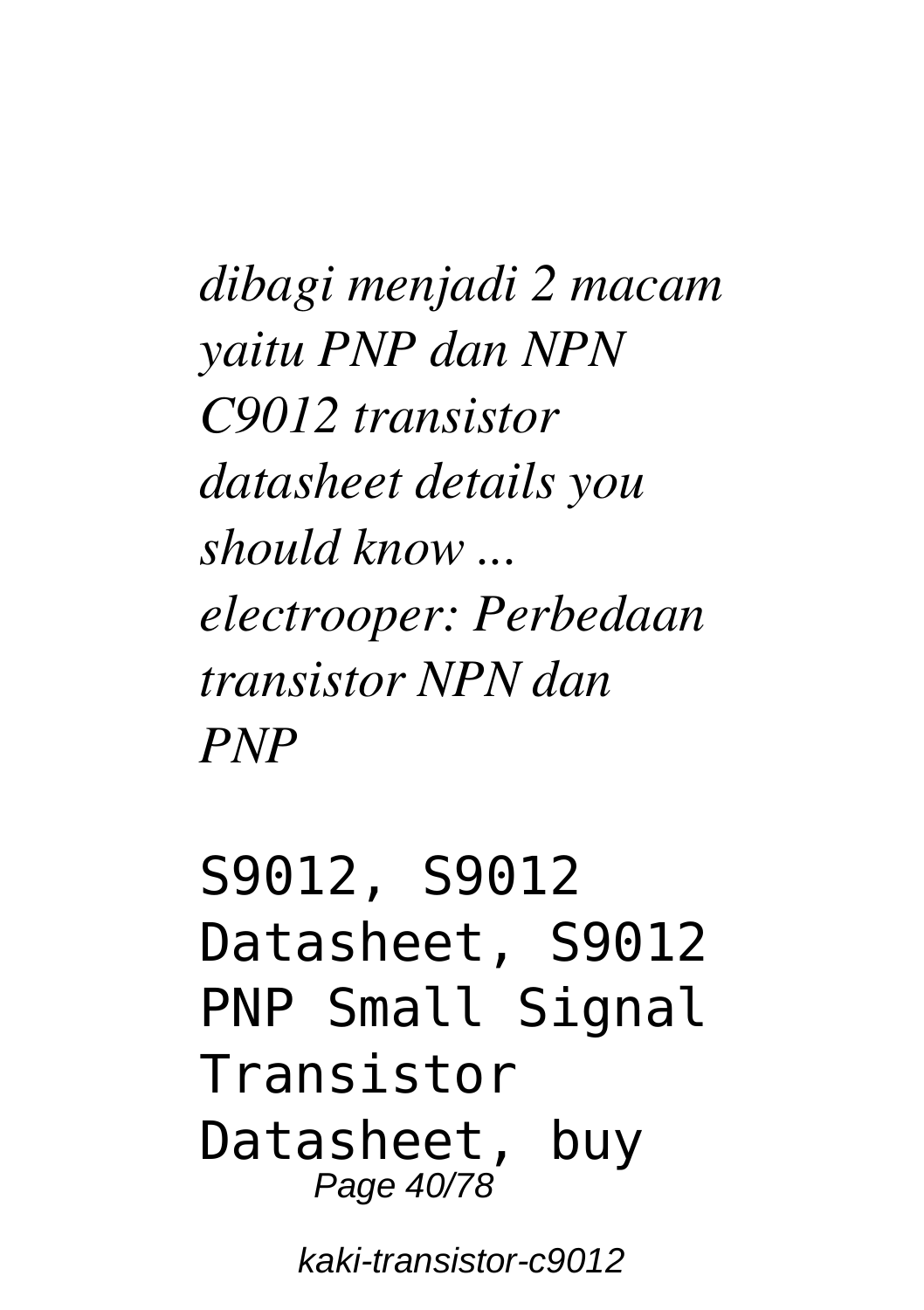### S9012 Transistor

Susunan kaki transistor C9012/C9013 dan relay adalah seperti. Comment by Sulhan on 8 November 2010 @ 1:46 PM. bos ginibelum paham untuk setrum sama masuk kebody dan Page 41/78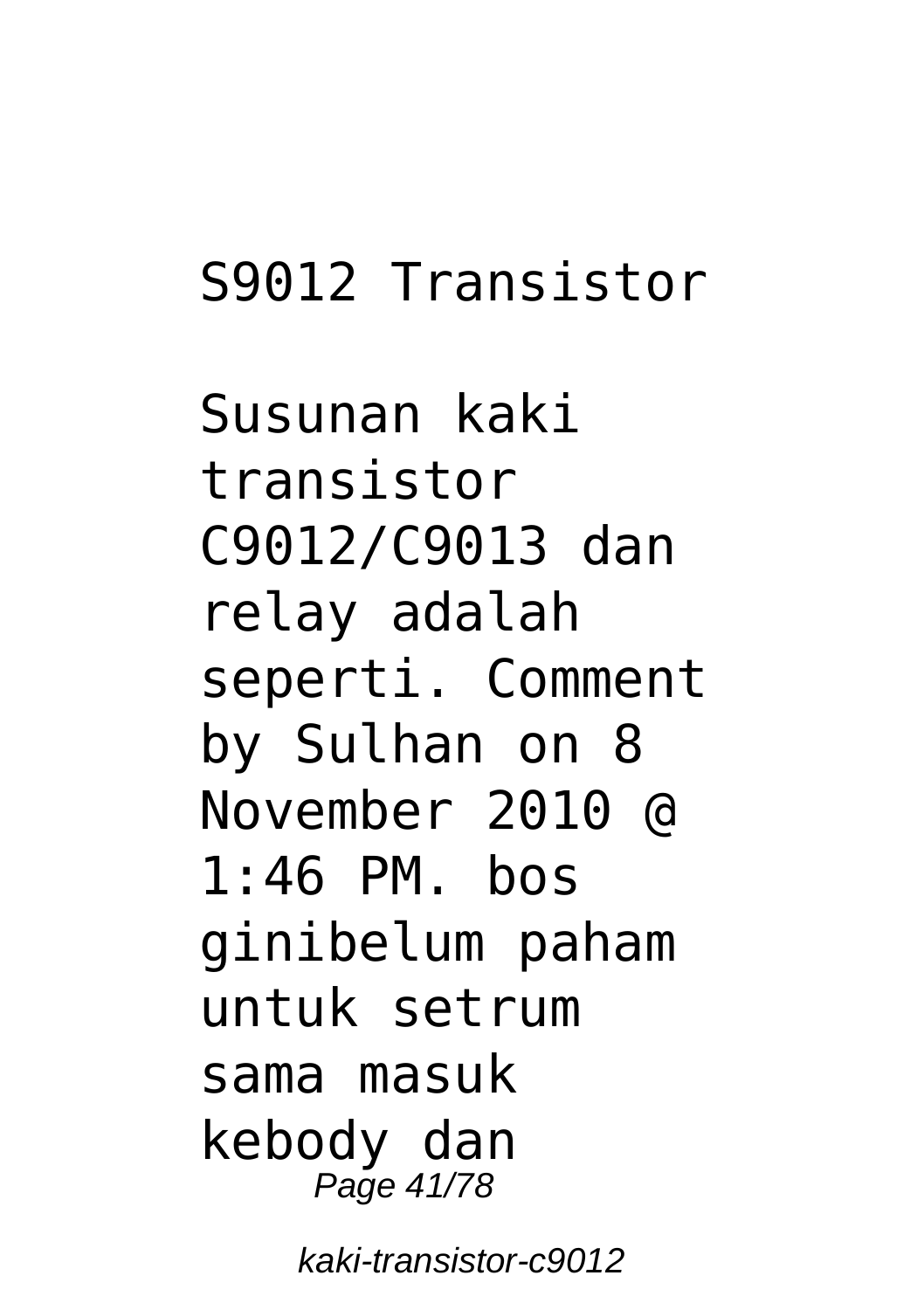(-)ama (+)dan masuk kekontak dan relay 415 masuk kemana tolong digambarkan. Comment by heri on 11 November 2010 @ 1:39 PM. Susunan kaki transistor C9012/C9013 dan relay adalah seperti. Page 42/78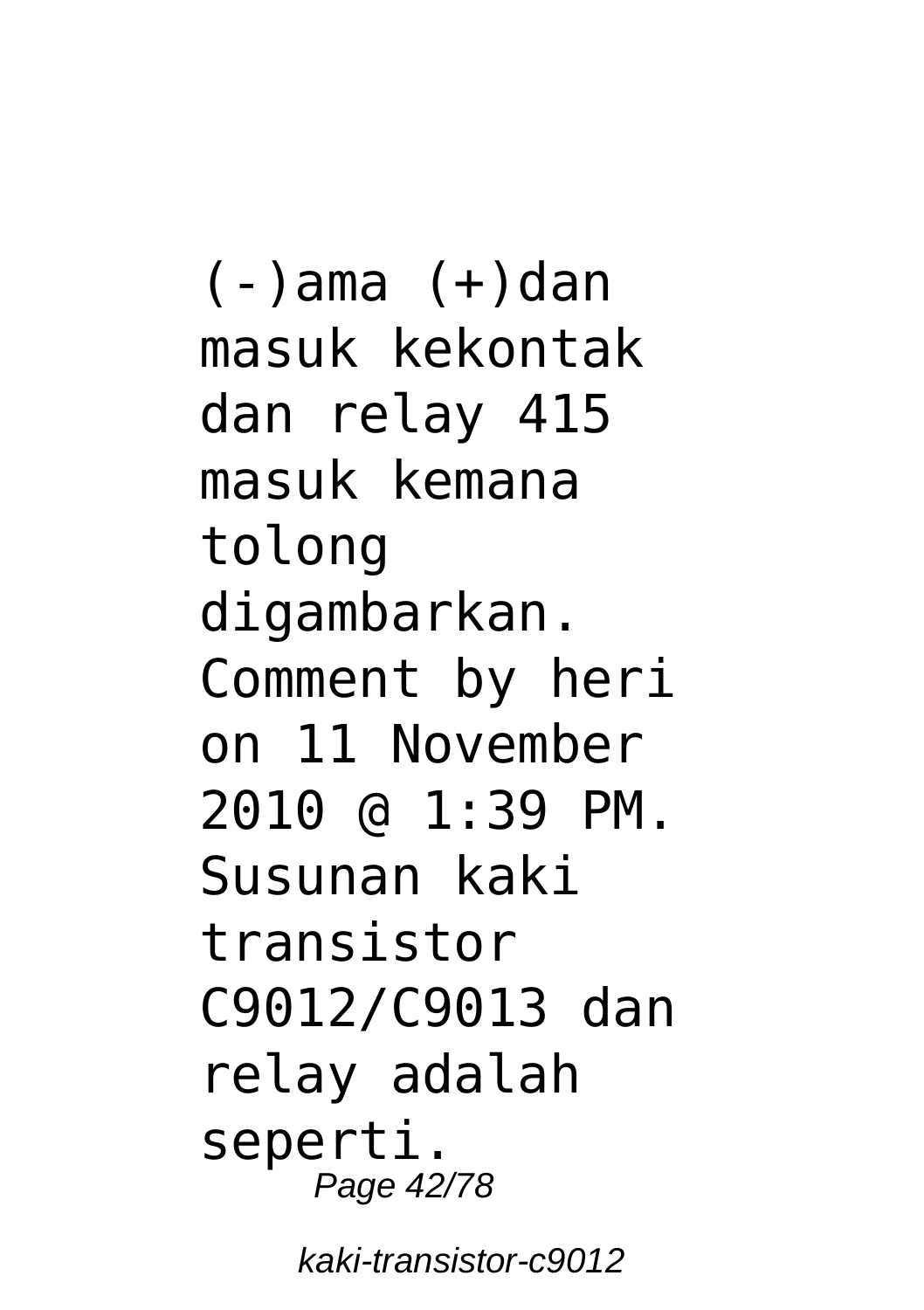Komentar by Sulhan on 8 November 2010 @ 1:46 PM. bos ginibelum paham untuk setrum sama masuk kebody dan (-)ama (+)dan masuk kekontak dan relay 415 masuk kemana tolong digambarkan. Page 43/78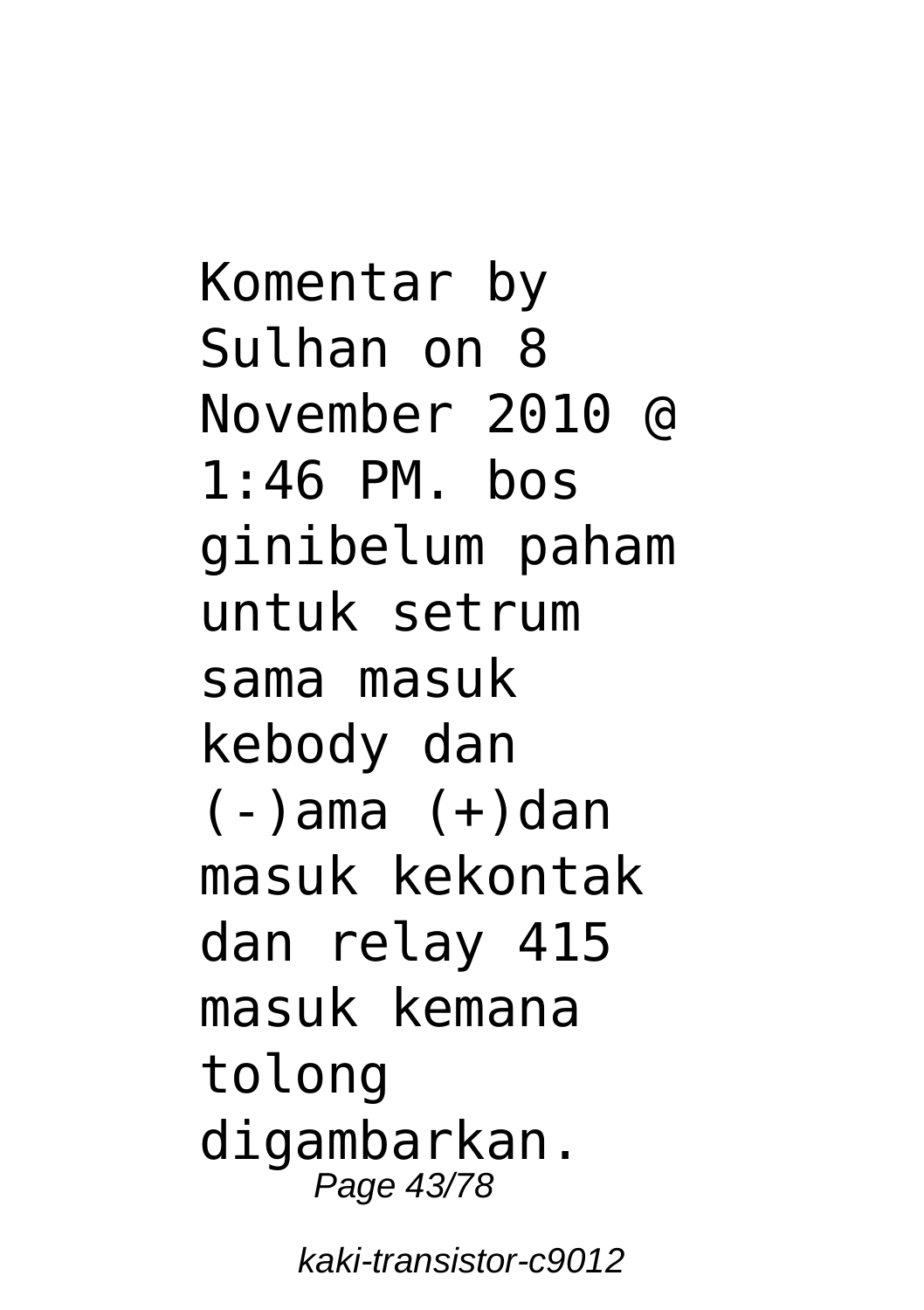## Komentar by heri on 11 November 2010 @ 1:39 PM.

*Fungsi Transistor dan Cara Mengukur Transistor 2N3055(NPN), MJ2955(PNP) - ON Semiconductor Pengaman Sepeda Motor dengan Sensor Sentuh* Page 44/78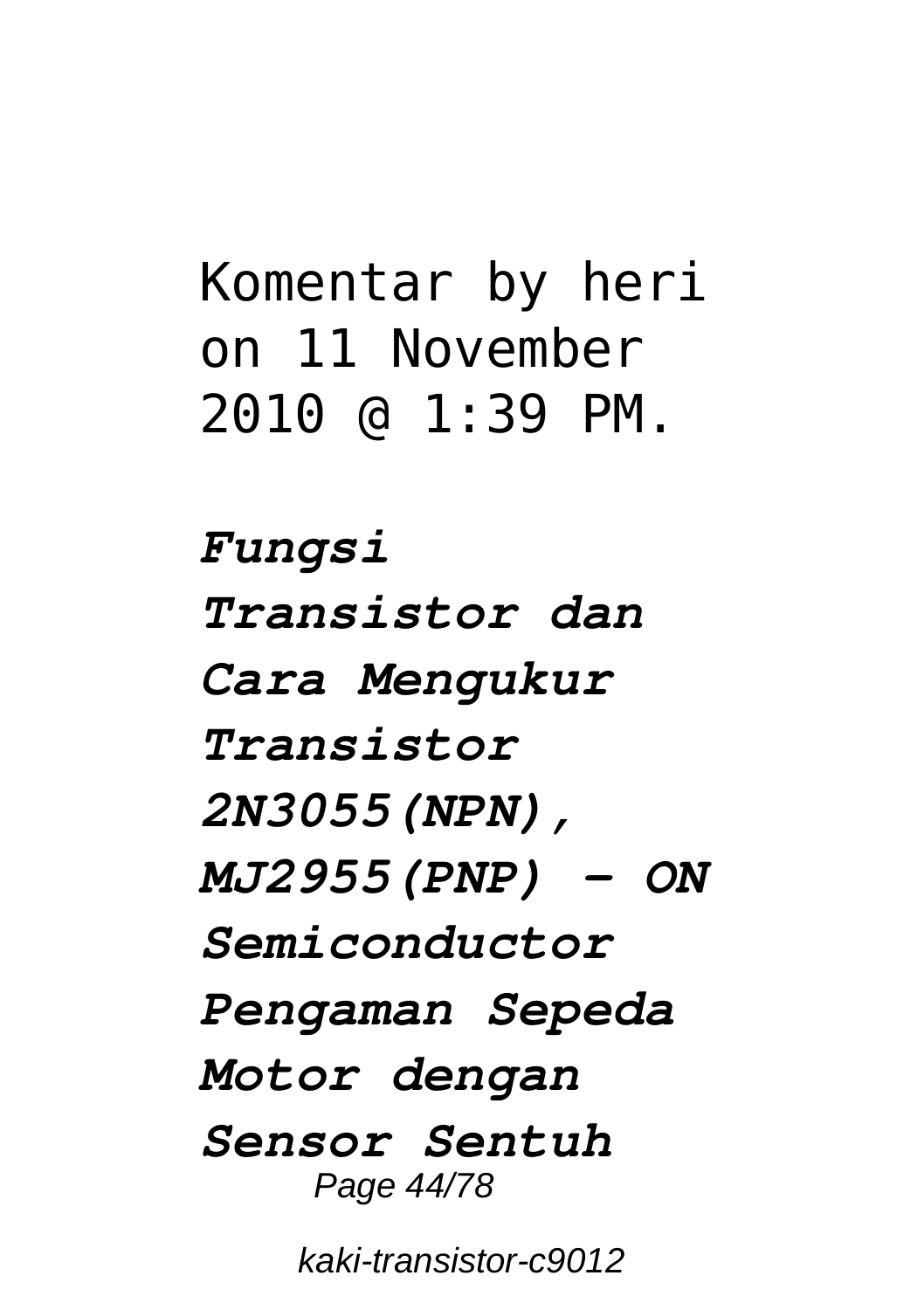*... C9012. Abstract: transistor C9012 C9012 G C9012 transistor C9012 datasheet c9012 equivalent transistor C9012 PDF DOWNLOAD C90-12 KTC9012 c9012 to92 Text: SEMICONDUCTOR KTC9012 MARKING SPECIFICATION* Page 45/78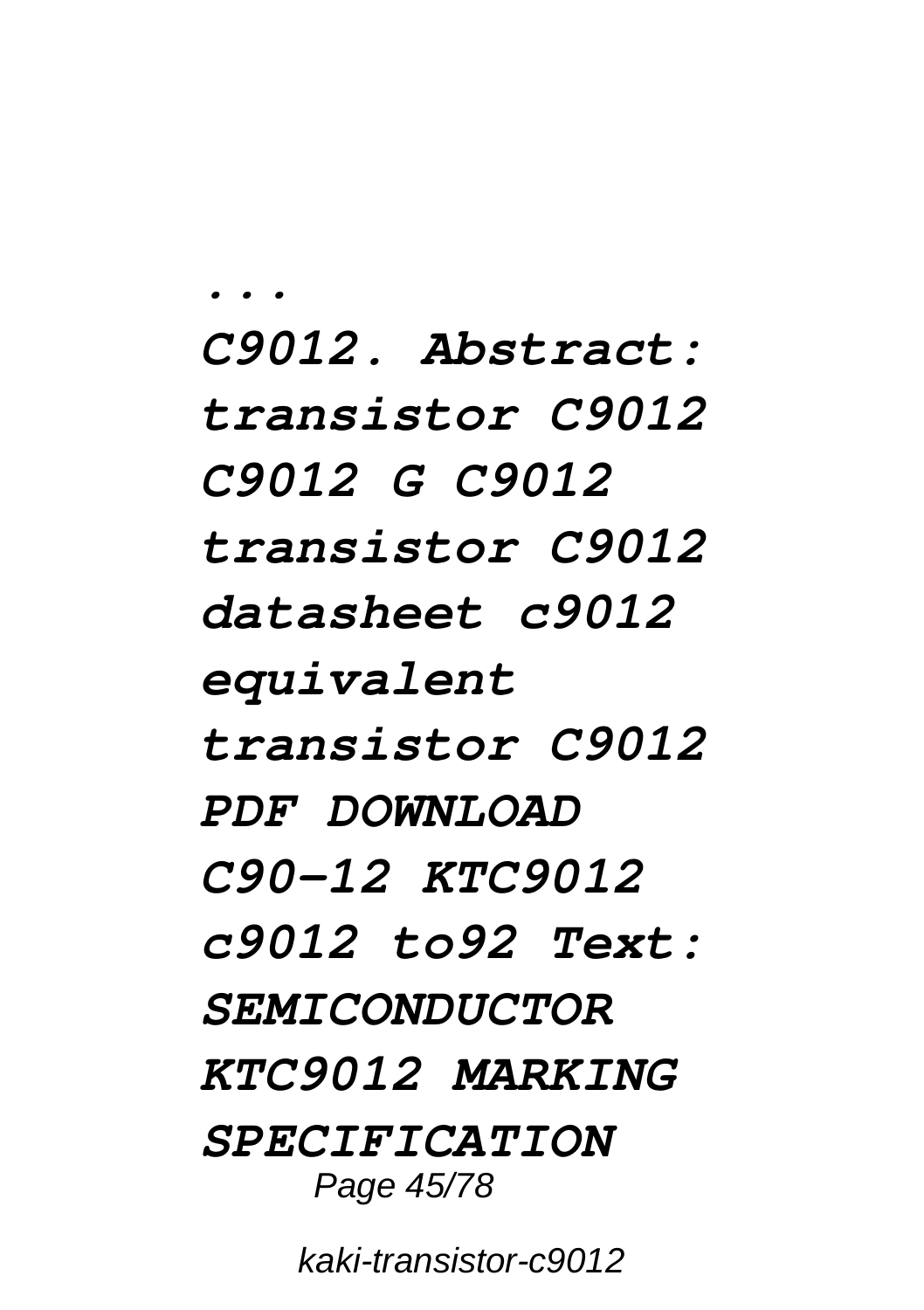## *TO-92 PACKAGE 1. Marking method Laser Marking 2.*

TO-92 1 1. Emitter 2. Base 3. Collector PNP Epitaxial Silicon Transistor Absolute Maximum Ratings  $Ta = 25C$  unless otherwise noted Symbol Parameter Ratings Units VCBO Page 46/78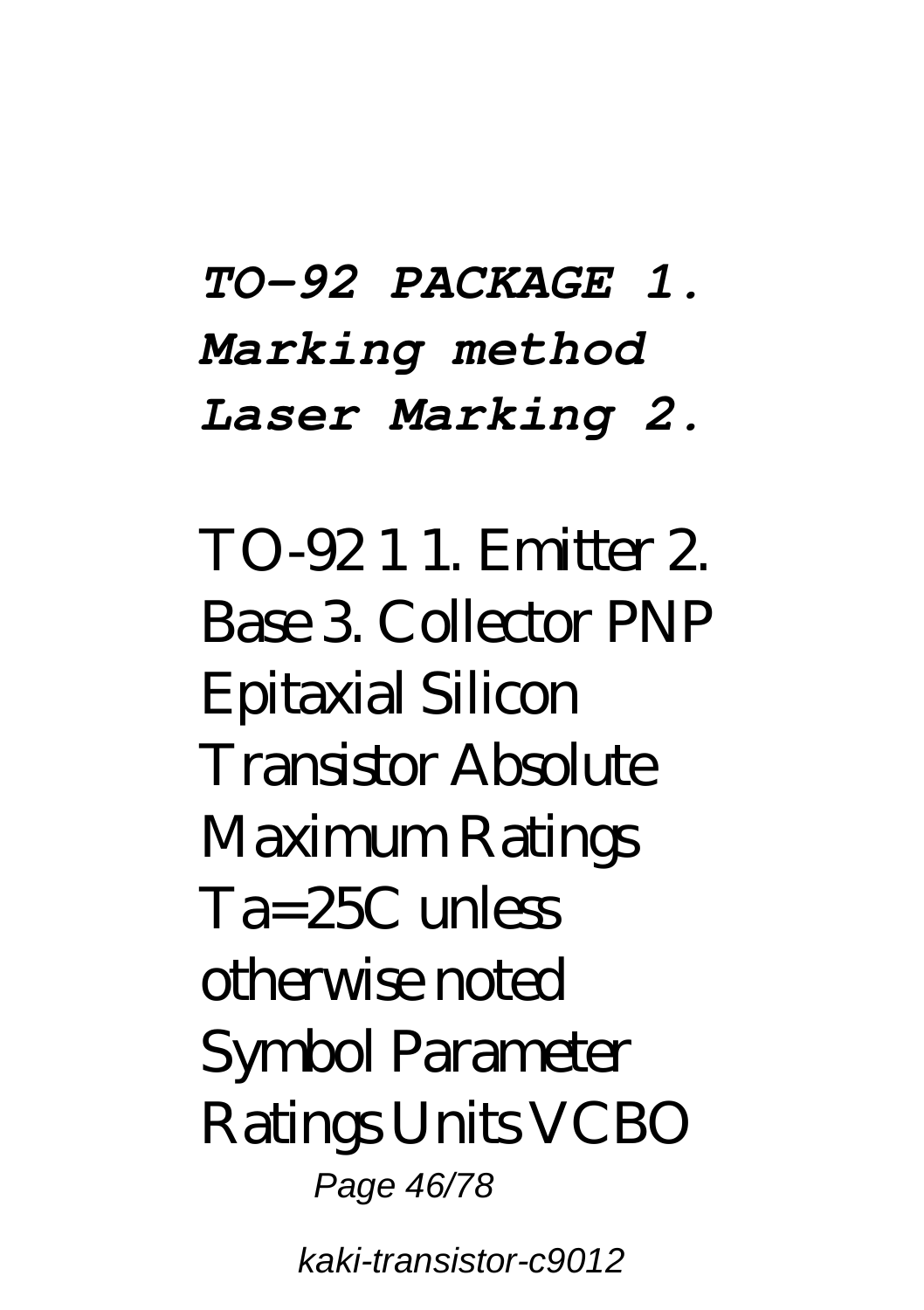Collecto. 1.15. ss9012.pdf Size:46K samsung. SS9012 PNP EPITAXIAL SILICON TRANSISTOR 1W **OUTPUT** AMPLIFIER OF POTABLE RADIOS IN CLASS TO-92 B PUSH-PULL OPERATION. TIP42 / TIP42C — Page 47/78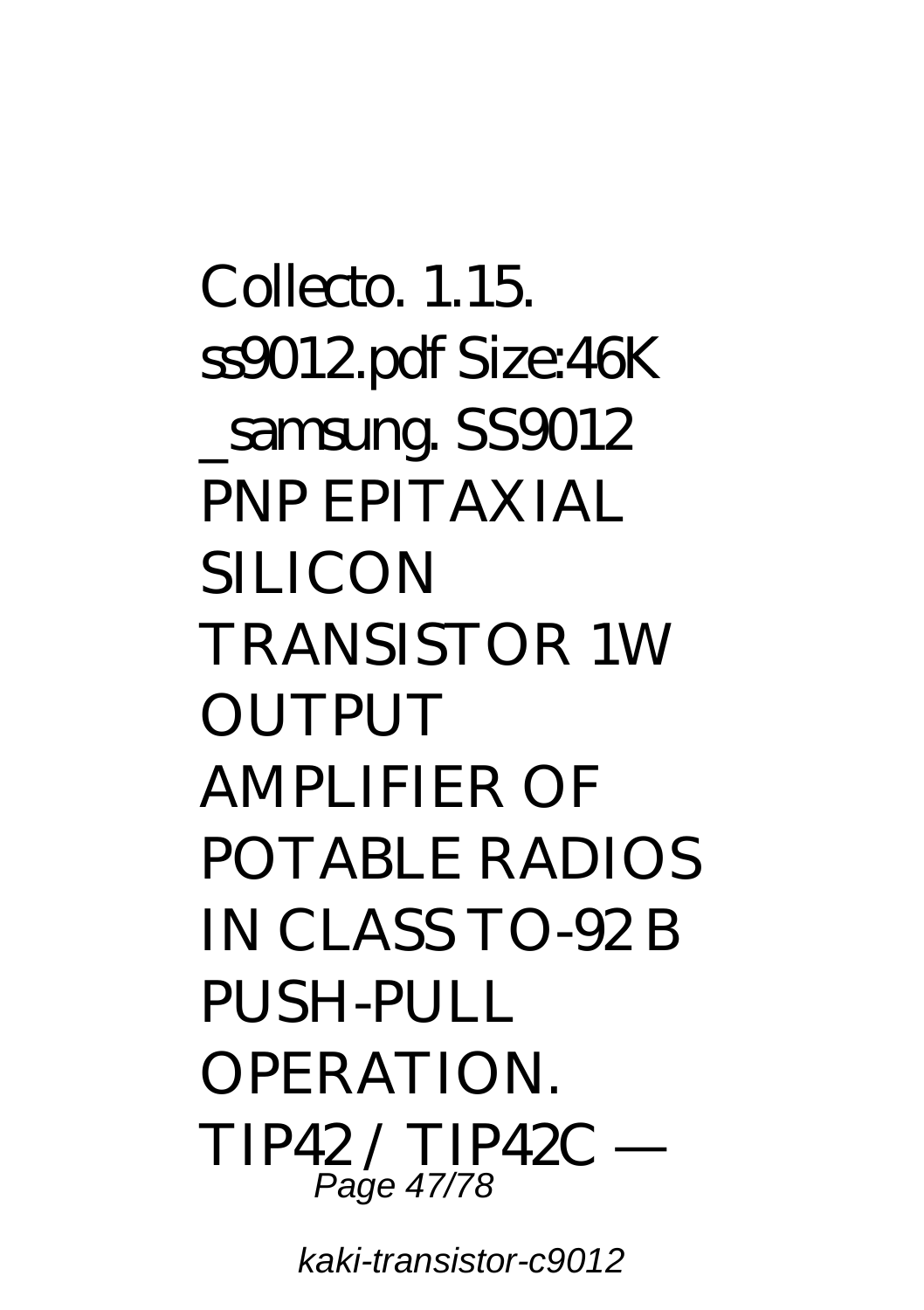PNP Epit axial Silicon **Transistor** www.onsemi.com 2 Thermal Characteristics Values are at  $TC = 25^\circ$  C unless otherwise noted. Electrical Characteristics Values are at  $TC = 25^\circ$  C unless otherwise noted. Note: Transistor jenis ini Page 48/78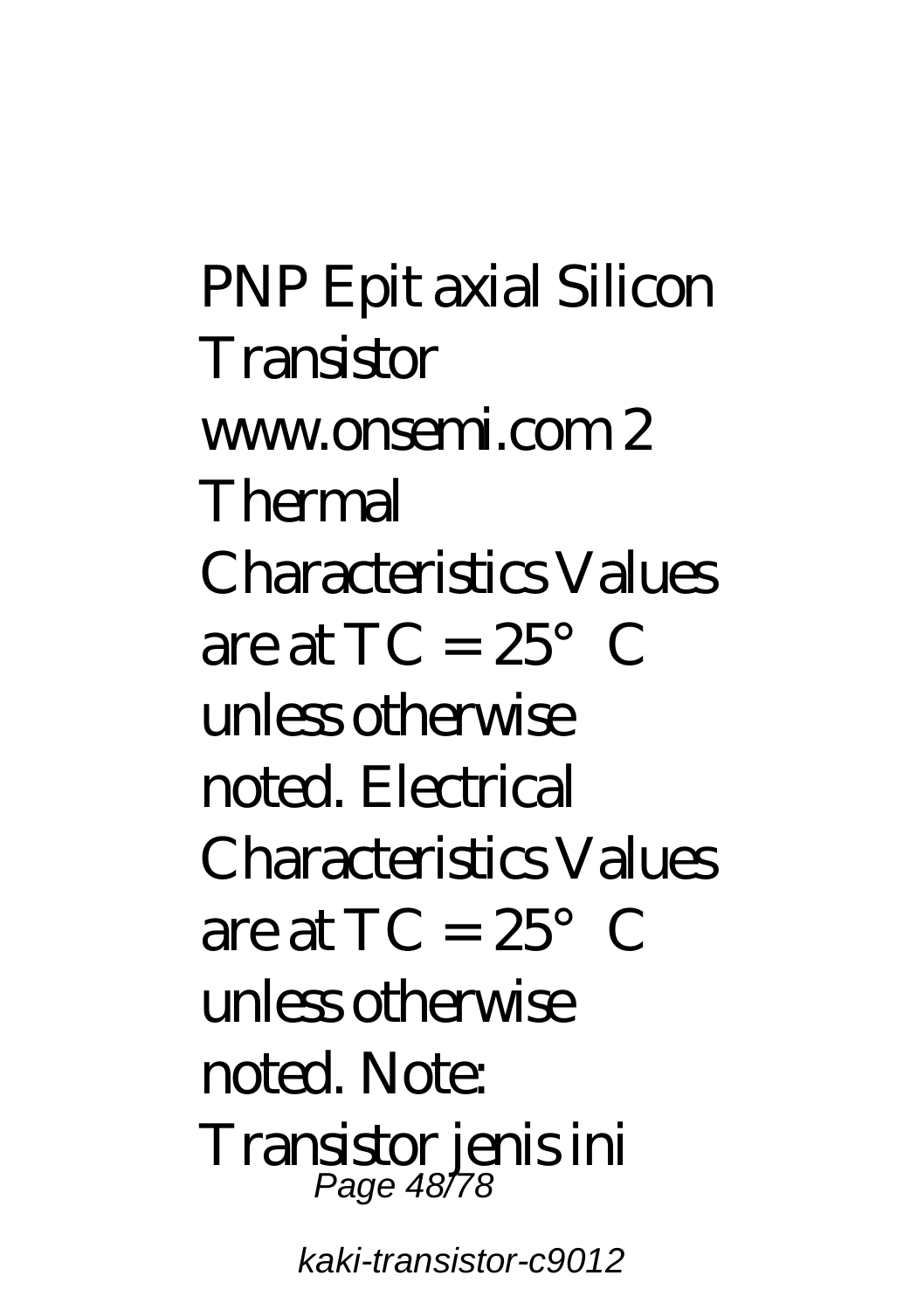mempunyai kaki basis di tengah,beda dengan transitor jenis C,A,B,D yang kaki basis nya di sisi. Transistor S8550 ini jenis nya atau polarity nya adalah PNP. PNP kalau bahasa tehnisi seperti saya adalah kaki basis nya di ukur dengan probe avometer warna Page 49/78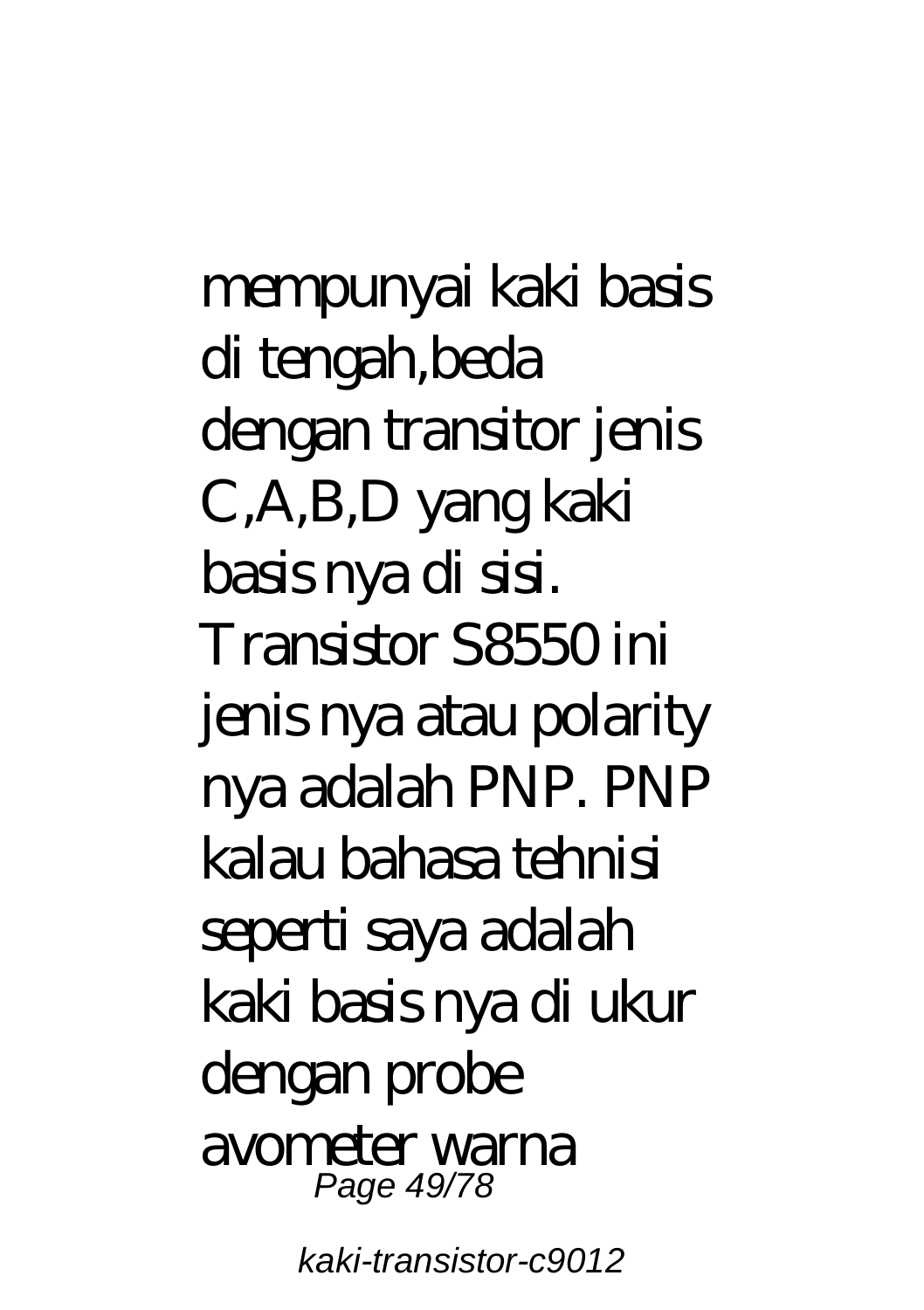# merah. **TIP42 - PNP Epitaxial Silicon Transistor**

# *C9012, C9012 Datasheet, C9012 PNP Small Signal Transistor, buy C9012 Transistor*

#### *Kaki Transistor C9012 C9012 Datasheet,* Page 50/78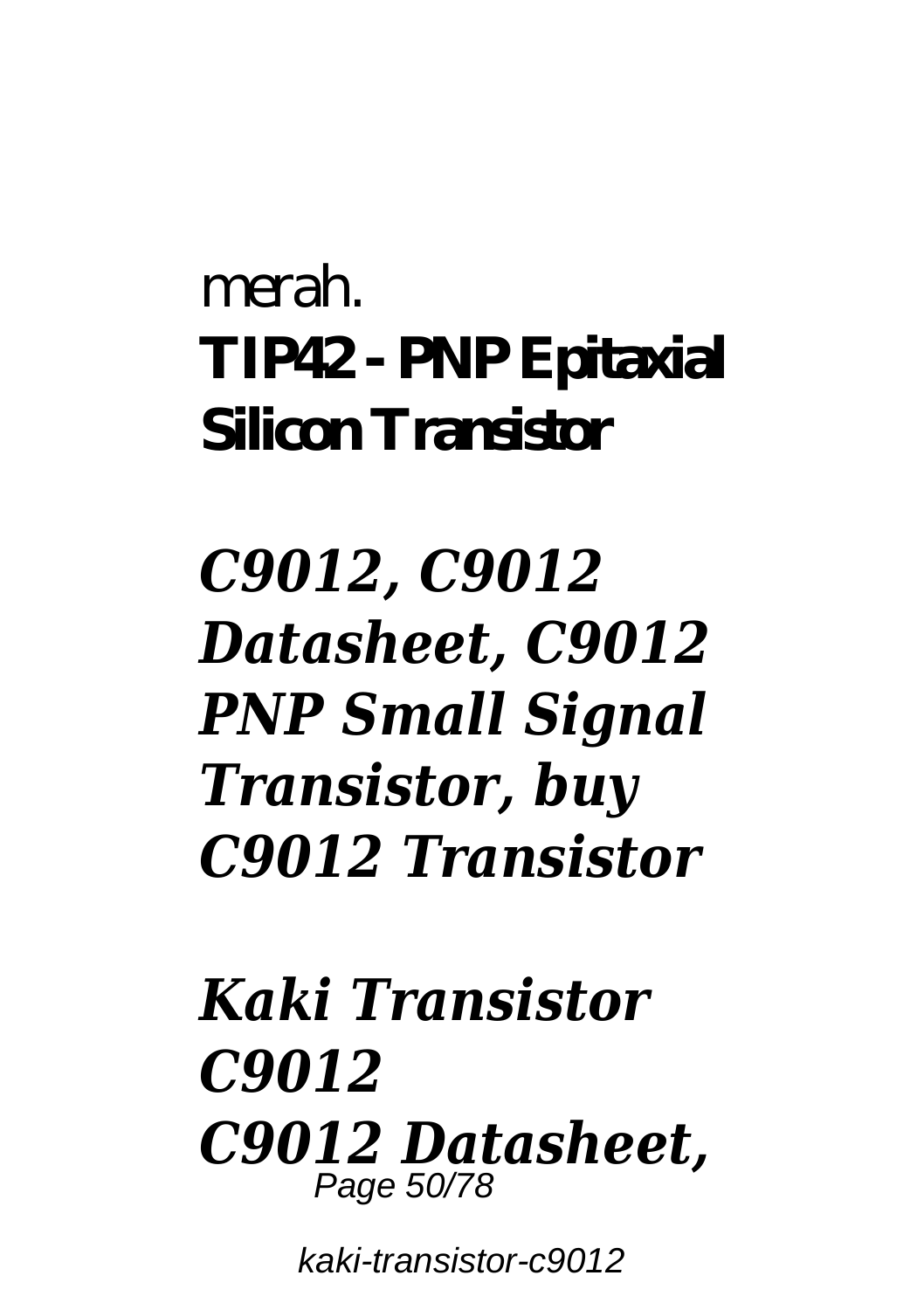# *PDF - Alldatasheet 9012 Datasheet, Equivalent, Cross Reference Search*

*...*

Before searching for C9012 transistor datasheet you may have thought that it was a NPN transistor

Page 51/78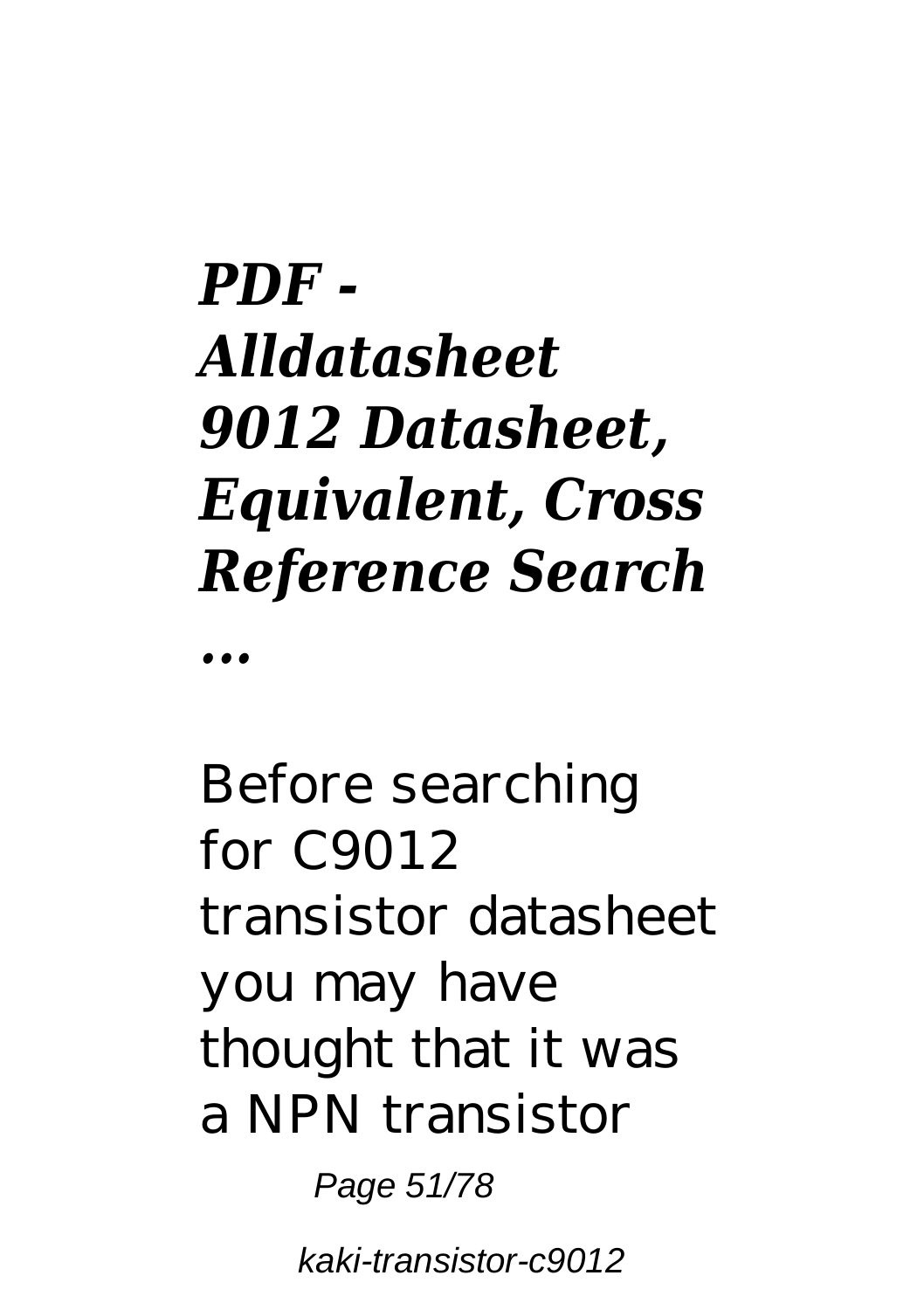because it has a letter "C" in front. C actually is an European code while 2SC is a Japanese code. Most of the time repair tech will refer C as 2SC so that it will be easier for them to search from the databook or internet. **Motorcycle** Page 52/78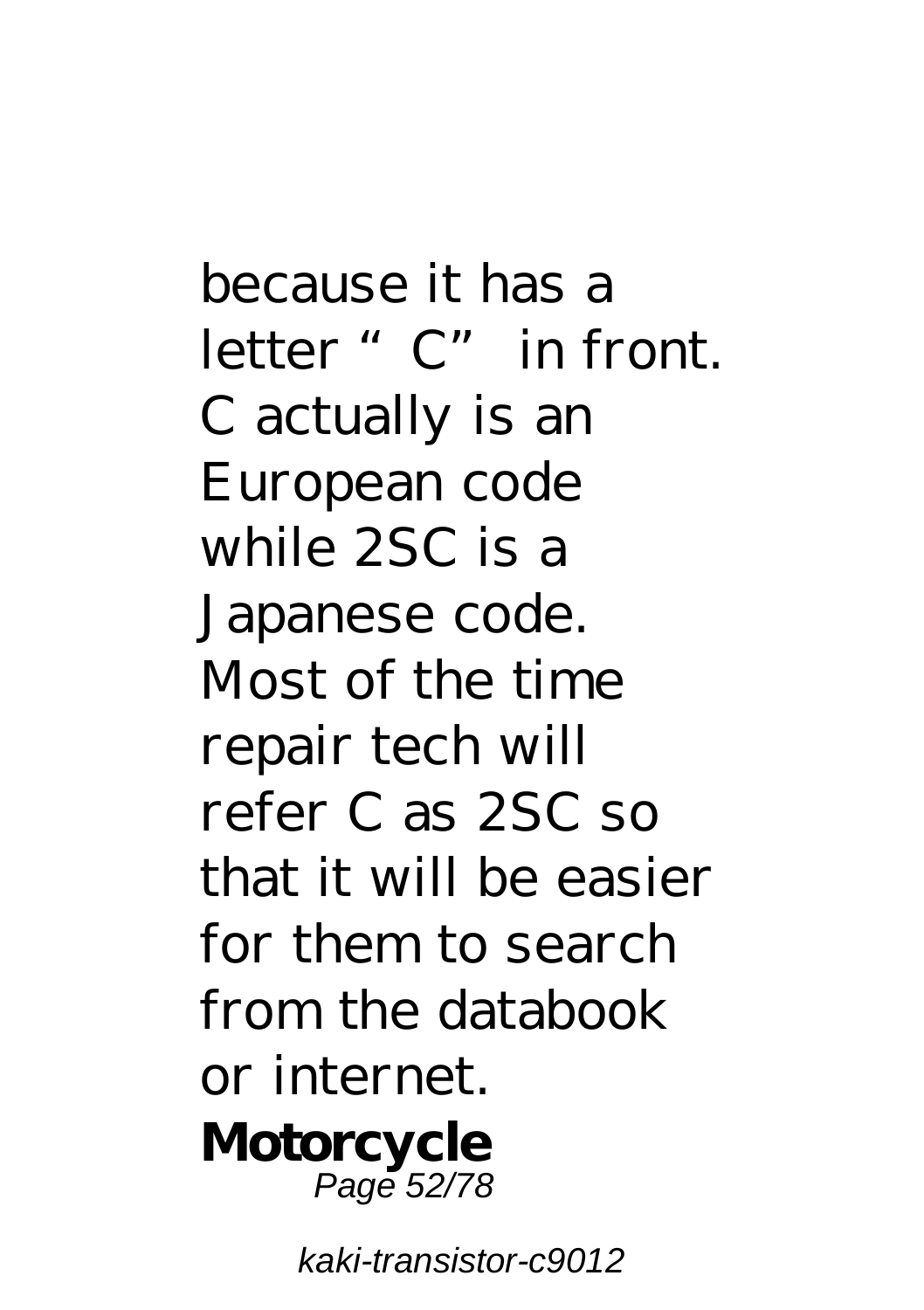## **Safeguard with Touch Sensor - SulhanSetiawan ...**

**Kaki Transistor C9012** C9012 Datasheet, C9012 PDF, C9012 Data sheet, C9012 manual, C9012 pdf, C9012, datenblatt, Electronics C9012, alldatasheet, free, datasheet, Page 53/78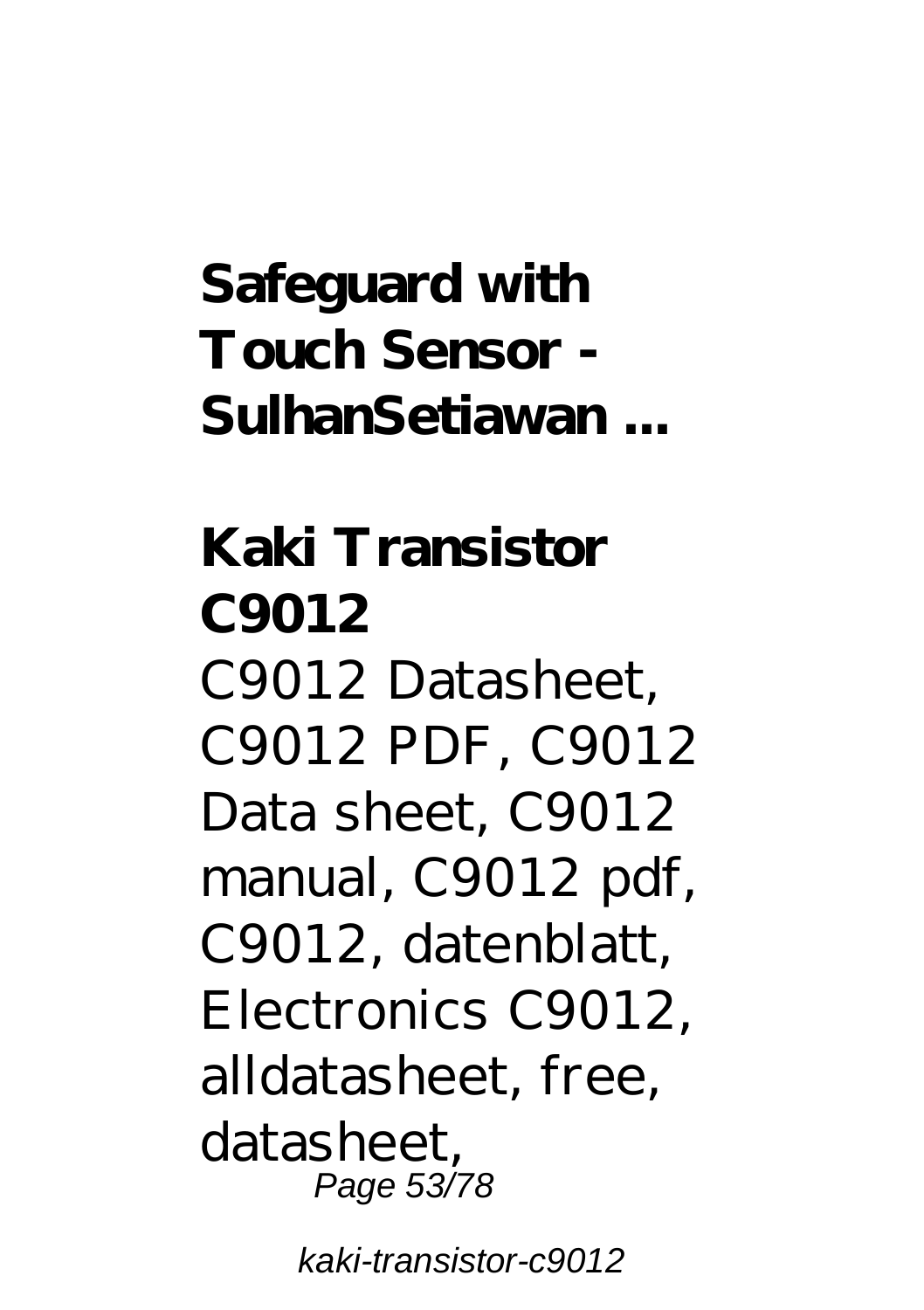Datasheets, data sheet ...

# **C9012 Datasheet, PDF - Alldatasheet** C9012, C9012 Datasheet, C9012 PNP Small Signal Transistor, buy C9012 Transistor

#### **C9012 Datasheet futurlec.com** 2SC9012 Datasheet Page 54/78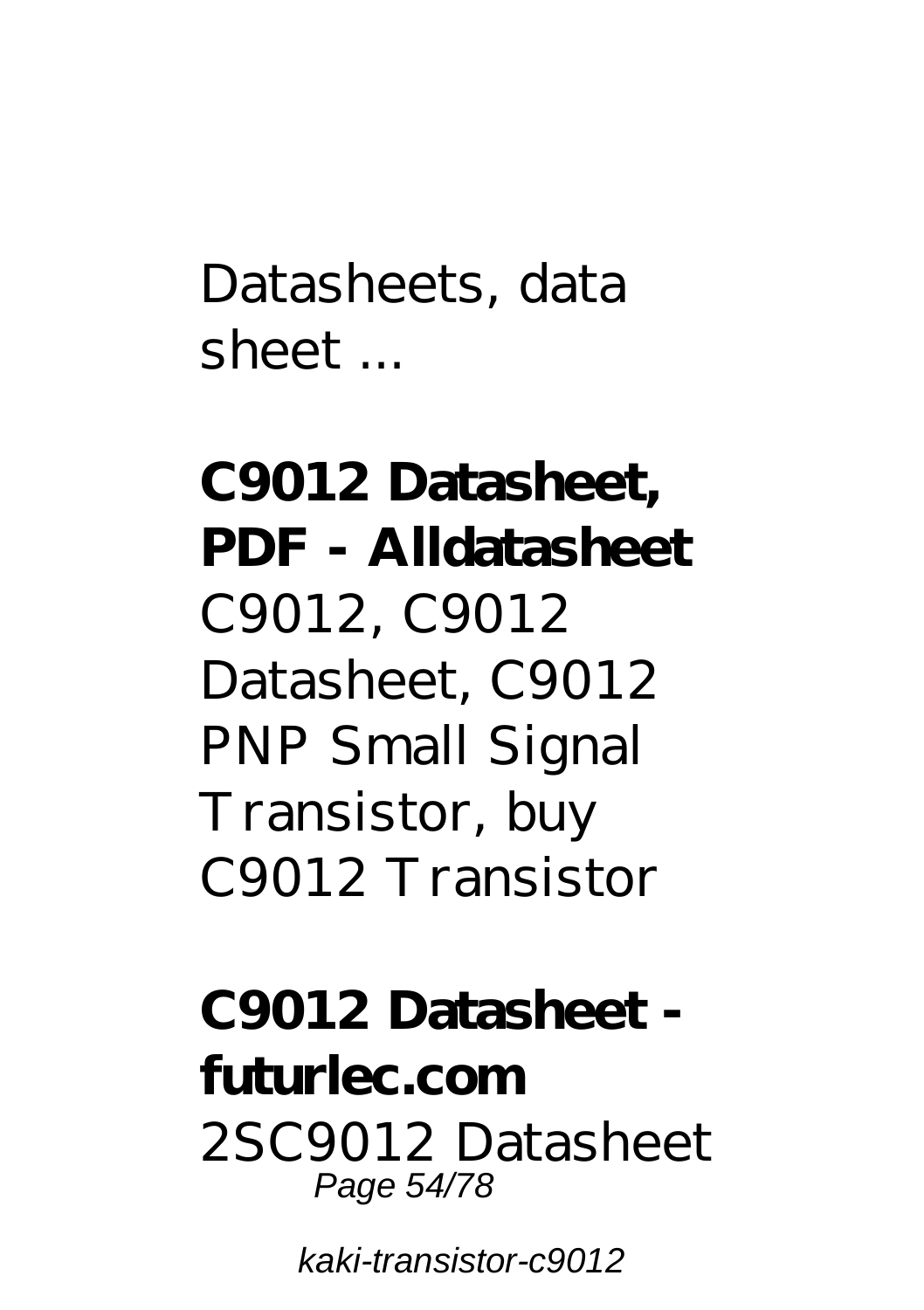$-V$  cbo =  $-40V$ . PNP Transistor - KEC, C9012 datasheet, 2SC9012 pdf, 2SC9012 pinout, 2SC9012 transistor, data, circuit, 2SC9012 schematic.

#### **2SC9012 Datasheet - V cbo = -40V, PNP Transistor - KEC** Page 55/78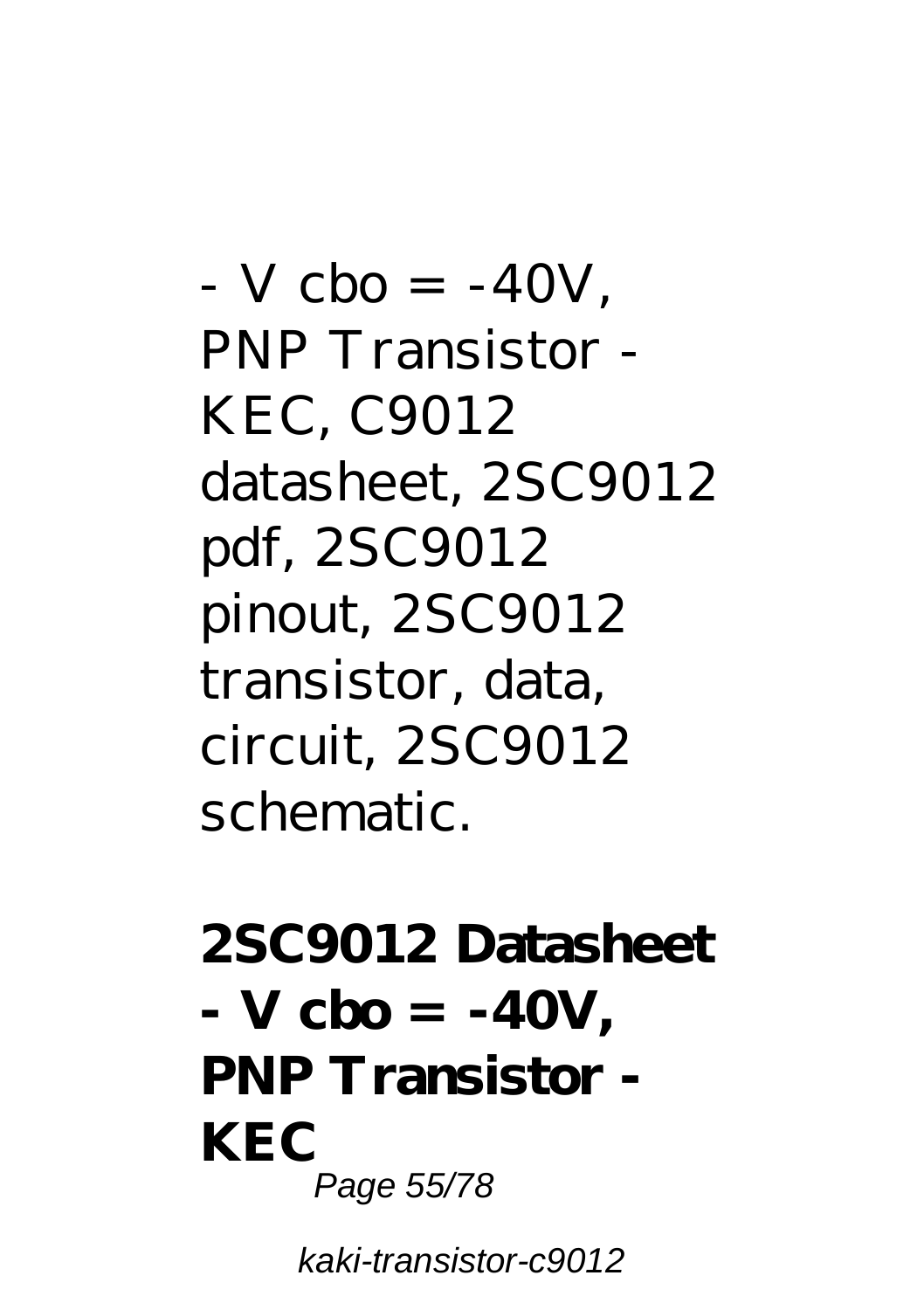TO-92 1 1. Emitter 2. Base 3. Collector PNP Epitaxial Silicon Transistor Absolute Maximum Ratings Ta=25C unless otherwise noted Symbol Parameter Ratings Units VCBO Collecto. 1.15. ss9012.pdf Size: 46K samsung. SS9012 PNP Page 56/78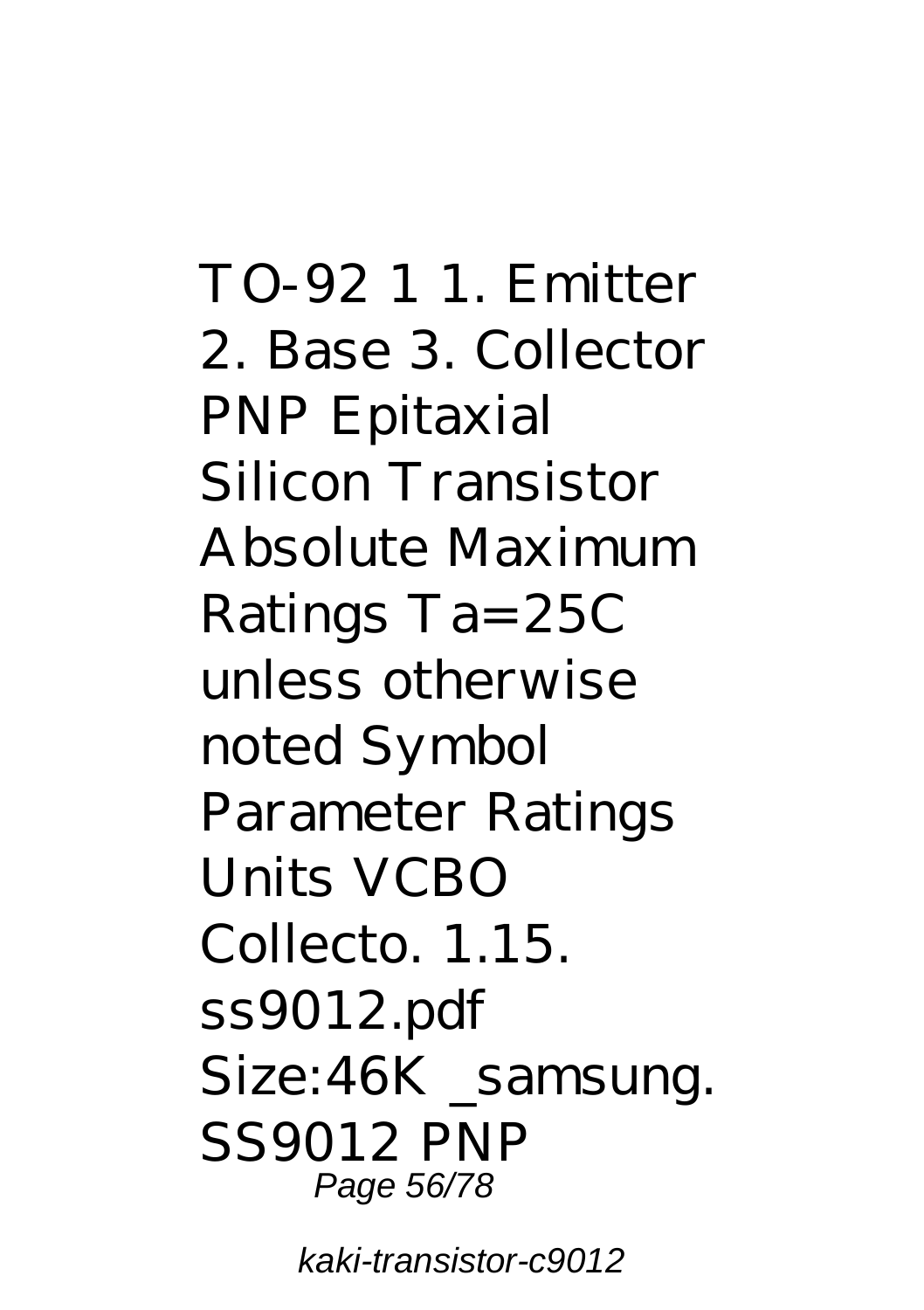EPITAXIAL SILICON TRANSISTOR 1W **OUTPUT** AMPLIFIER OF POTABLE RADIOS IN CLASS TO-92 B PUSH-PULL **OPERATION** 

**9012 Datasheet, Equivalent, Cross Reference Search ...** Before searching Page 57/78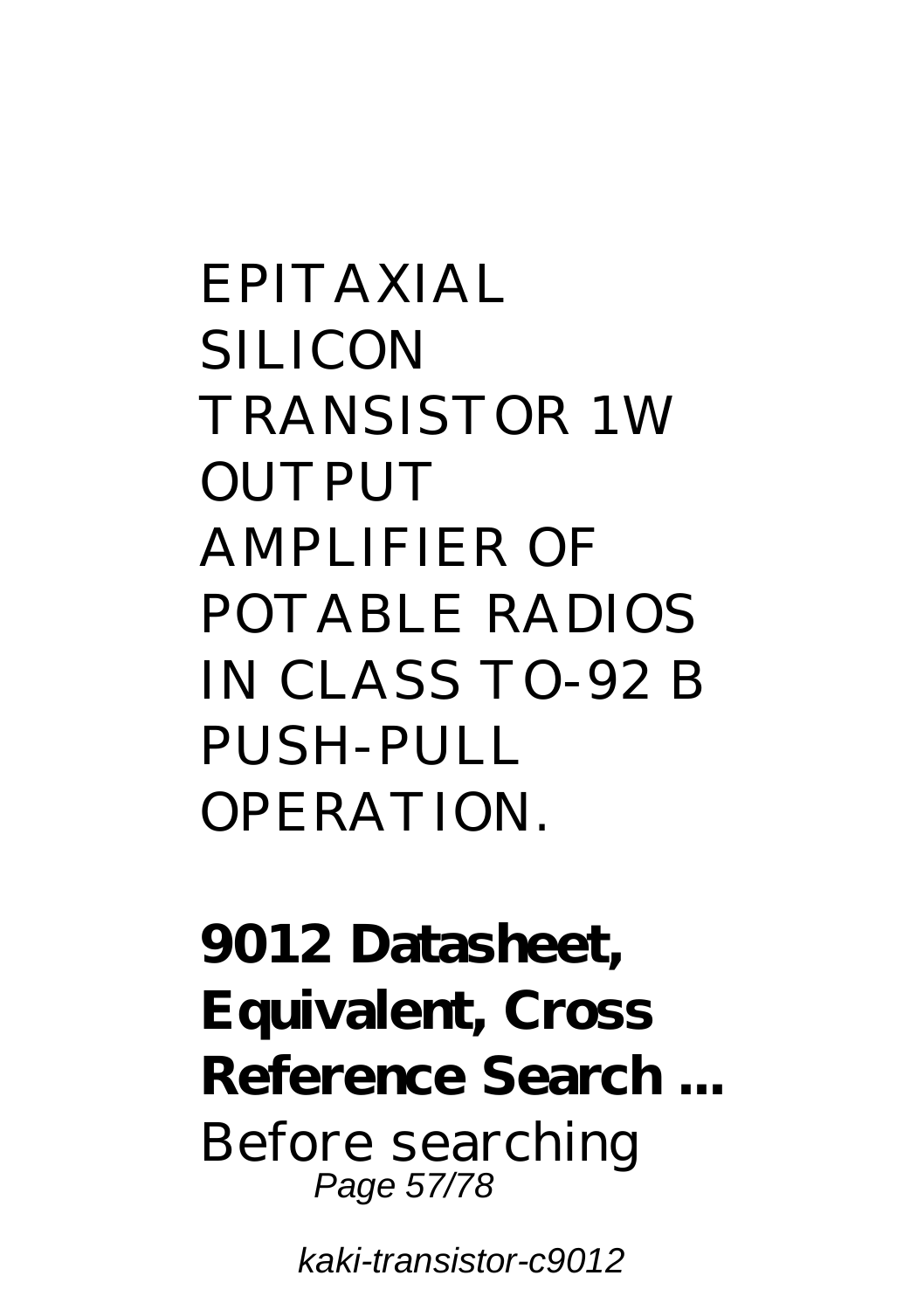for C9012 transistor datasheet you may have thought that it was a NPN transistor because it has a letter "C" in front. C actually is an European code while 2SC is a Japanese code. Most of the time repair tech will refer C as 2SC so Page 58/78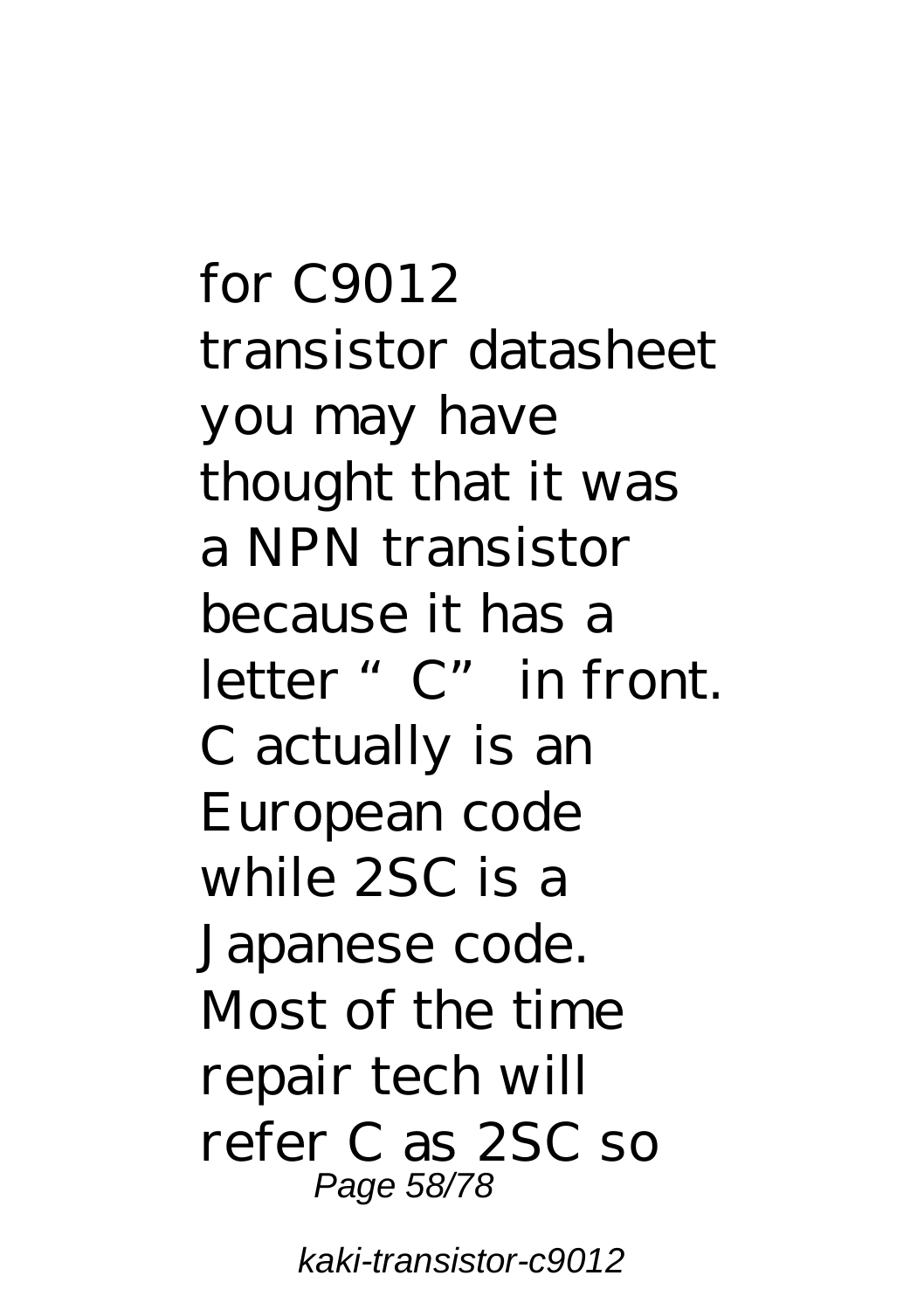that it will be easier for them to search from the databook or internet.

**C9012 transistor datasheet details you should know ...** I need to know if someone knows, which transistor can be used to substitute the c9012 Please no Page 59/78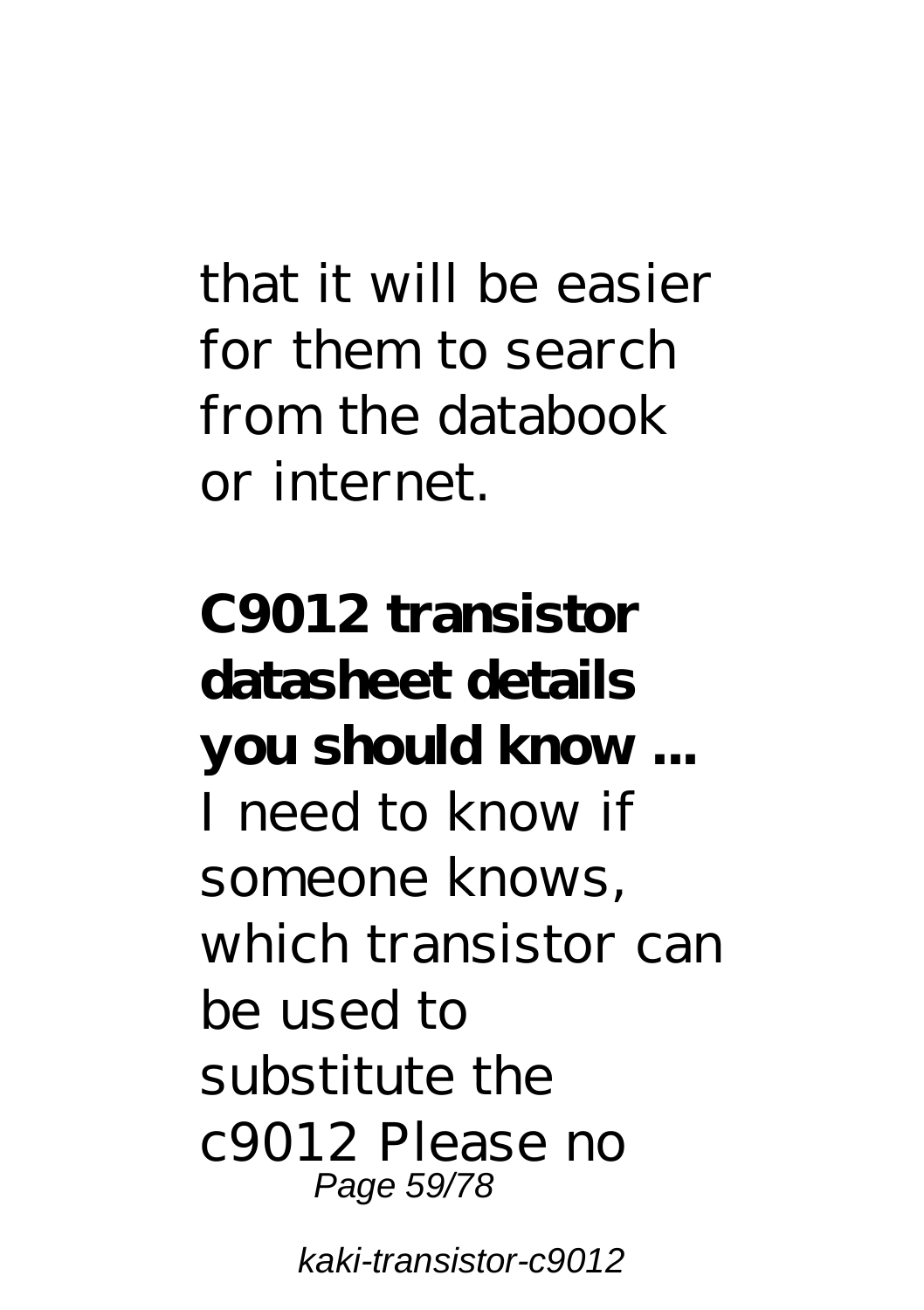guesses or im not sure,or maybe its this or that. many thanks

**c9012 substitute transistor | All About Circuits** C9012. Abstract: transistor C9012 C9012 G C9012 transistor C9012 datasheet c9012 equivalent Page 60/78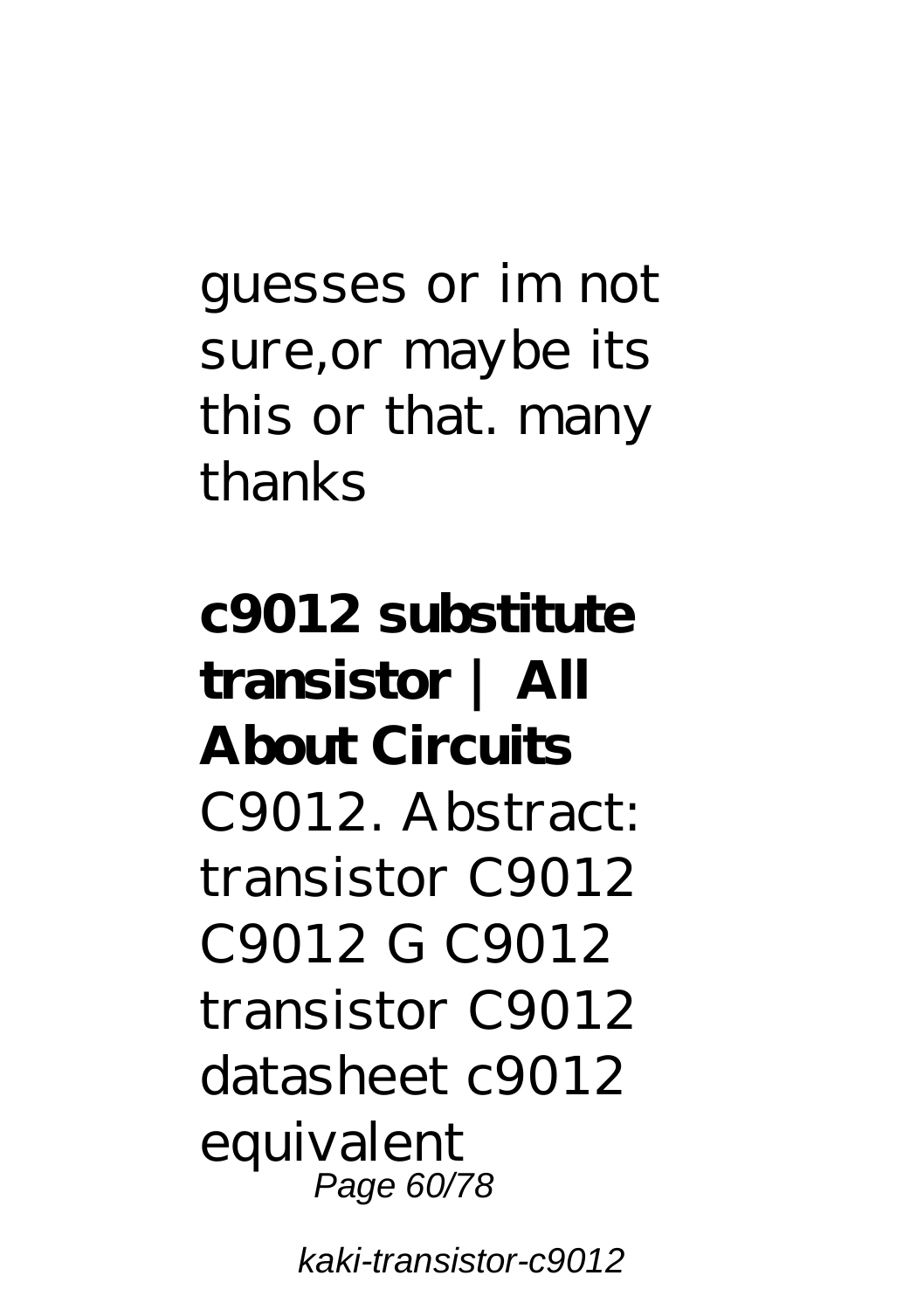transistor C9012 PDF DOWNLOAD C90-12 KTC9012 c9012 to92 Text: SEMICONDUCTOR KTC9012 **MARKING SPECIFICATION** TO-92 PACKAGE 1. Marking method Laser Marking 2.

**C9012 datasheet & applicatoin notes -** Page 61/78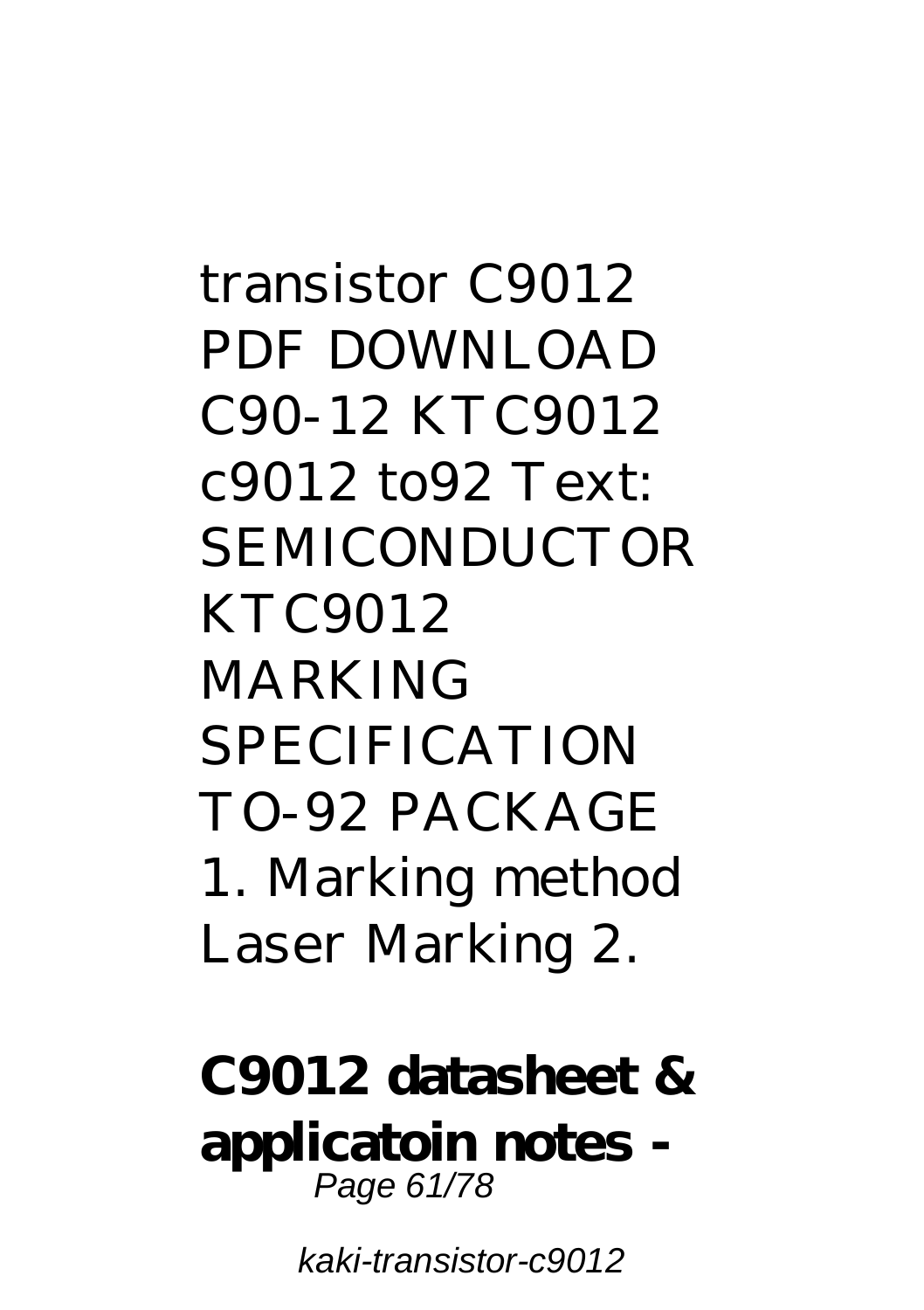#### **Datasheet Archive**

• TO-92 Plasti c-Encapsulate Transistors • Capable of 0.625Wa tts(Tamb=25OC) of Power Dissipation.

• Collector-current 0.5A • Collectorbase Voltage 40V

• O OOperating and storage junction temperature range:  $-55$  C to  $+150$  C  $\cdot$ Page 62/78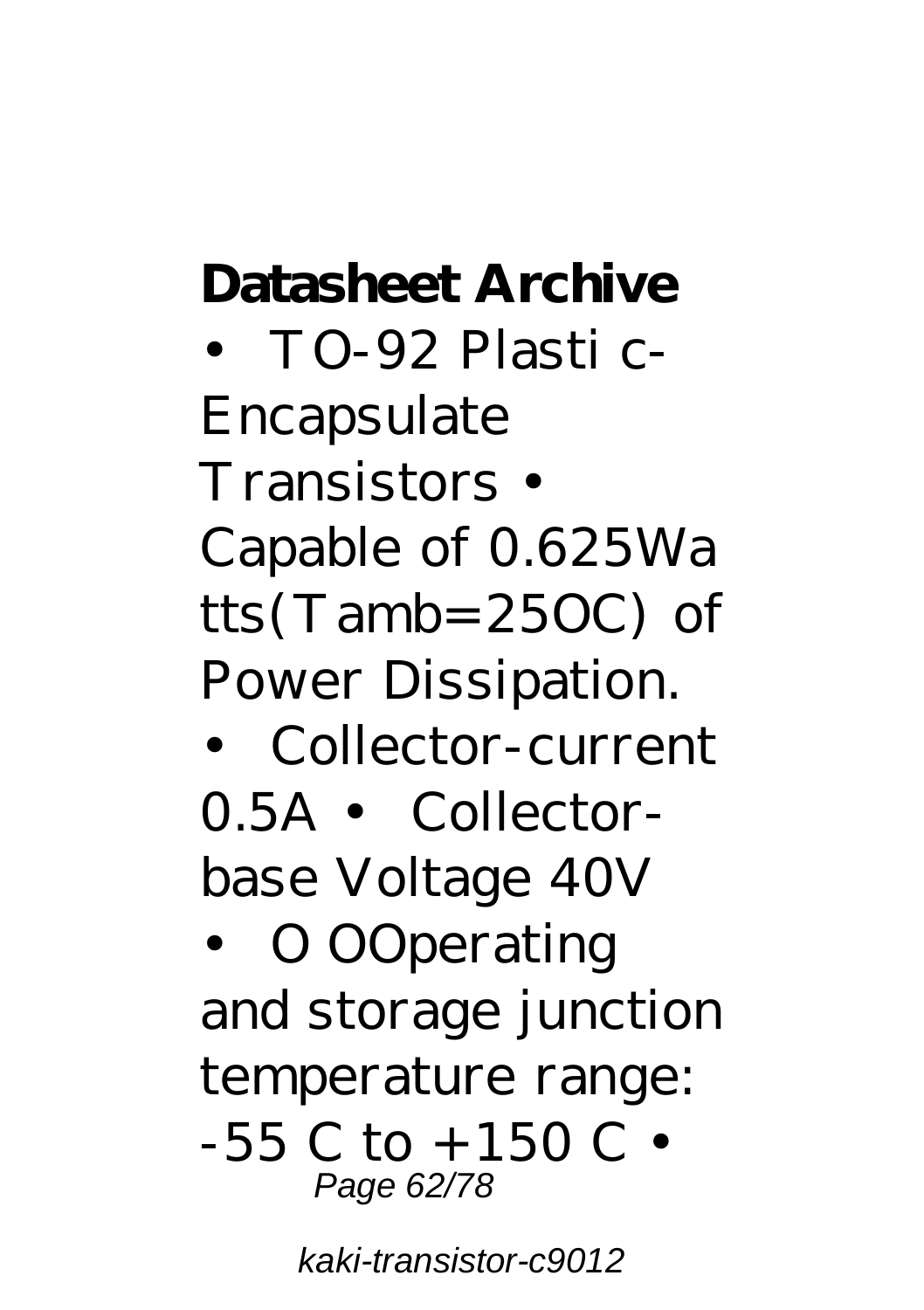Marking Code: S9012 ...

**omp Street Chatsworth onents S9012** S9012, S9012 Datasheet, S9012 PNP Small Signal Transistor Datasheet, buy S9012 Transistor

**S9012 Datasheet -** Page 63/78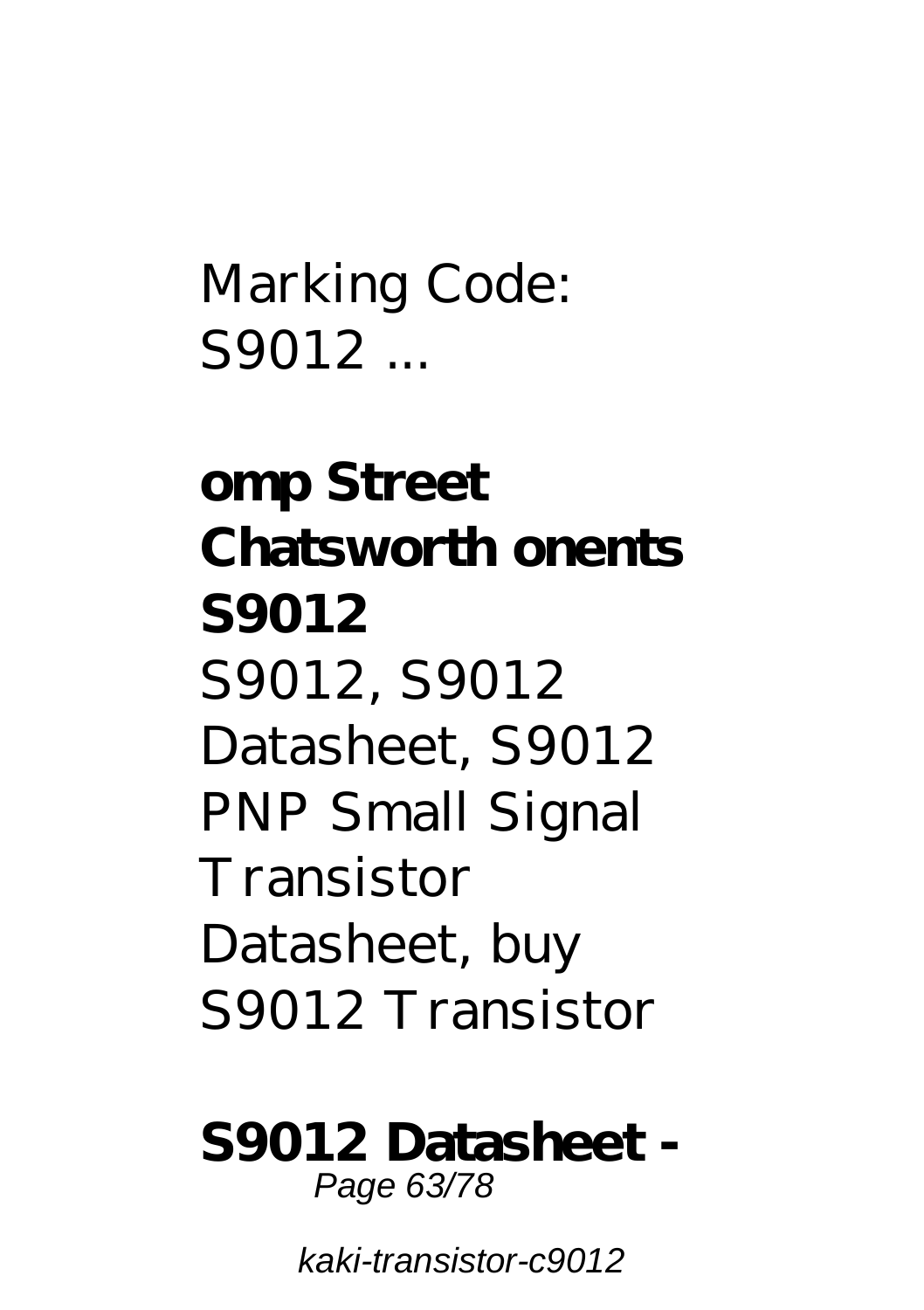**futurlec.com**  $TIP42/TIP42C =$ PNP Epit axial Silicon Transistor www.onsemi.com 2 Thermal Characteristics Values are at  $TC =$ 25°C unless otherwise noted. Electrical Characteristics Values are at  $TC =$ 25°C unless Page 64/78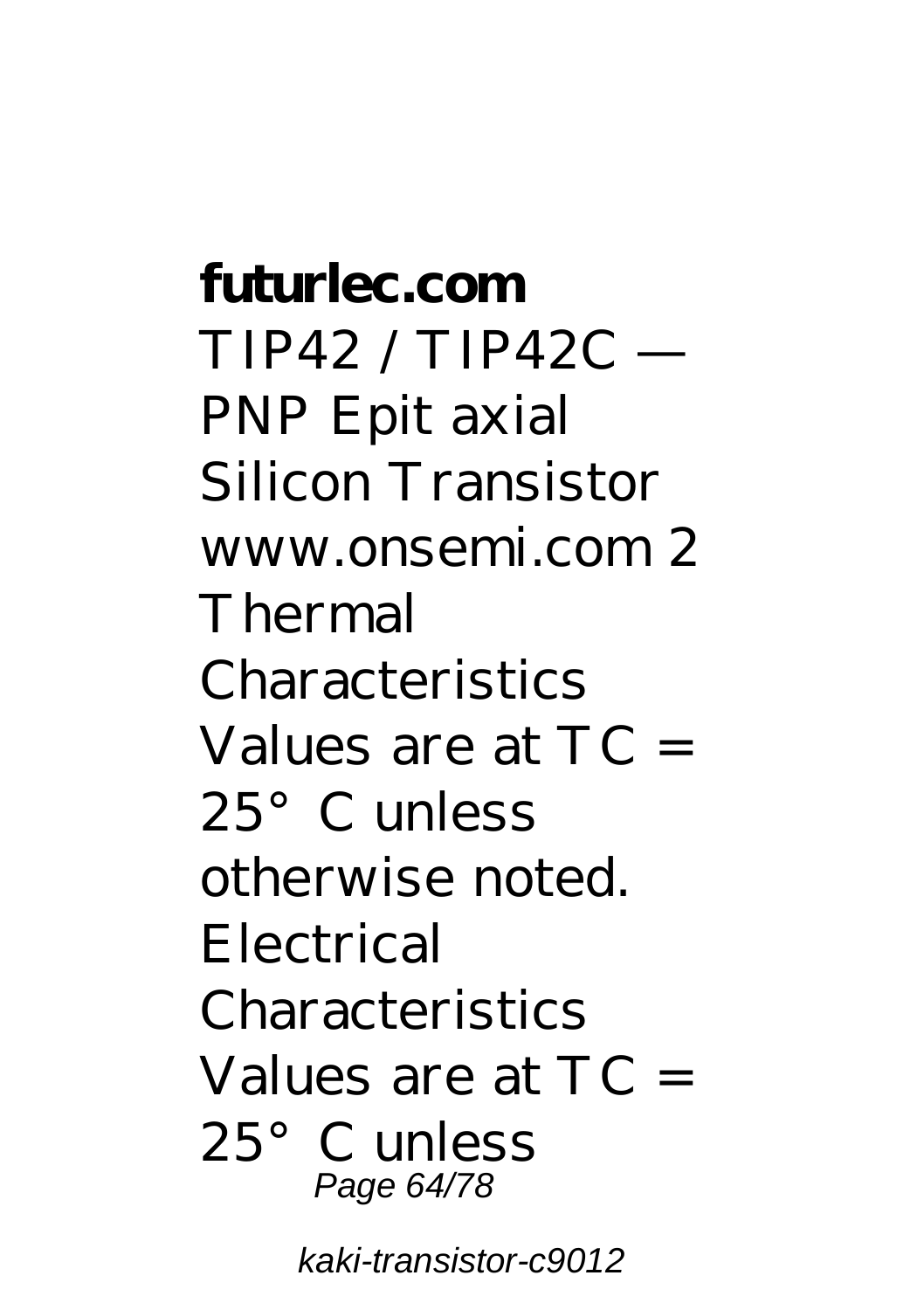otherwise noted. Note:

**TIP42 - PNP Epitaxial Silicon Transistor** Fungsi Transistor dan Cara Mengukurnya – Transistor merupakan salah satu Komponen Elektronika Aktif yang paling sering Page 65/78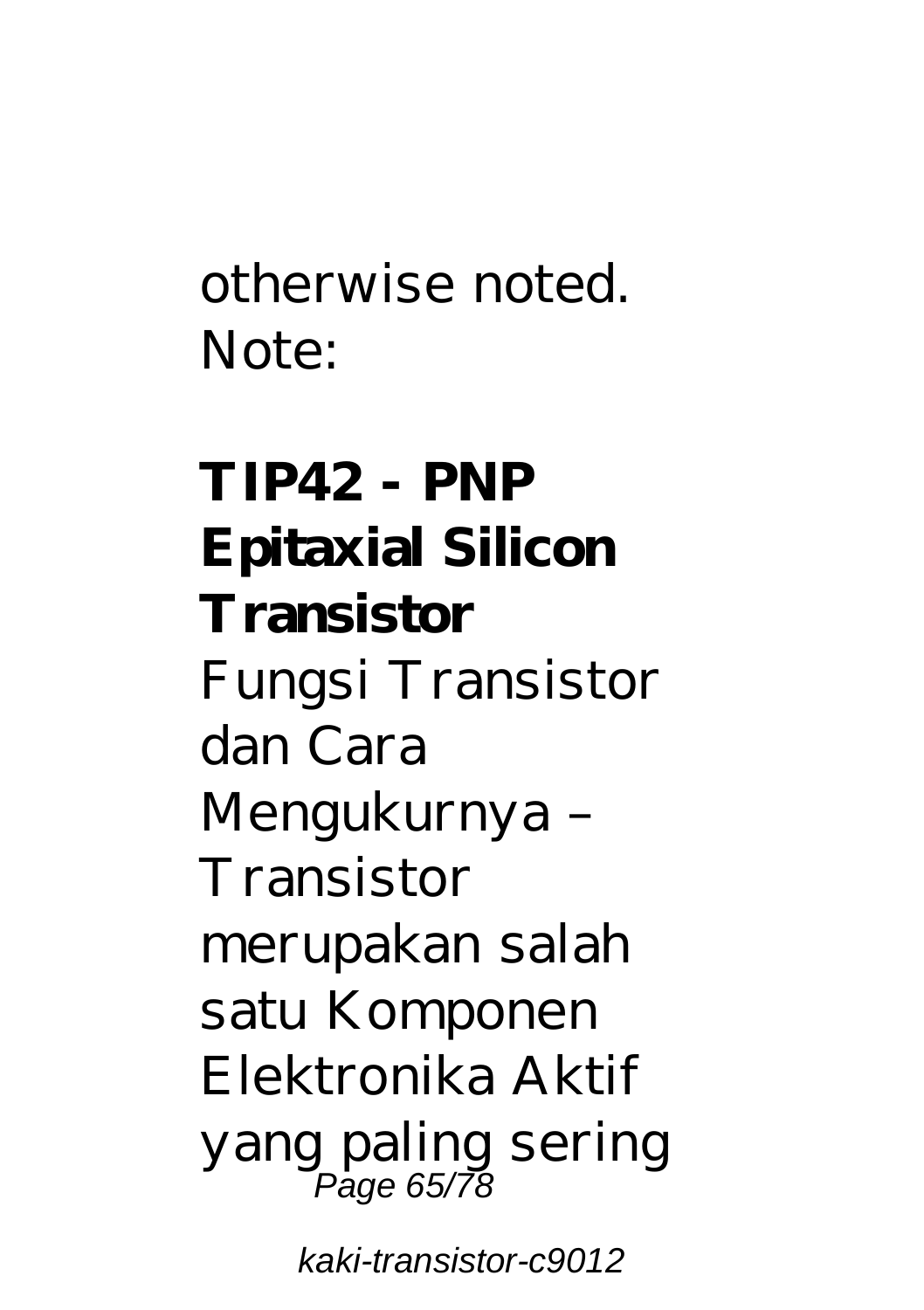digunakan dalam rangkaian Elektronika, baik rangkaian Elektronika yang paling sederhana maupun rangkaian Elektronika yang rumit dan kompleks. Transistor pada umumnya terbuat dari bahan semikonduktor seperti Germanium, Page 66/78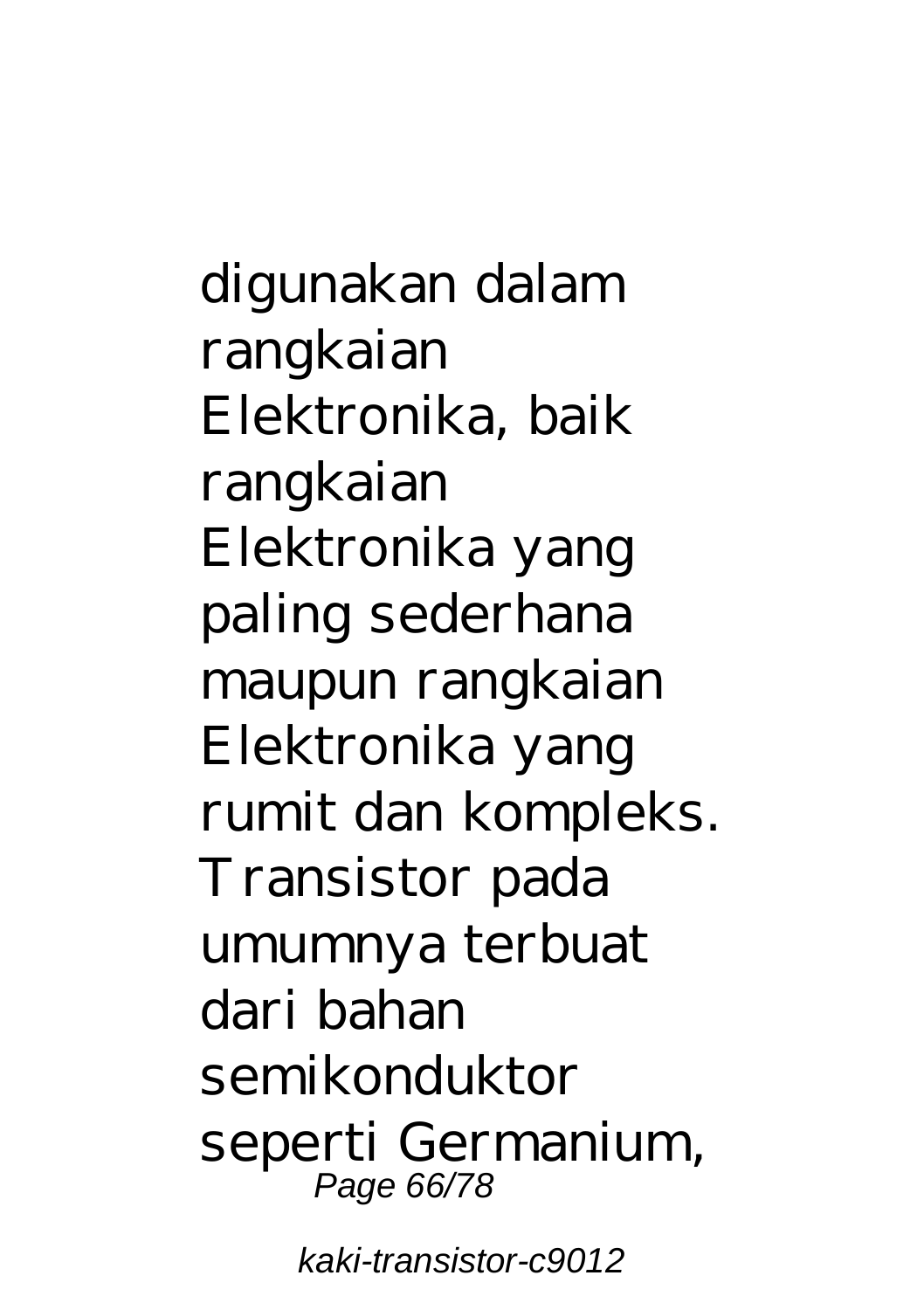Silikon, dan Gallium Arsenide.

# **Fungsi Transistor dan Cara Mengukur Transistor**

Transistor memiliki 3 buah kaki atau pin yaitu: Collector (C), Emitter (E) dan Basis (B). Posisi kaki-kaki ini berbeda antara transistor satu Page 67/78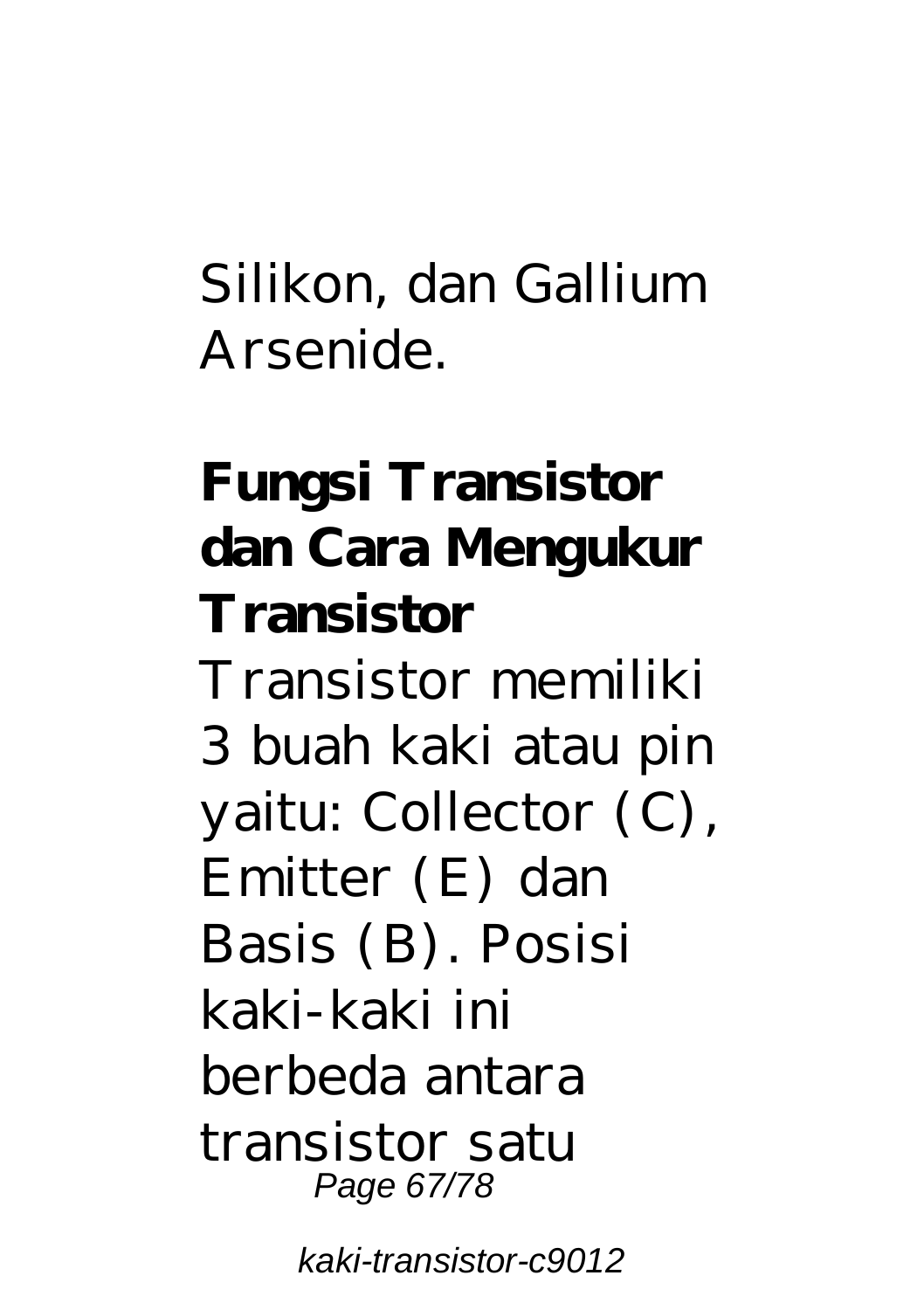dengan yang lain walaupun ada juga yang sama. Transistor secara umum dibagi menjadi 2 macam yaitu PNP dan NPN

**electrooper: Perbedaan transistor NPN dan PNP** Abstract: c828 transistor transistor Page 68/78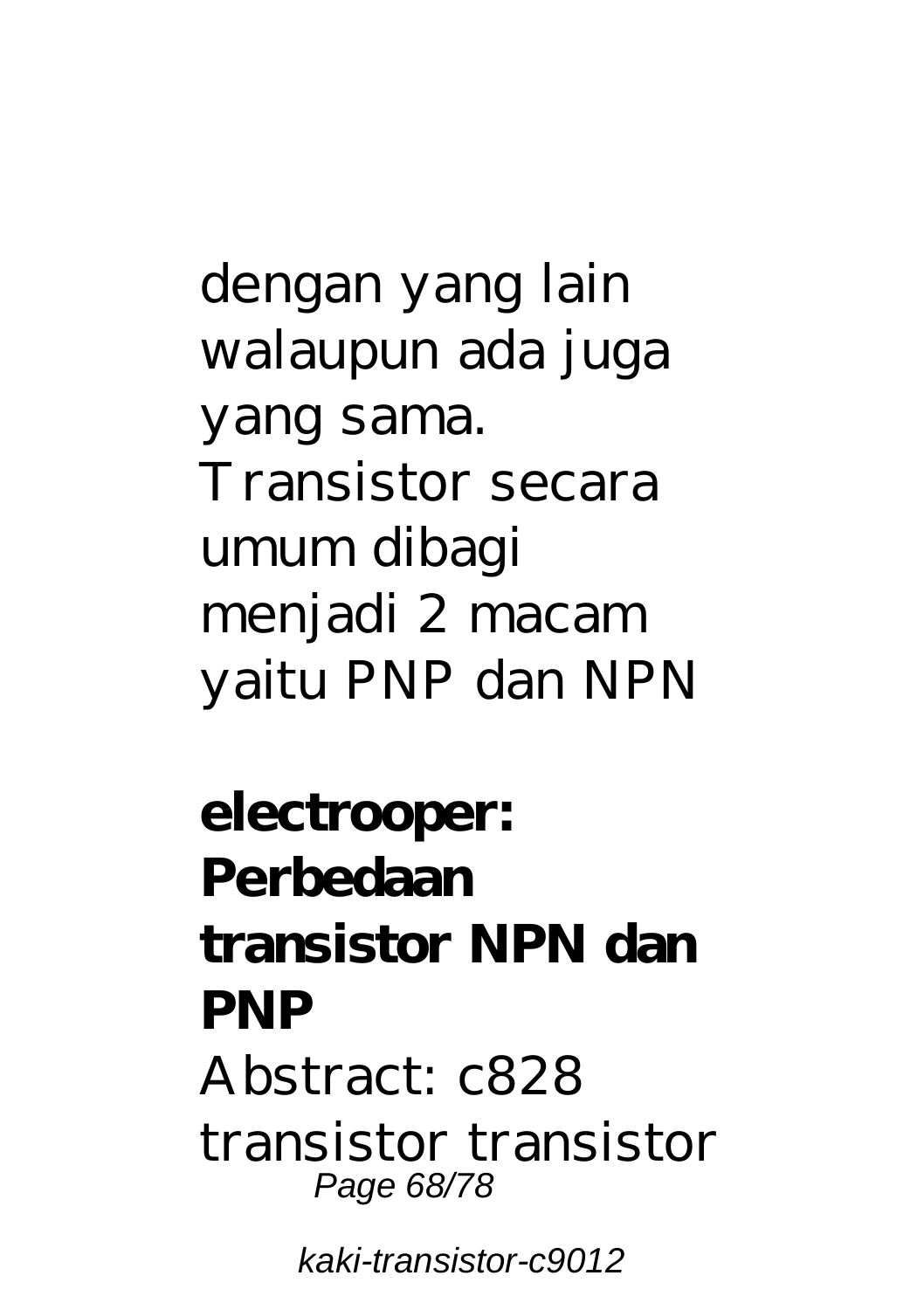C458 transistor c828 C9012 transistor c458 transistor C828 transistors C9012 c828 transistor working transistors  $c458$  Text: transistor 5 to light all LED's. Illumination intensity is controlled through transistor 2 and Page 69/78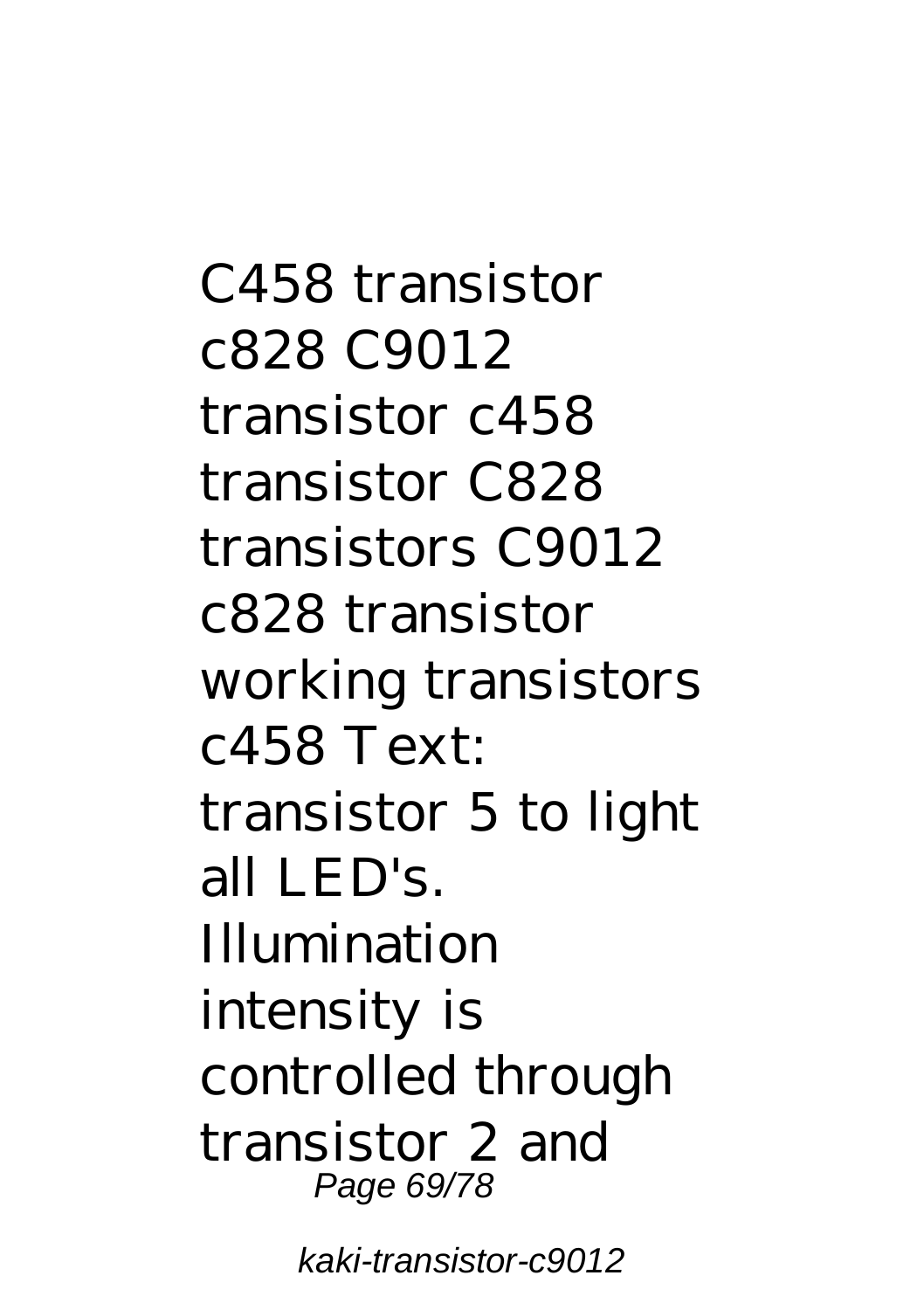variable , 104 Electrolytic Capacitor C1 10  $\mu$  F Transistors TR1, TR2, TR4 TR3, TR5 C9012 ...

**C828 Transistor datasheet & applicatoin notes - Datasheet ...** Susunan kaki transistor C9012/C9013 dan Page 70/78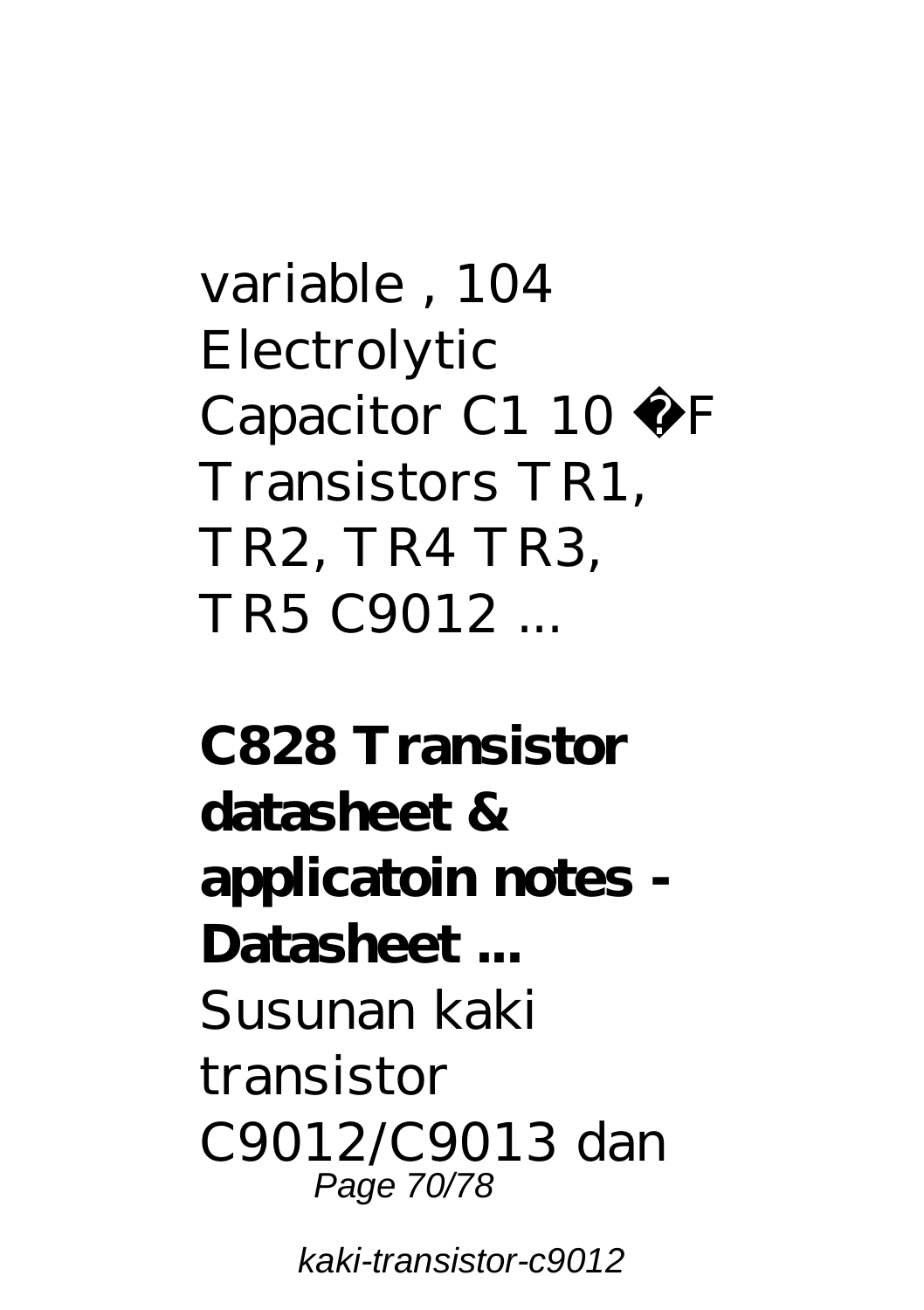relay adalah seperti. Comment by Sulhan on 8 November 2010 @  $1.46$  PM. bos ginibelum paham untuk setrum sama masuk kebody dan  $(-)$  ama  $(+)$  dan masuk kekontak dan relay 415 masuk kemana tolong digambarkan. Comment by heri on Page 71/78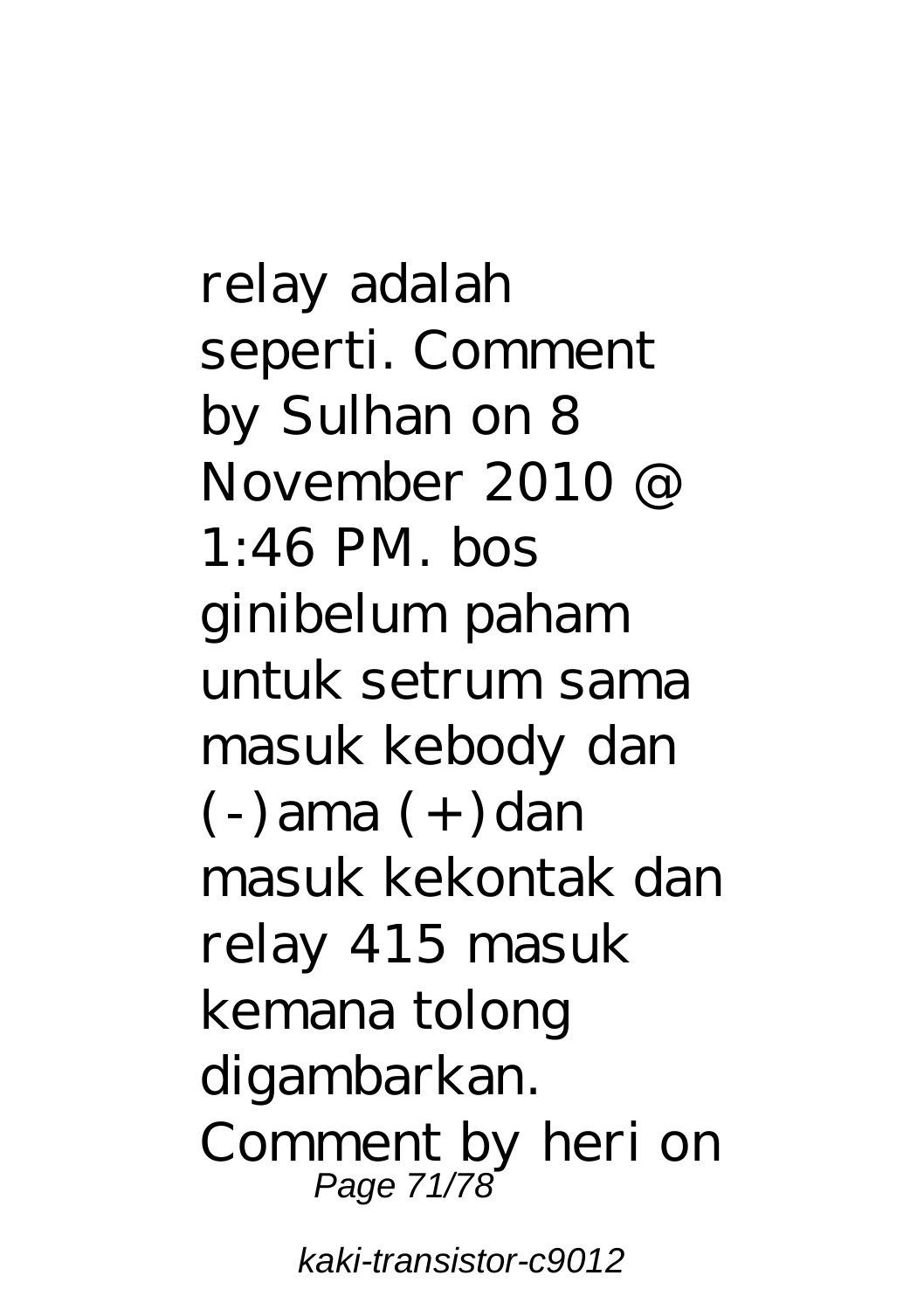### 11 November 2010 @ 1:39 PM.

**Motorcycle Safeguard with Touch Sensor - SulhanSetiawan ...** 2N3055/D 2N3055(NPN), MJ2955(PNP) Preferred Device Complementary Silicon Power **Transistors** Page 72/78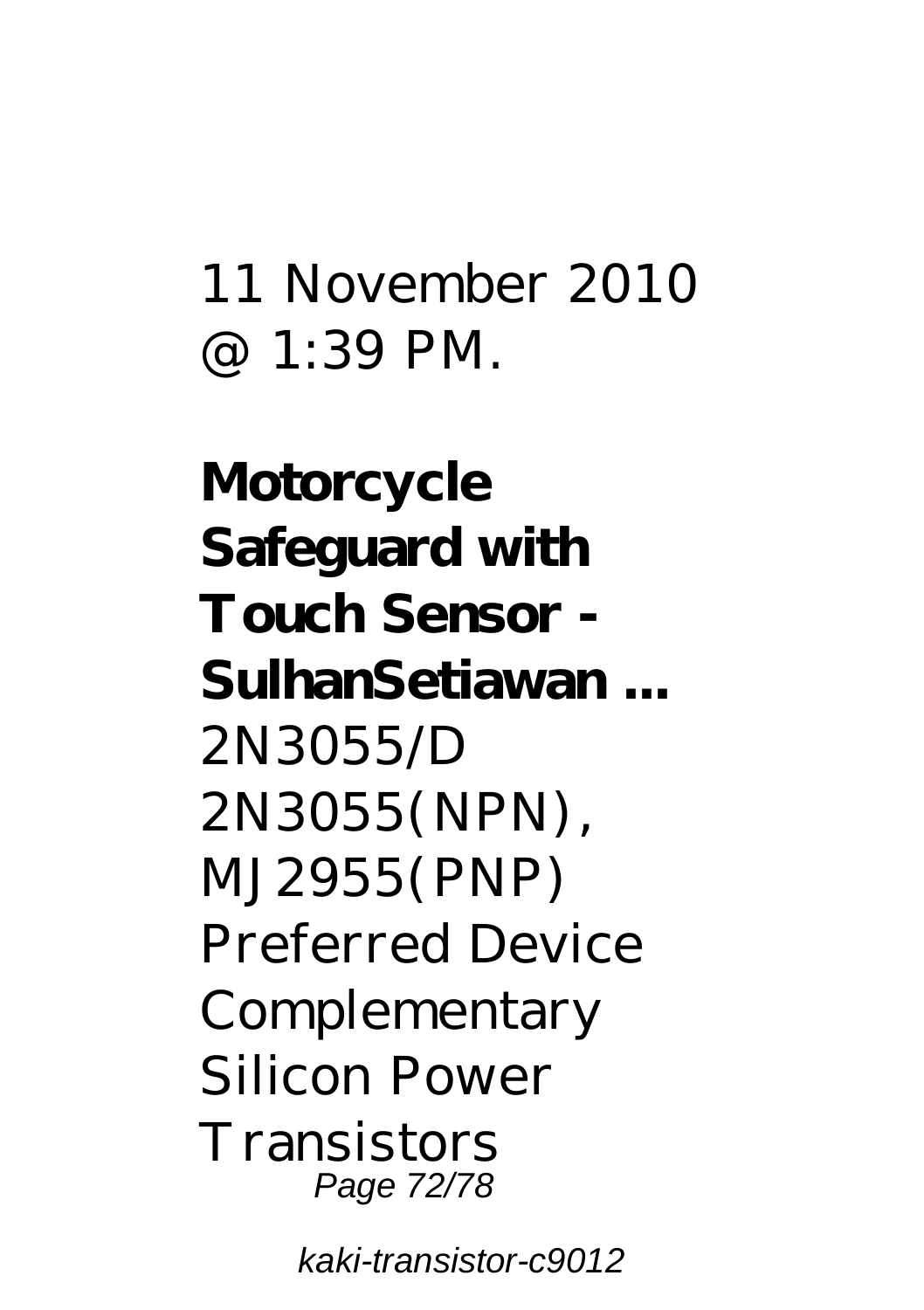Complementary silicon power transistors are designed for ... limits of the transistor that must be observed for reliable operation; i.e., the transistor must not be subjected to greater

## **2N3055(NPN), MJ2955(PNP) - ON** Page 73/78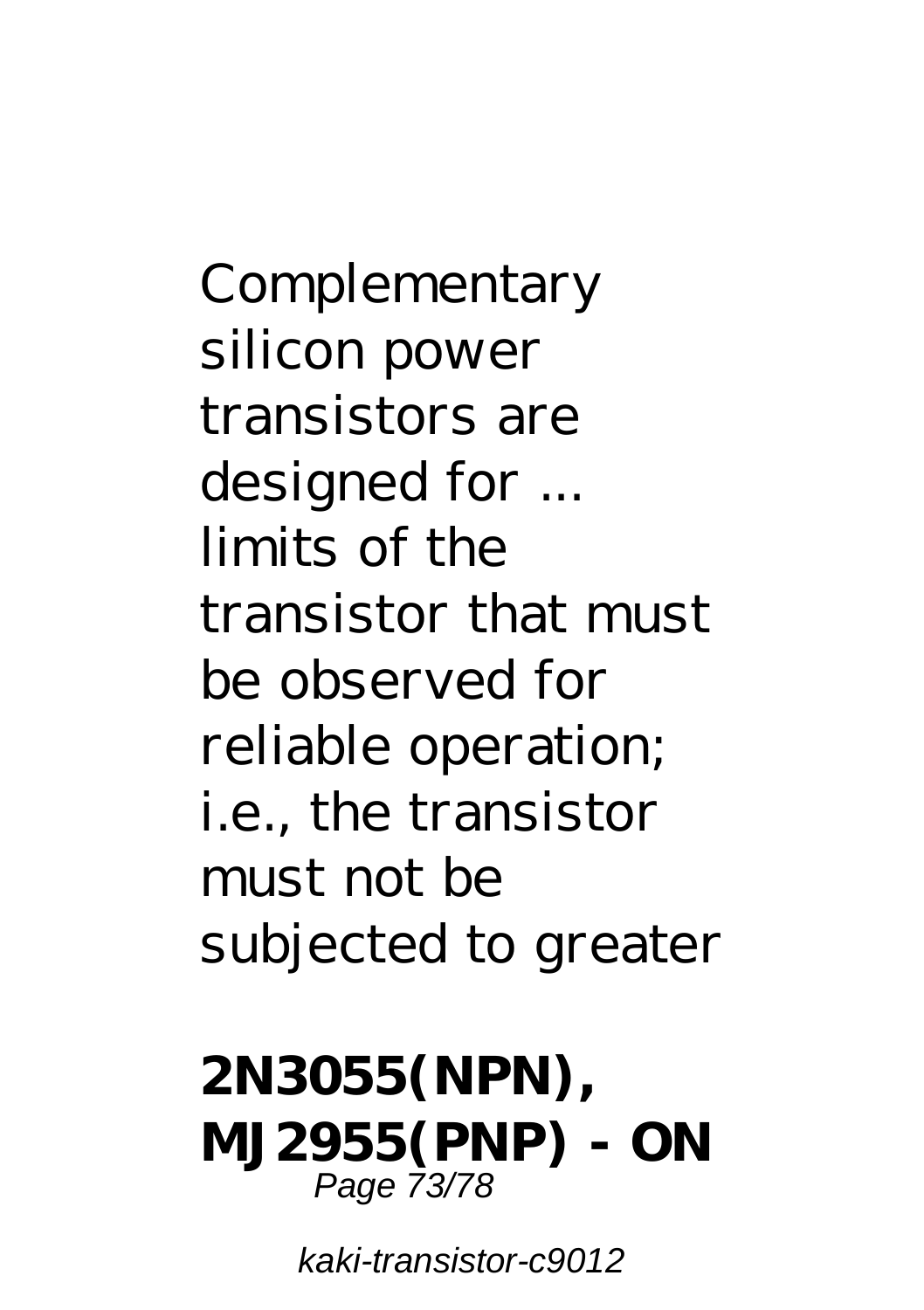**Semiconductor** A733 PNP Epitaxial Silicon Transistor Elite Enterprises (H.K.) Co., Ltd. Part No.: A733 Flat 2505, 25/F., Nanyang Plaza, 57 Hung To Road, Kwun Tong, H.K. Tel: (852 ...

## **A733 PNP Epitaxial Silicon Transistor** Page 74/78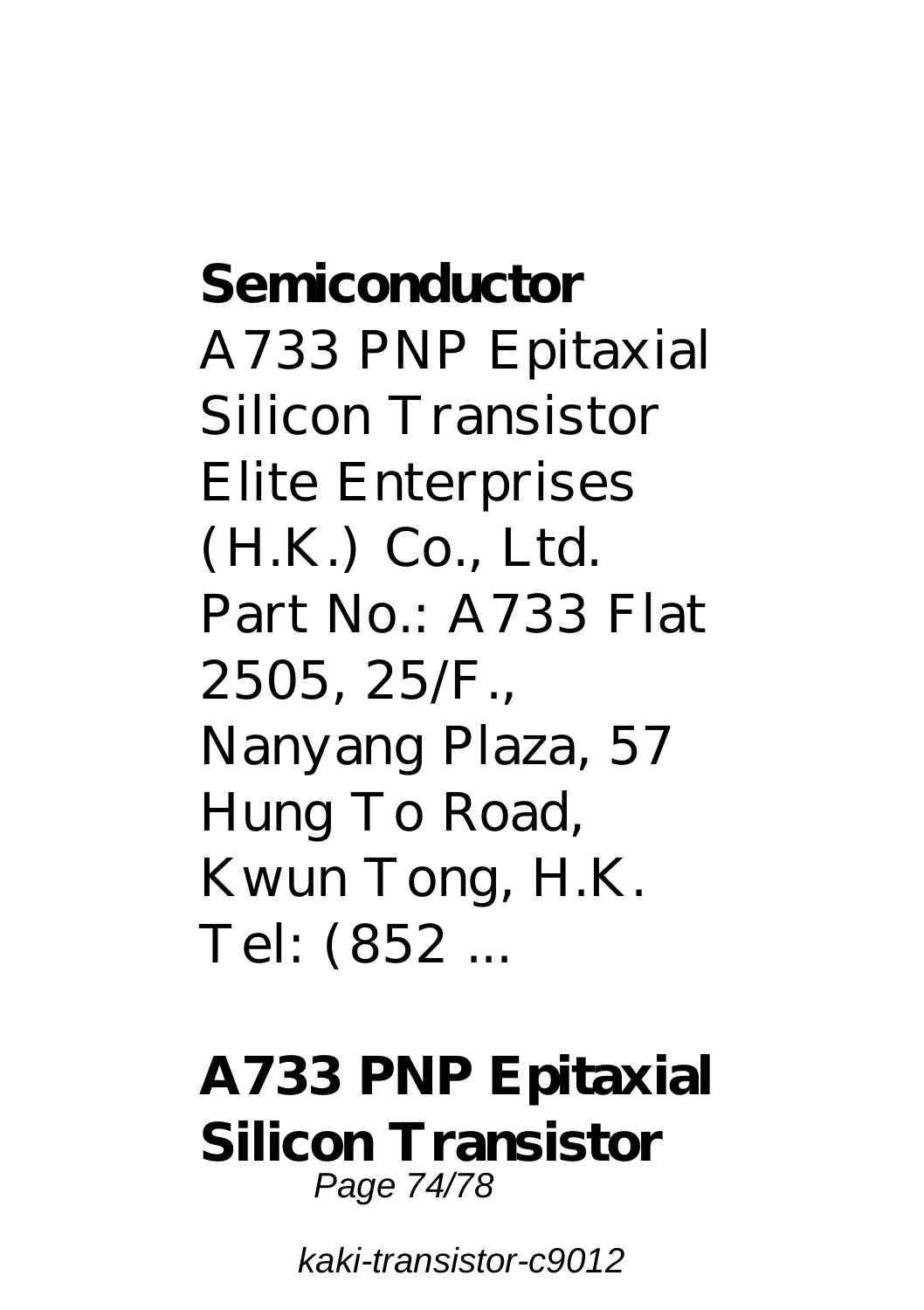Susunan kaki transistor C9012/C9013 dan relay adalah seperti. Komentar by Sulhan on 8 November 2010 @  $1.46$  PM bos ginibelum paham untuk setrum sama masuk kebody dan  $(-)$ ama  $(+)$ dan masuk kekontak dan relay 415 masuk Page 75/78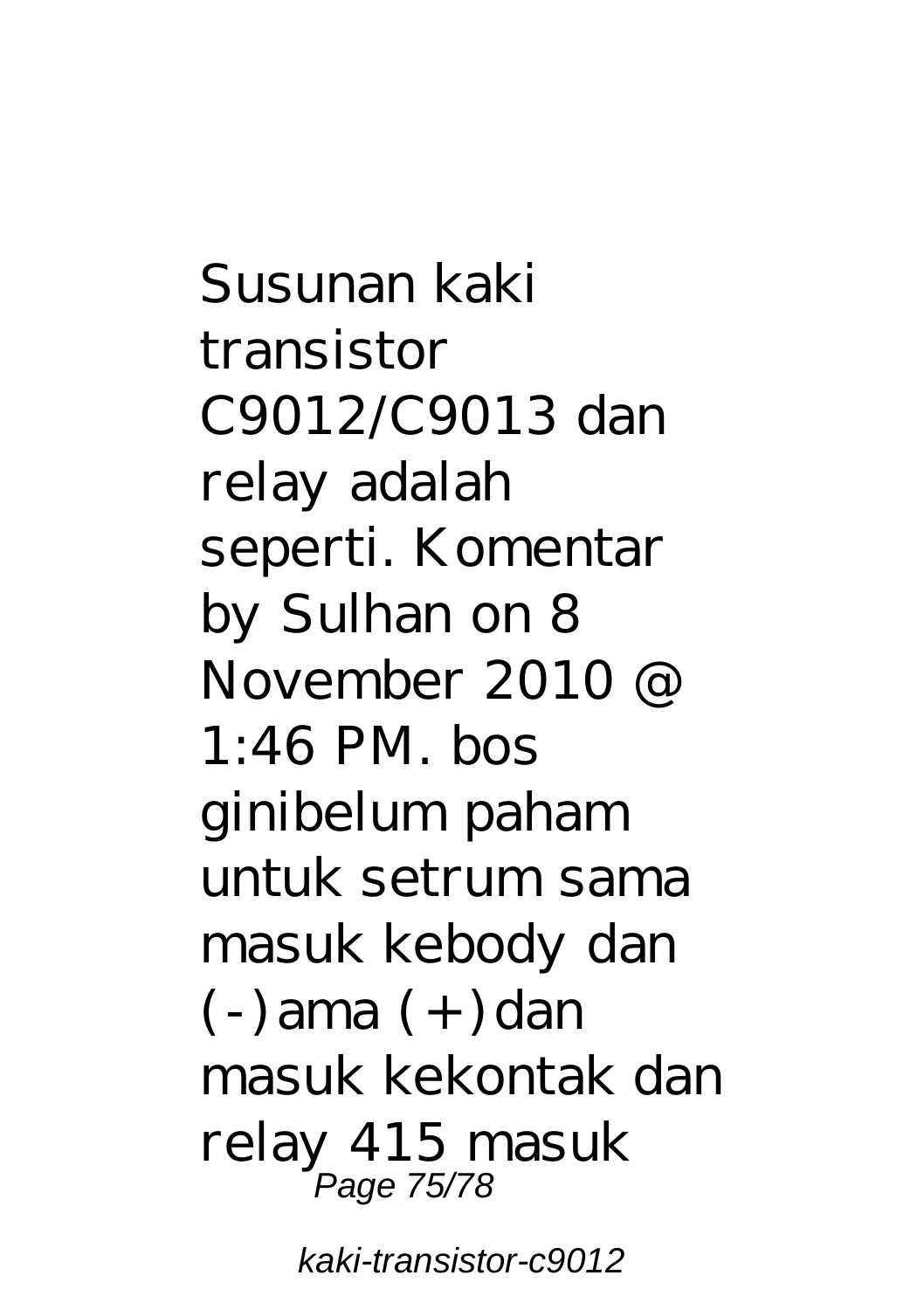kemana tolong digambarkan. Komentar by heri on 11 November 2010 @ 1:39 PM.

**Pengaman Sepeda Motor dengan Sensor Sentuh ...** Transistor jenis ini mempunyai kaki basis di tengah,beda dengan transitor jenis C,A,B,D yang Page 76/78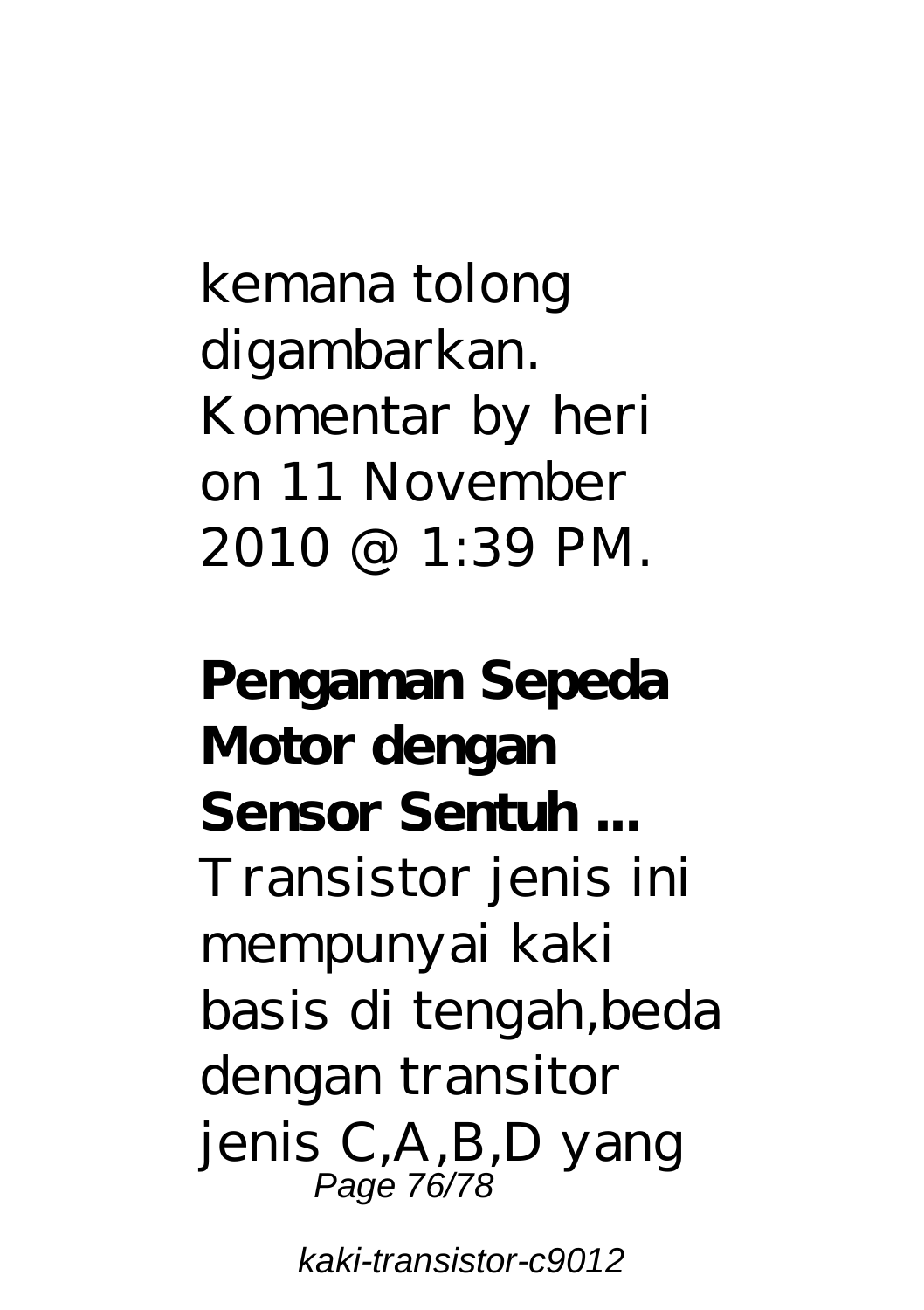kaki basis nya di sisi. Transistor S8550 ini jenis nya atau polarity nya adalah PNP. PNP kalau bahasa tehnisi seperti saya adalah kaki basis nya di ukur dengan probe avometer warna merah.

## **2SC9012 Datasheet** Page 77/78